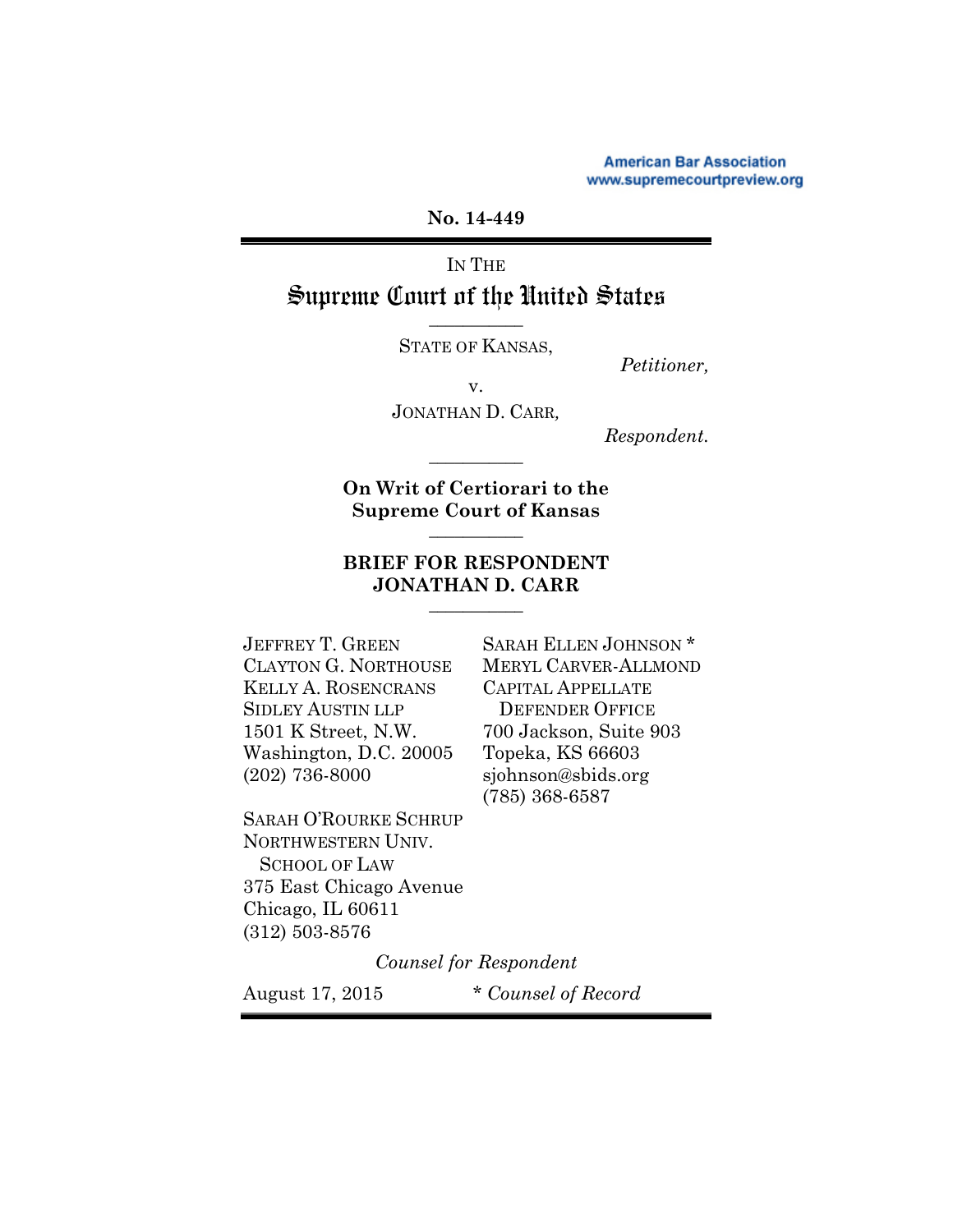#### **CAPITAL CASE**

#### **QUESTIONS PRESENTED**

1. Whether Jonathan Carr's constitutional right to a "reasoned, individualized sentencing determination based on [his] record, personal characteristics, and the circumstances of his crime," *Kansas* v. *Marsh*, 548 U.S. 163, 174 (2006), was violated when the trial court declined to sever the sentencing proceeding of his capital trial from that of his brother.

2. Whether jury instructions that repeatedly emphasize the jury's obligation to make findings as to both aggravating and mitigating circumstances, repeatedly instruct that the jury must "weigh" those circumstances, and repeatedly identify the evidentiary standard for aggravating circumstances as "beyond a reasonable doubt" while remaining wholly silent as to the defendant's burden of proof regarding mitigation evidence, are reasonably likely to confuse the jury and prompt it to disregard relevant mitigation evidence in violation of the Eighth Amendment.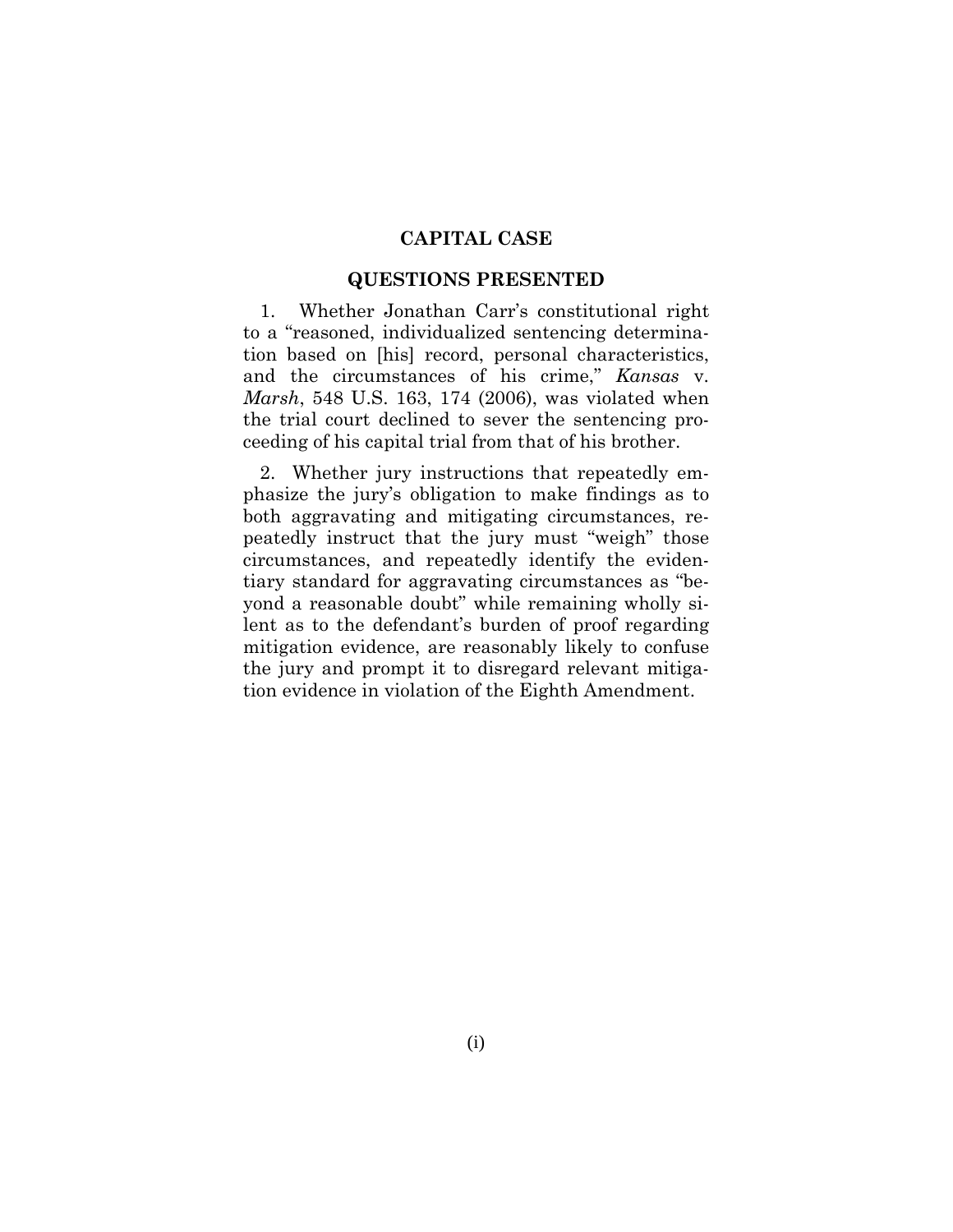# TABLE OF CONTENTS

|                                                                                                                                                               | Page           |
|---------------------------------------------------------------------------------------------------------------------------------------------------------------|----------------|
|                                                                                                                                                               | $\mathbf{i}$   |
|                                                                                                                                                               | iv             |
|                                                                                                                                                               | $\mathbf{1}$   |
| STATEMENT OF THE CASE                                                                                                                                         | $\overline{2}$ |
| SUMMARY OF ARGUMENT                                                                                                                                           | 14             |
|                                                                                                                                                               | 17             |
| I. FAILURE TO SEVER AT THE PENALTY<br>PHASE DEPRIVED JONATHAN CARR<br>OF A REASONED, INDIVIDUALIZED<br>DETERMINATION OF HIS DEATH SEN-                        | 17             |
| A. The Jury Improperly Considered Evi-<br>dence Relating To Reginald Carr In De-<br>ciding Whether Jonathan Carr Deserved                                     | 21             |
| 1. Reginald Carr's Decision To Display                                                                                                                        | 21             |
| 2. Reginald Carr's Sociopathy And Dan-<br>gerousness Were Attributed To His Ge-<br>netics And Upbringing, And Thus Both<br>Were Unconstitutionally Imputed To | 26             |
| B. Jonathan Carr's Efforts To Present An<br>Independent Mitigation Case Were<br>Prejudicially Compromised.                                                    | 30             |
| C. Heightened Reliability Concerns Re-<br>quire A Lower Threshold For Severance<br>in Penalty Phase Proceedings                                               | 32             |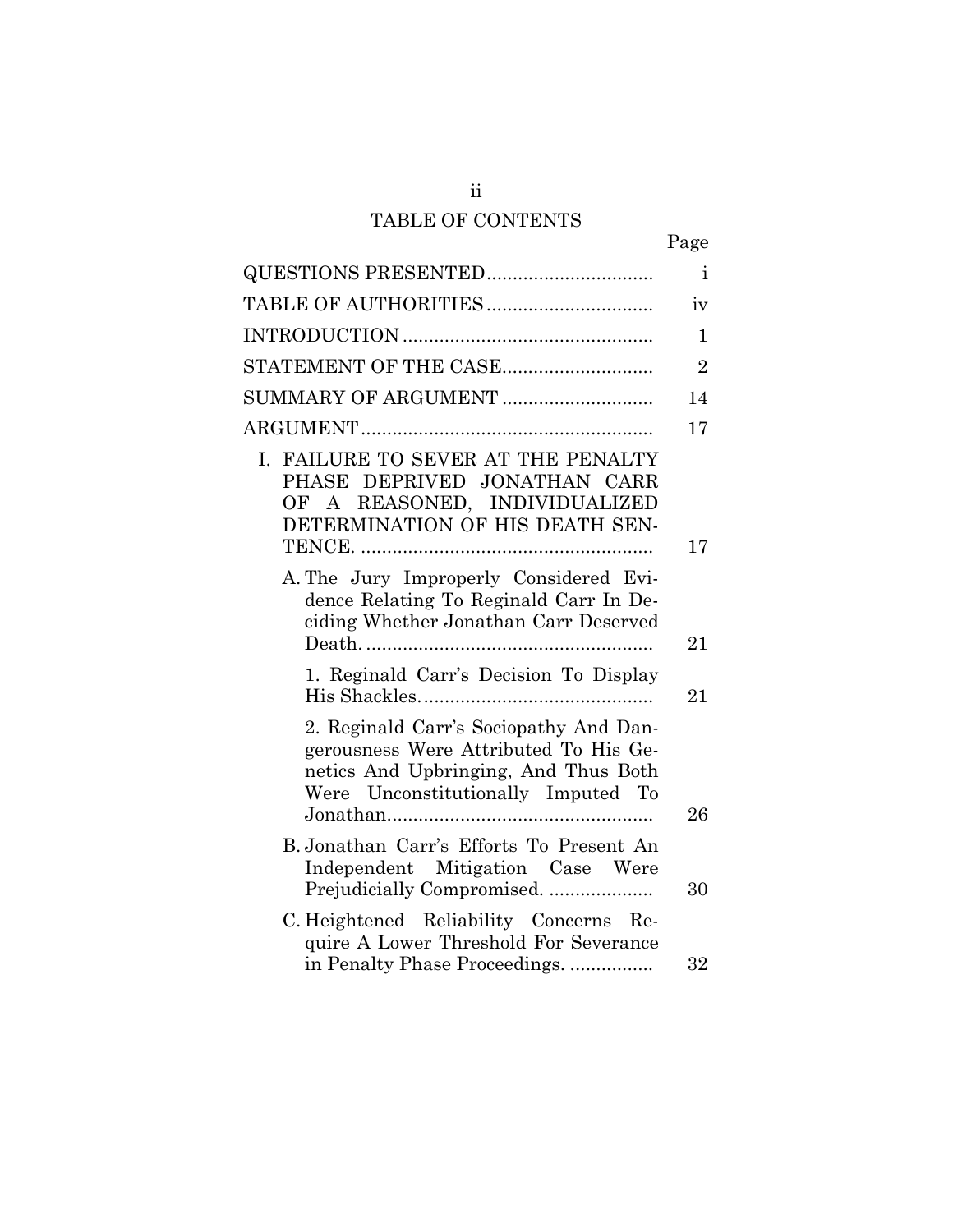# TABLE OF CONTENTS**—**continued

|                                       | Page |
|---------------------------------------|------|
| II. THE JURY INSTRUCTION DID NOT      |      |
| <b>CURE THE PREJUDICE TO JONATHAN</b> |      |
| CARR ARISING FROM THE FAILURE         |      |
|                                       | 36   |
| III. THE ERROR WAS NOT HARMLESS       | 40   |
| IV. THE JURY INSTRUCTIONS CREATED A   |      |
| REASONABLE LIKELIHOOD THAT JU-        |      |
| RORS WOULD FAIL TO CONSIDER           |      |
| MITIGATING CIRCUMSTANCES              | 43   |
|                                       |      |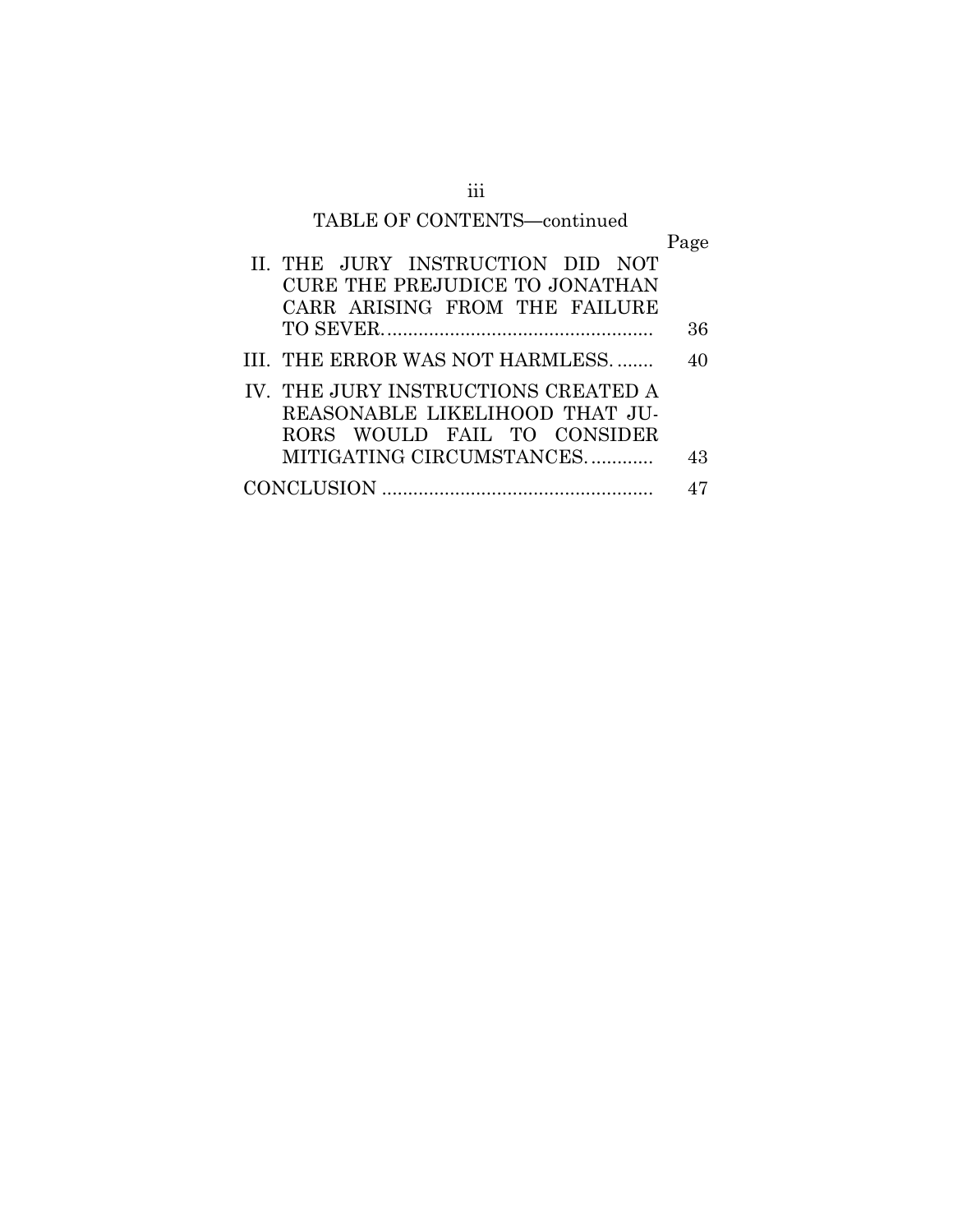#### TABLE OF AUTHORITIES

Page(s)

#### CASES

*Abdul-Kabir* v. *Quarterman*, 550 U.S. 233 (2007) ................................................. 19, 20, 31 *Boyde* v. *California*, 494 U.S. 370 (1990) ................................................. 39, 43, 45 *Broadus* v. *State*, 487 N.E.2d 1298 (Ind. 1986) .......................................................... 25 *Brown v. Saunders,* 546 U.S. 212 (2006)..... 18 *Bruton* v. *United States*, 391 U.S. 123 (1968) ......................................................... 36 *Chapman* v. *California*, 386 U.S. 18 (1967) ......................................................... 40 *Clemons* v. *Mississippi*, 494 U.S. 738 (1990) ........................................................ 42 *Commonwealth* v. *Cruz*, 311 A.2d 691 (Pa. Super. Ct. 1973) ........................................ 25 *Cruz* v. *New York*, 481 U.S. 186 (1987) ...... 17, 37 *Davidson* v. *Smith*, 9 F.3d 4 (2d Cir. 1993) .......................................................... 37 *Deck* v. *Missouri*, 544 U.S. 622 (2005) ..................................... 15, 21, 22, 24, 26 *Donnelly* v. *DeChristoforo*, 416 U.S. 637 (1974) ......................................................... 18 *Eddings* v. *Oklahoma*, 455 U.S. 104 (1982) ......................................................... 20 *Estelle* v. *Williams*, 425 U.S. 501 (1976) ..... 22 *Foster* v. *Commonwealth*, 827 S.W.2d 670 (Ky. 1991) .................................................. 30 *Grunewald* v. *United States*, 353 U.S. 391 (1957) ......................................................... 36 *Holloway* v. *Arkansas*, 435 U.S. 475 (1978) ......................................................... 40 *Holt* v. *United States*, 94 F.2d 90 (10th Cir. 1937) .......................................................... 37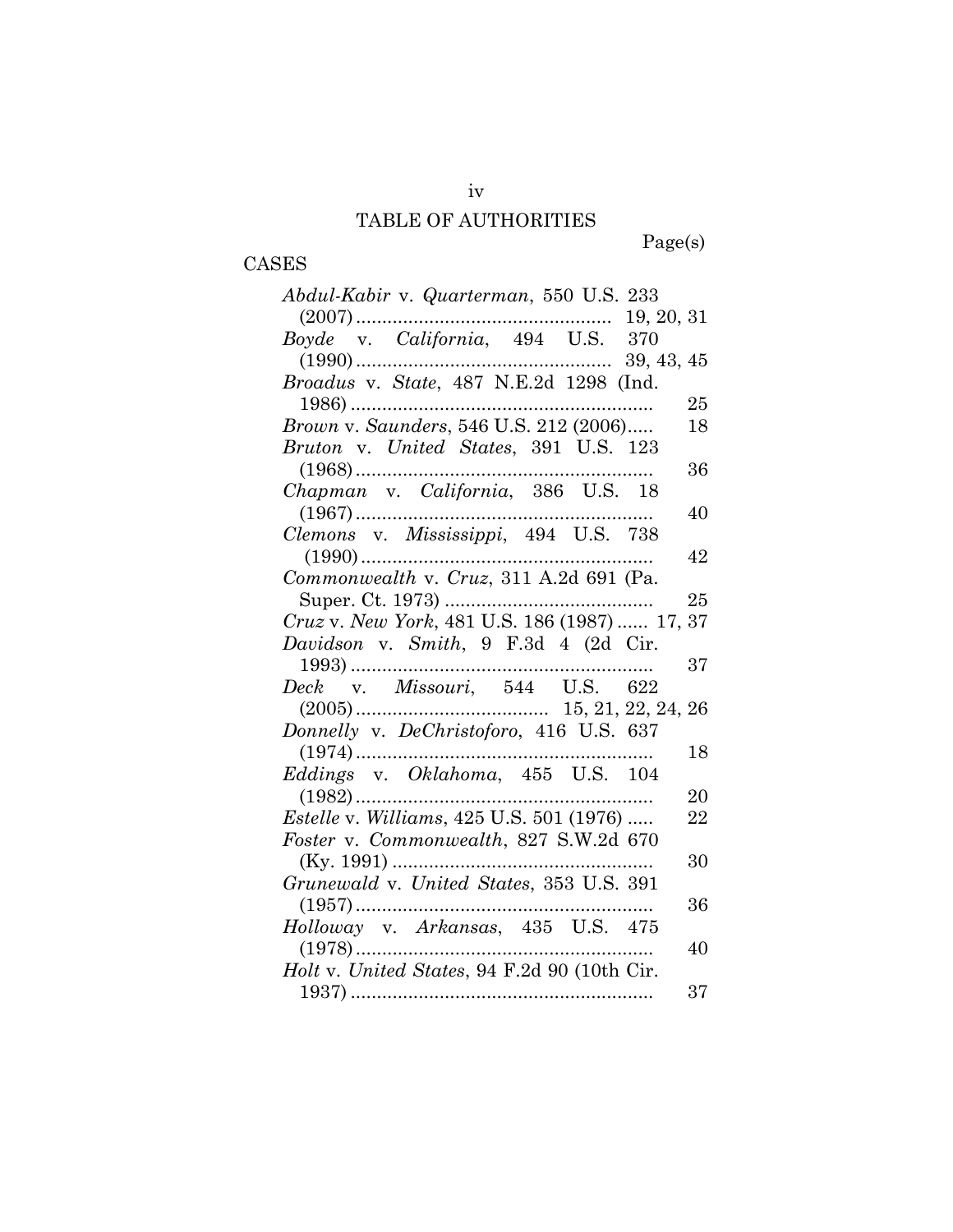# TABLE OF AUTHORITIES**—**continued

| Page(s)                                                                                                                         |
|---------------------------------------------------------------------------------------------------------------------------------|
| Hopt v. People, 120 U.S. 430 (1887)<br>36                                                                                       |
| Illinois v. Allen, 397 U.S. 337 (1970)<br>22                                                                                    |
| Kansas v. Marsh, 548 U.S. 163                                                                                                   |
|                                                                                                                                 |
| Lockett v. Ohio, 438 U.S. 586 (1978)  20, 32                                                                                    |
| Maytag v. Cummins, 260 F. 74 (8th Cir.                                                                                          |
|                                                                                                                                 |
| $\begin{array}{c} {\bf 1919)} \dots 37 \\ \textit{McCleskey v.} \textit{Kemp, 481 U.S. 279 (1987)} \dots 19, 20 \\ \end{array}$ |
| Mills v. Maryland, 486 U.S. 367                                                                                                 |
|                                                                                                                                 |
| Mora v. United States, 190 F.2d 749 (5th                                                                                        |
| 37                                                                                                                              |
| Reynolds v. Gomez, No. 97-16126, 1998 WL                                                                                        |
| 869908 (9th Cir. Dec. 14, 1998)                                                                                                 |
|                                                                                                                                 |
| Richardson v. Marsh, 481 U.S. 200 (1987)<br>14                                                                                  |
| Romano v. Oklahoma, 512 U.S. 1 (1994)<br>17                                                                                     |
| Satterwhite v. Texas, 486 U.S. 249                                                                                              |
|                                                                                                                                 |
|                                                                                                                                 |
| Throckmorton v. Holt, 180 U.S. 552                                                                                              |
| 36                                                                                                                              |
| United States v. Aquart, No. 3:06cr160,                                                                                         |
| 2010 WL 3211074, at *7 (D. Conn. Aug.                                                                                           |
| $13, 2010)$<br>34                                                                                                               |
| United States v. Hale, 422 U.S. 171 (1975).<br>36                                                                               |
| United States v. Henderson, 442 F. Supp.                                                                                        |
| 35                                                                                                                              |
| United States v. Jarvis, 792 F.2d 767 (9th                                                                                      |
|                                                                                                                                 |
| United States v. Mannie, 509 F.3d 851 (7th                                                                                      |
|                                                                                                                                 |
| United States v. Parks, 411 F.2d 1171 (1st                                                                                      |
|                                                                                                                                 |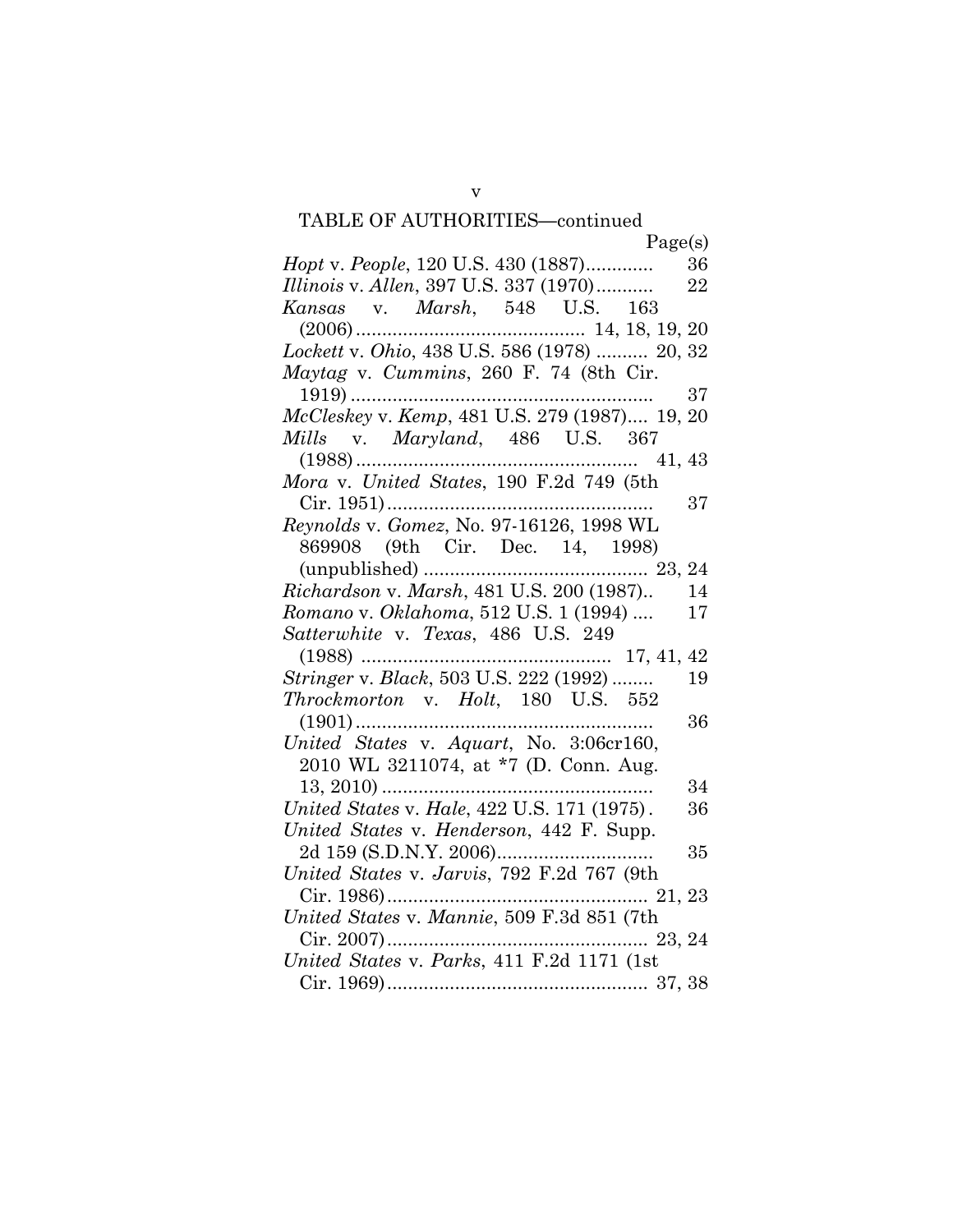# TABLE OF AUTHORITIES**—**continued Page(s) *United States* v. *Taylor*, 293 F. Supp. 2d 884 (N.D. Ind. 2003) .................................. 35 *United States* v. *Tipton*, 90 F.3d 861 (4th Cir. 1996) ........................................... 33, 38, 39 *Waldron* v. *Waldron*, 156 U.S. 361 (1895) ... 36 *Zafiro* v. *United States*, 506 U.S. 534 (1993) .......................................... 14, 18, 32, 33 *Zant* v. *Stephens*, 462 U.S. 862 (1983) ................................................. 18, 32, 43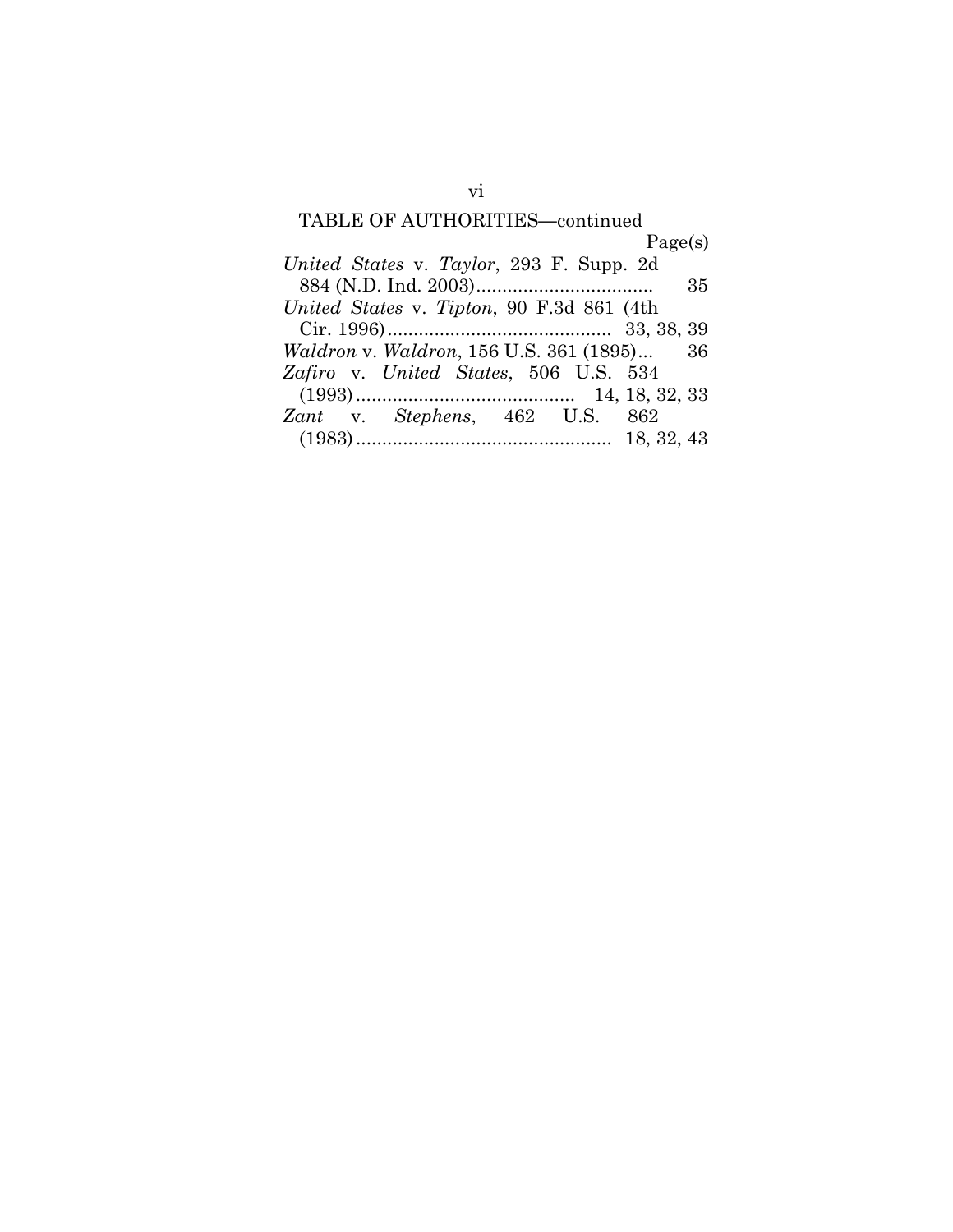#### **INTRODUCTION**

The Carr brothers' crimes remain notorious in Kansas. The brothers were paired throughout trial and the judicial fate of one has been inextricably linked to the fate of the other. Their counsel strove to separate them at both the guilt phase and penalty phase of their capital trial, and for good reason in light of their opposing strategies. Jonathan Carr, the little brother, repeatedly tried to escape the prejudicial shadow cast by his big brother's actions and his demeanor before a jury deliberating between life and death.

This Court has set a high bar for accuracy and reliability in penalty phase proceedings. The Eighth Amendment requires juries to impose an individualized sentence and it further prohibits any substantial risk that the jury's decision to impose a death sentence rests upon improper considerations. Although the question of when trial courts must sever penalty phase proceedings is a novel one before this Court, it warrants a straightforward application of these same precedents that demand accuracy and reliability. Here, that high standard has been met: Jonathan Carr's penalty phase proceeding was indelibly and prejudicially affected by the State's constant association of Jonathan Carr with his brother.

The Kansas Supreme Court properly held that there was a substantial risk that the jurors could not reasonably make an individualized determination between life and death in the "maelstrom" of evidence about the brothers' culpability, history, and characteristics, especially where the prosecution seized every opportunity to paint the brothers with the same brush. The Kansas court's logic is sound: namely, that the prosecution's sweeping, collective presentation of the Carr brothers to the jury risked grave in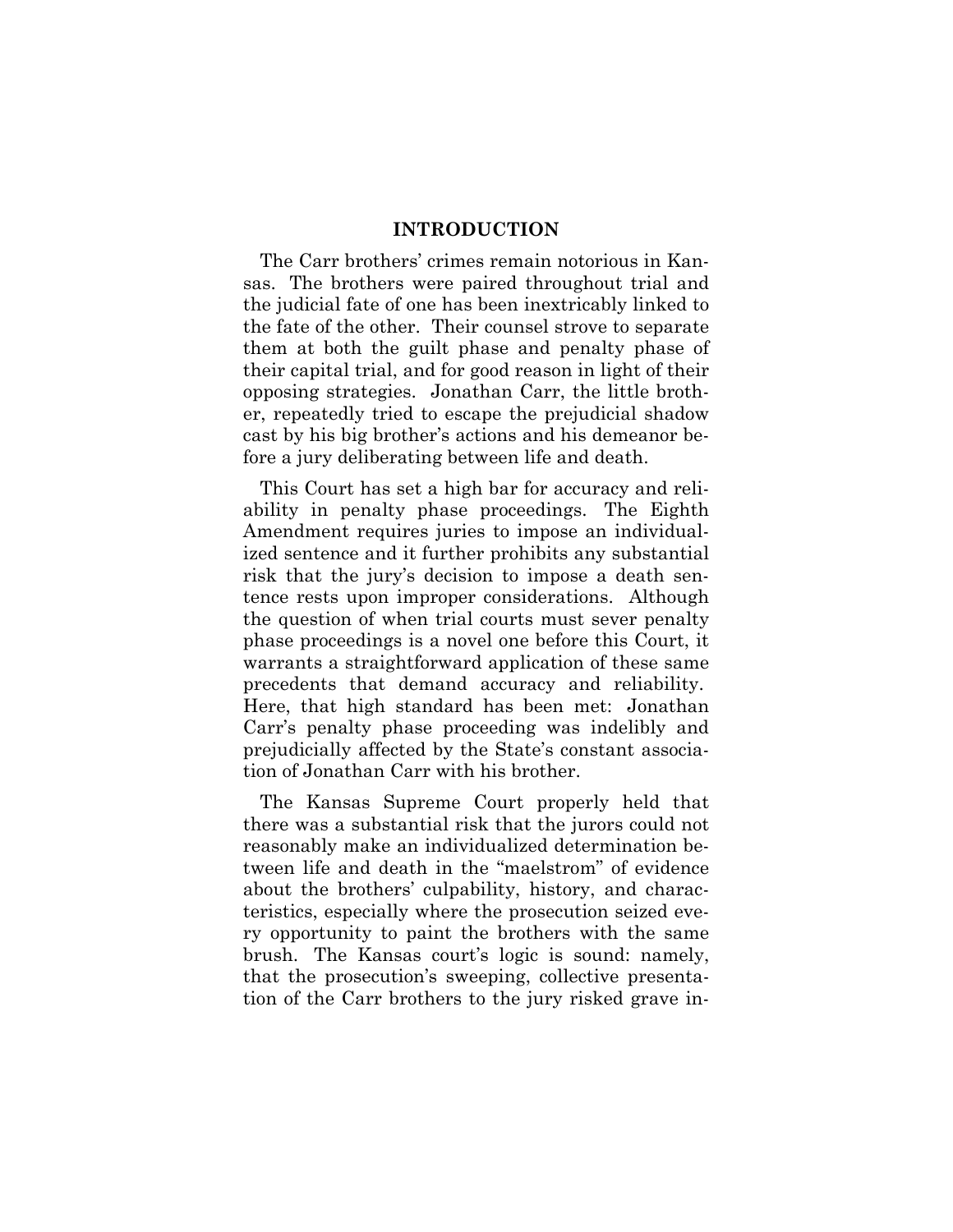accuracy where accurate and reliable individualized analysis is required.

#### **STATEMENT OF THE CASE**

#### **Background**

#### 1. *The Guilt Phase.*

The Kansas Supreme Court concisely summarized the relevant background of the guilt phase of this capital case:

"[Reginald and Jonathan Carr] were jointly charged, tried, convicted, and sentenced for crimes committed in a series of three incidents in December 2000 in Wichita." Pet. App. 91.

"In the first incident on December 7 and 8, Andrew Schreiber was the victim. The State charged R. Carr and J. Carr with one count of . . . aggravated battery, and one count of criminal damage to property. The jury convicted R. Carr on all counts and acquitted J. Carr on all counts." Pet. App. 92.

"In the second incident on December 11, Linda Ann Walenta was the victim. The State charged R. Carr and J. Carr with one count of first-degree felony murder. The jury convicted both men." *Id.*

"In the third incident on December 14 and 15, Heather M., Aaron S., Brad H., Jason B., and Holly G. were the victims of an invasion at the men's Birchwood Drive home that led to sex crimes, kidnappings, robberies, and, eventually, murder and attempted murder." *Id.*

"The State charged R. Carr and J. Carr with eight alternative counts of capital murder, four based on a related sex crime under K.S.A. 21-3439(a)(4) and four based on multiple first-degree premeditated murders under K.S.A. 21-3439(a)(6); one count of attempted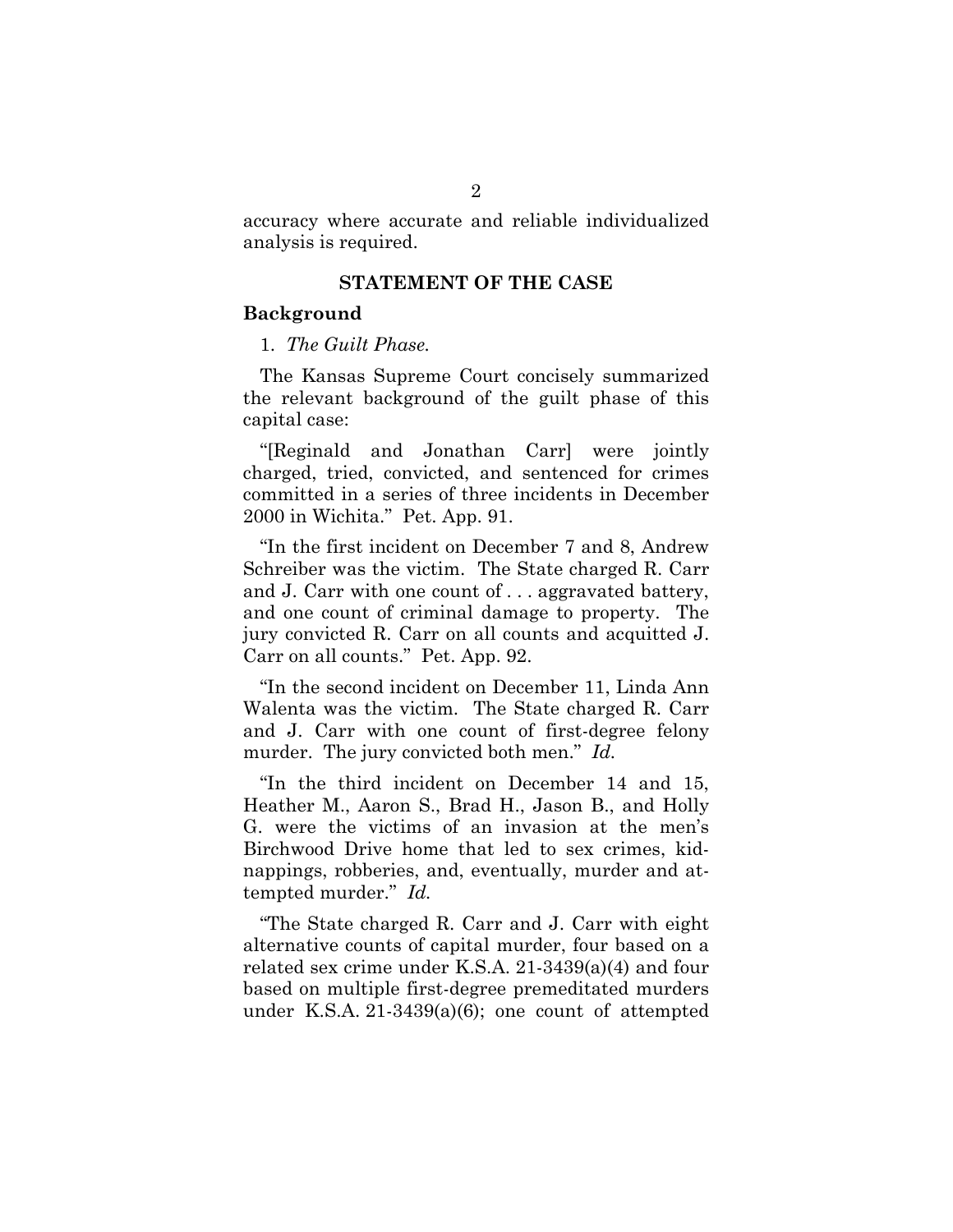first-degree murder; five counts of aggravated kidnapping; nine counts of aggravated robbery, eight of which were alternatives, four based on use of a dangerous weapon and four based on infliction of bodily harm; one count of aggravated burglary; 13 counts of rape, eight of which were based on coerced victim-onvictim sexual intercourse and one of which was based on a victim's coerced self-penetration; three counts of aggravated criminal sodomy, two of which were based on coerced victim-on-victim oral sex; seven counts of attempted rape, six of which were based on coerced victim-on-victim overt acts toward the perpetration of sexual intercourse; one count of burglary; and one count of theft. The State also charged R. Carr and J. Carr with one count of cruelty to animals because of the killing of Holly G.'s dog. The jury convicted R. Carr and J. Carr on all of the charges arising out of the Birchwood incident." Pet. App. 92-93.

*Motions to Sever at the Guilt Phase.* Jonathan and Reginald Carr each moved to sever his trial from that of his brother multiple times before and during the trial. See Pet. App. 36, 188-209. The primary ground for these motions was that the defendants would present "antagonistic defenses." *Id.* at 189, 191-92. Initially, in a pretrial proceeding, "[t]he prosecutor recognized the danger for prejudice in a joint trial and suggested that two juries could be impaneled." *Id.* at 192. Later, the prosecutor "repeated her proposal but said she was not advocating for severance." *Id.* at 193. The trial court denied the motion with leave to refile. *Id.*

The motion to sever was renewed on several occasions during the trial and each time denied. Pet. App. 197. For example, Jonathan Carr's counsel renewed the severance motion when the trial judge ordered that Reginald Carr wear "leg and hand re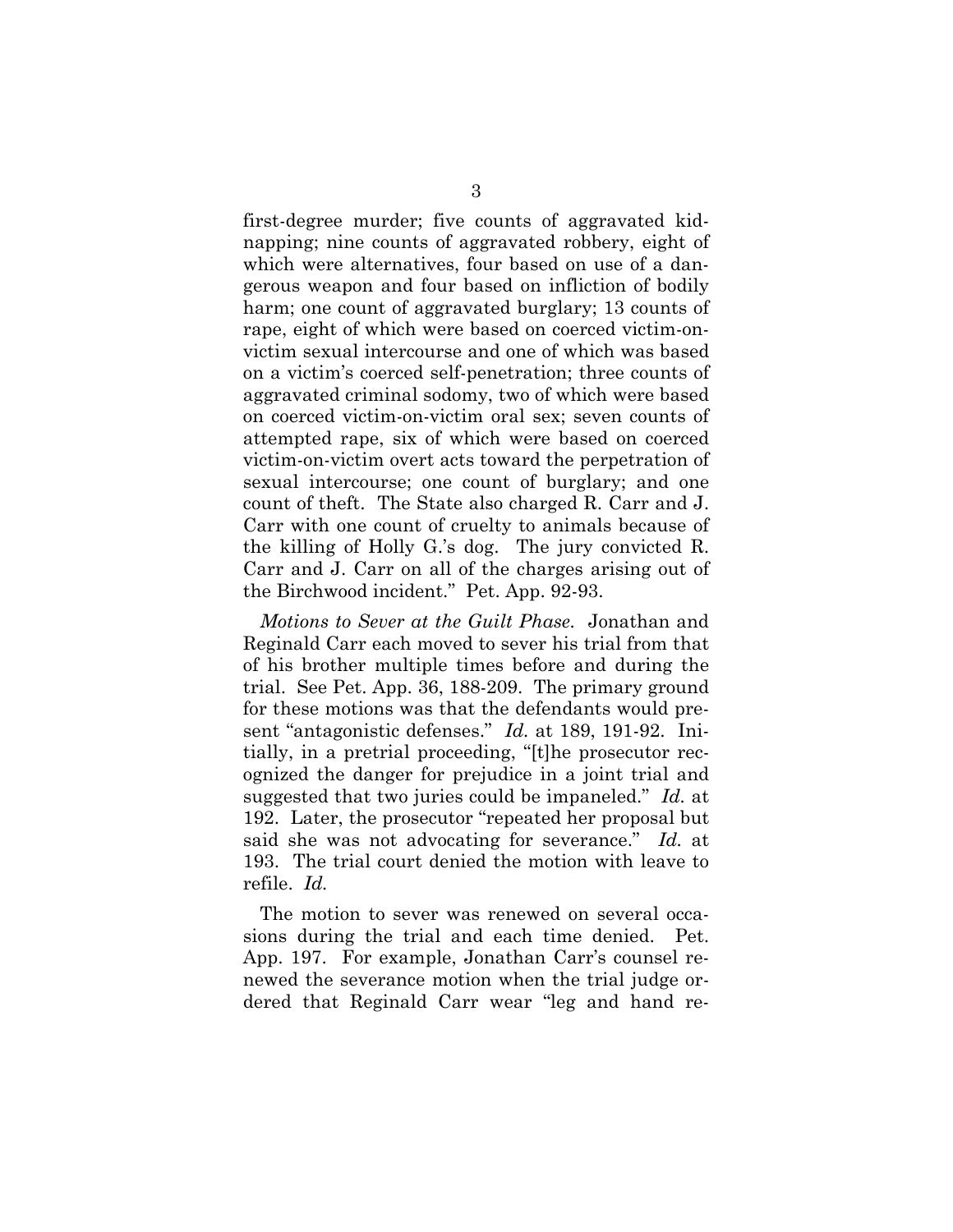straints in the courtroom during the guilt phase of the trial." *Id.* at 199. Counsel "argued that R. Carr's misconduct would prejudice his client." *Id.* See also *id.* (Jonathan Carr's counsel states that the trial judge is "probably tired of hearing it, but Reginald Carr continues to infect our right to a fair trial."). The judge took steps to shield Reginald Carr's shackles from the jury, but did not otherwise rule on the severance motion. *Id.* at 200.

On appeal, the Kansas Supreme Court found that "there is no question that the defendants had antagonistic defenses, and the State concedes this point." Pet. App. 205.

R. Carr argued that J. Carr committed the Birchwood crimes with another person. J. Carr's counsel emphasized the relative weakness of the evidence against his client in the Schreiber and Walenta incidents and consistently stressed the evidence of R. Carr's guilt in the Birchwood incident. Each defendant did his best to deflect attention from himself on the Birchwood crimes by assisting in the prosecution of the other.

*Id.* But, the court nonetheless declined to hold that the trial court's abuse of discretion resulted in prejudice requiring reversal. *Id.* at 213. The court found that the State's "independent case against R. Carr was overwhelming," detailing the evidence against him. *Id.* at 211. Thus, the court concluded that "the State presented compelling evidence of R. Carr's guilt, all of which would have been admissible in a severed trial." *Id.* at 213.

In its separate opinion addressing Jonathan Carr's challenge to the denial of severance, the court stated that the majority "agrees that any error on this issue was not reversible standing alone for [the] reasons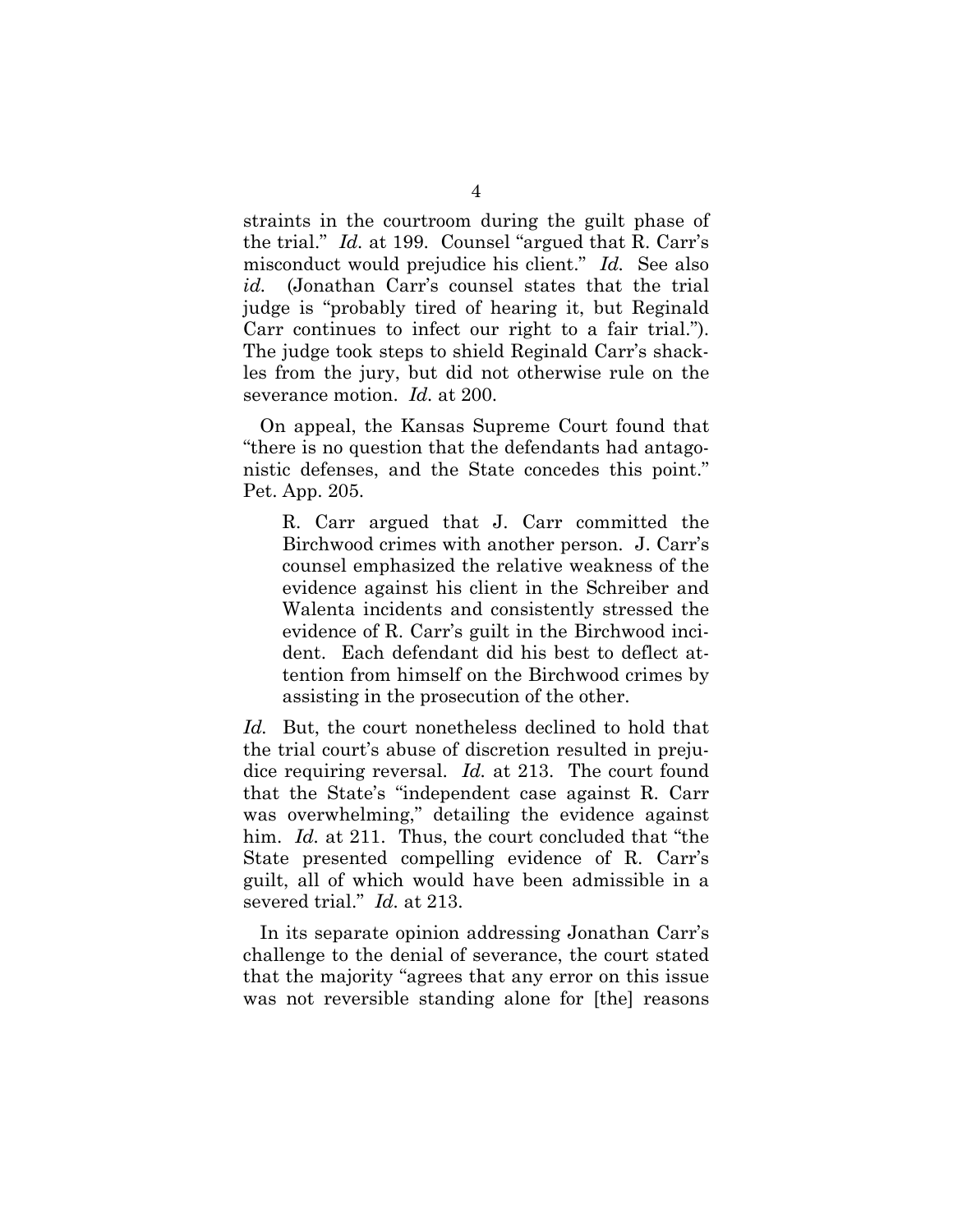explained in the R. Carr appeal." Pet. App. 28. Although the court did a substantial analysis of why the denial of the motion to sever had not prejudiced Reginald Carr, *id.* at 209-13, it did not separately explain why Jonathan Carr did not suffer prejudice*, id.* at 28.

#### 2. *The Penalty Phase.*

Both defendants unsuccessfully renewed their motions to sever after their capital convictions and before the penalty phase of the trial. Pet. App. 472.

*Shackling.* At the beginning of the penalty phase, the trial judge indicated that standard procedure required the shackling of convicted capital defendants. The judge explained that while "there's been nothing that would indicate misconduct on behalf of Mr. Jonathan Carr at all in any of the proceedings [that he had been] involved in ... [t]he sheriff's procedures, [regarding security] . . . ought to be followed." J.A. 57 (Tr. Vol. 41A at 5). The judge took measures to ensure that the jury could not observe Jonathan Carr's shackles. *Id.* at 57-59 (Tr. Vol. 41A at 6-7).

Reginald Carr, however, refused to conceal his shackles. *Id.* at 59 (Tr. Vol. 41A at 7) ("Mr. Greeno, I understand your client will not put the sweater over his handcuffs."). The judge stated that if the jury sees the shackles, Reginald Carr had "invited it," referring to the prejudice flowing from visible shackling. *Id.* See also *id.* ("it's made known to the jury, he's the one that broadcast it, then"). There was no discussion of the effect of Reginald Carr's visible shackling on the jury's perception of Jonathan Carr, who wished to continue to conceal his shackles from the jury.

*The State's Case for Death.* For each brother, the State asserted the same four aggravating factors in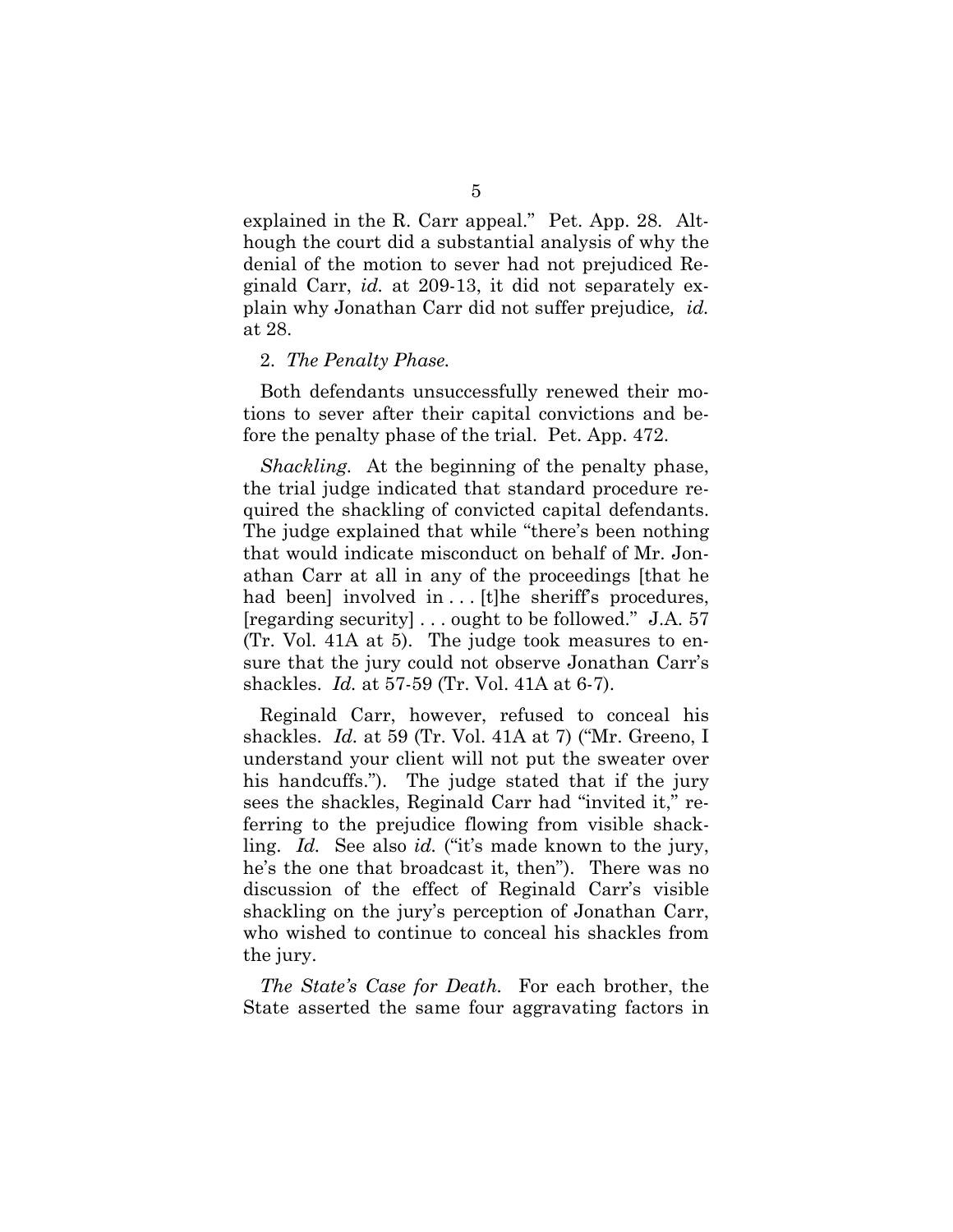support of the death penalty. The State charged that the brothers (i) "knowingly or purposely killed or created a great risk of death to more than one person," (ii) "committed the crime[s] for their own self or for another for the purpose of receiving money or any other thing of monetary value," (iii) "committed the crime[s] in order to avoid or prevent lawful arrest or prosecution," and (iv) "committed the crime[s] in an especially heinous, cruel and atrocious manner." *Id.*  at 49 (Tr. Vol. 40 at 33). As support, the State put into evidence the guilt phase trial record in full. *Id.*  at 73-74 (Tr. Vol. 41A at 35).

As described in detail *infra* at 26-30, the theme of the State's penalty phase presentation was that Jonathan and Reginald Carr were a single entity, equally culpable for the horrific crimes that were committed, equally sociopathic and dangerous by virtue of their genetics and upbringing, and equally deserving of the death penalty. The State's opening argument focused on the "heinous ideas and depraved conduct of Jonathan and Reginald Carr together. Together." J.A. 66 (Tr. Vol. 41A at 16). And the State's closing linked Reginald Carr's sociopathy and future dangerousness to Jonathan Carr*:* 

Dr. Woltersdorf indicated that after giving psychological testing to Reginald Carr, that he was an antisocial personality, otherwise known commonly as a sociopath, opportunistic, selfindulgent. That is who you are sitting in judgment of, uncaring individuals. They beg you today for sympathy. They do. They are begging one of you, just one, because that's all they need. . . . They want to get that sympathy by suggesting that their excuse is to deflect the responsibility. They want to beg you for sympathy because of that rough childhood.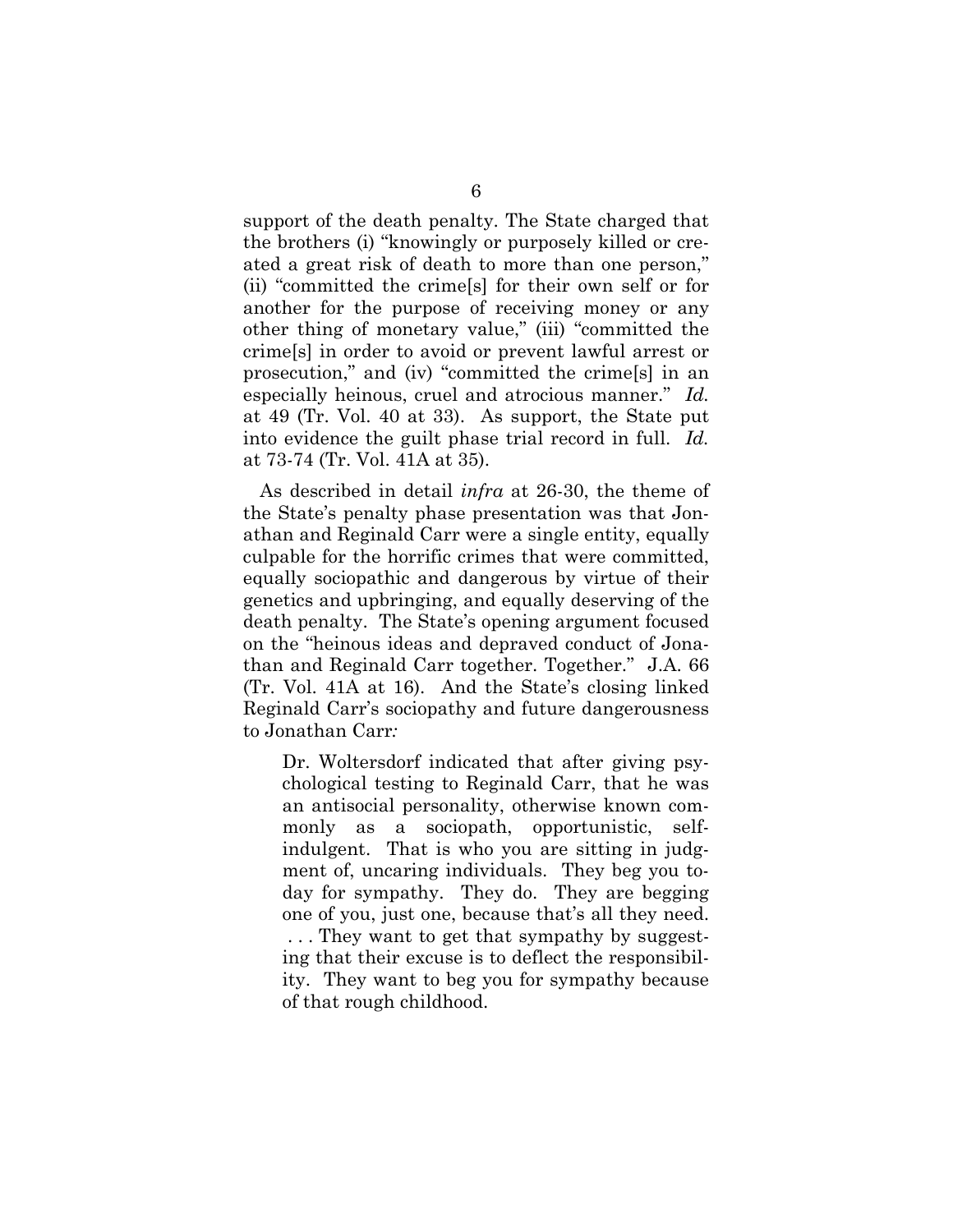#### *Id.* at 437 (Tr. Vol. 46 at 186-87).

*Mitigation Evidence.* The brothers each presented mitigation cases. In both, defense witnesses testified about the defendants' "dysfunctional upbringing and their psychological profiles." Pet. App. 448.

The defendants' mother, Janice Harding, testified that she and their father, Reginald, Sr., were 16 and 17 years old when their first child, Temica, was born. When Janice turned 18, she and Reginald were married, and they had three more children, Reginald, Regina and Jonathan. All were born prematurely. *Id*. The brothers were "always real close," and Jonathan "looked up to" Reginald. *Id*.

Regina died of cancer before she was three, and Janice testified that "the family deteriorated" after Regina fell ill. *Id*. Janice "fell out" with her motherin-law after the latter reported to child protective services that she saw bruises on Regina's legs, arms and chest. *Id*. at 448-49. After Regina's death, Janice and Reginald, Sr. began "drinking heavily and fighting." *Id*. "Temica testified that she saw her father beat her mother with a stick." *Id*. In addition, Janice regularly disappeared for several days, sometimes leaving her children alone in the house. *Id*.

Janice and Reginald, Sr. separated when Reginald was 5 or 6 and divorced shortly thereafter. Reginald, Sr. lost all meaningful contact with the children. *Id*. at 450. And after the divorce, Janice "was not available to her children." *Id*. at 451. She was either absent from the home or "hol[ed] up" in her bedroom with her future husband. *Id*. Periodically, the children were shipped off to live with relatives and did not see their mother for months at a time. *Id*.

During their childhood, Janice physically disciplined her children. They "described that their moth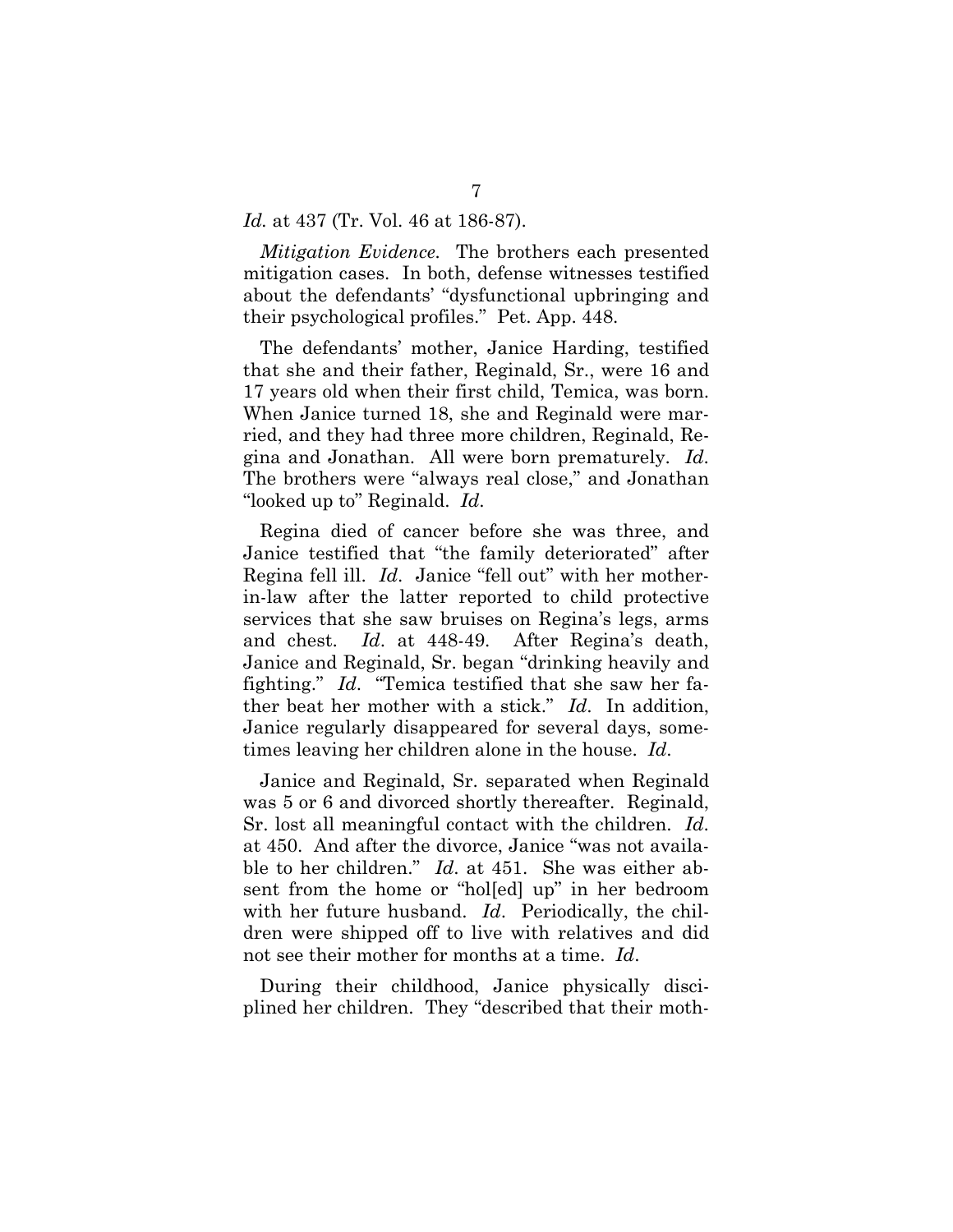er's whippings with a belt or extension cord would leave them with welts, bruises and blood blisters on their backs, legs or buttocks." *Id*. at 453. The children were required to hold each other down for punishment. *Id*.

In addition, Janice testified that she and Reginald, Sr. used marijuana and cocaine. The children were aware of their parents' excessive alcohol use and their drug use. *Id*. at 454. The parents and other relatives gave alcohol to the children early: Jonathan had Thunderbird wine mixed with Kool-Aid at age 8. The boys would drink with their uncle weekly and "get drunk." *Id*. at 455. Jonathan Carr "first smoked marijuana at age 13 with" Reginald Carr. *Id.* "They would smoke blunts, cigar-like rolls of marijuana, 'every day, all day.'" *Id*. Jonathan also described "smoking 'wet'—tobacco or marijuana cigarettes dipped in a mixture of PCP 'and typically embalming fluid'—at age 19." *Id*. Reginald Carr was selling drugs by age 13, and drinking heavily by age 16 (when Janice kicked him out of the house). *Id*.

Both Jonathan and Reginald Carr suffered childhood sexual abuse. There was testimony that both "were forced to have oral sex with [their] mother's boyfriends." *Id*. at 456. Temica thought at least Reginald was aware that her father had sexually abused her. *Id*. Jonathan Carr began having sexual contact at around age 6 or 7. *Id*. Both boys had sexual contact with a cousin starting when she was 7 and Reginald was 9. *Id*. at 457.

Jonathan Carr had difficulty in school; among other issues he was dyslexic. *Id*. at 463. While in school, he would try to disguise his inability to read. *Id*. When Jonathan Carr was in third grade, a girl accused several boys, including Jonathan, of raping her. Jonathan's name was mentioned in the newspaper,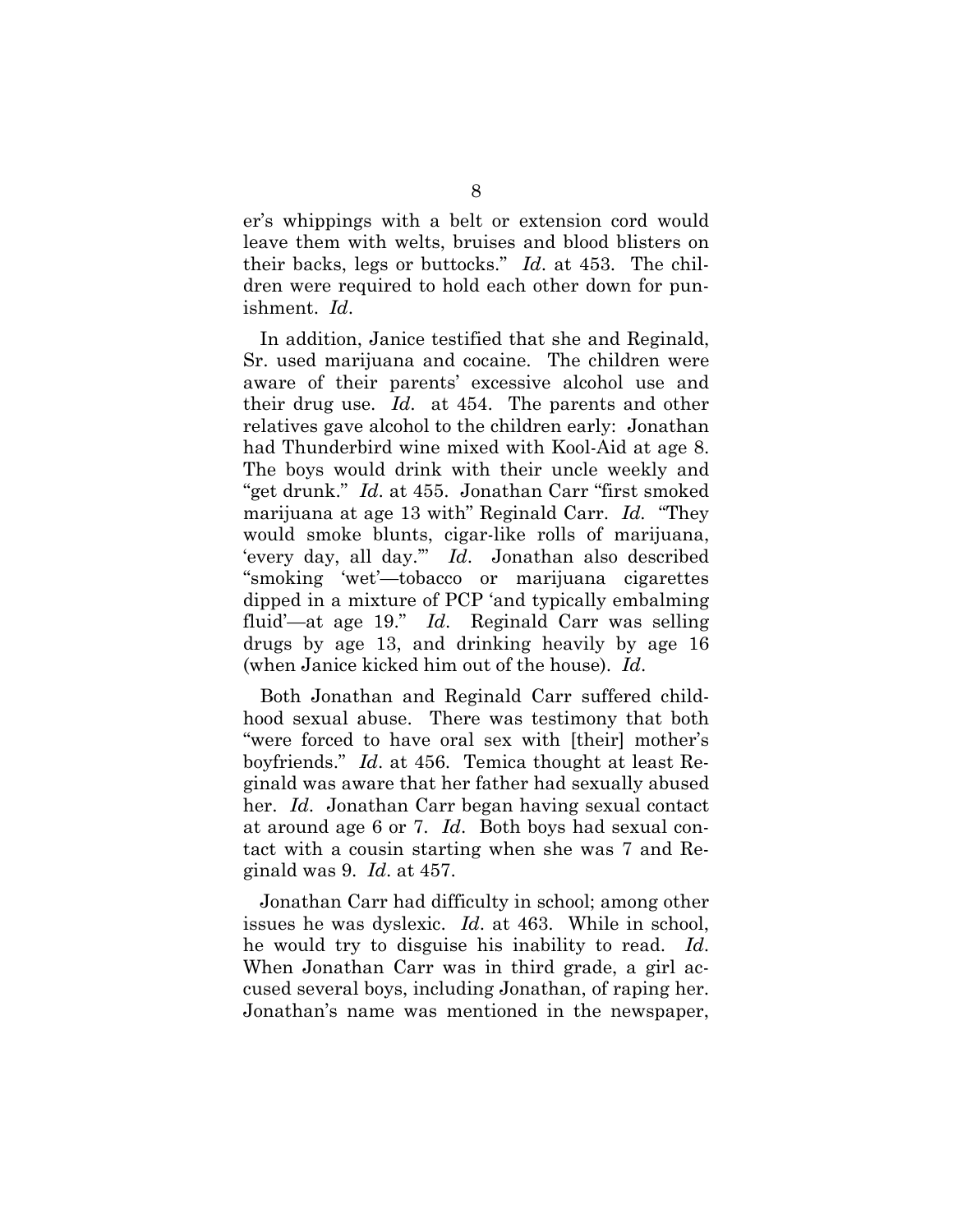and he was bullied as a result. *Id.* at 457. Thereafter he was sent to live with his aunt. *Id*. at 458. He became so despondent that "he tried to hang himself." *Id*. This was not Jonathan Carr's only suicide attempt. At age 17, he again attempted to kill himself by drinking antifreeze, after a dog he was fond of died by doing so. *Id*. Jonathan Carr dropped out of school in tenth or eleventh grade. *Id*. at 463.

Both defendants were evaluated by medical professionals. Reginald Carr was evaluated by Dr. Mitchel Woltersdorf who diagnosed him with "brain damage." *Id*. at 460. He assessed that Reginald had suffered "significant head trauma or traumas, most likely during the first 8 or 9 years of his life." *Id*. at 461. "He found that he suffered from depression, antisocial personality disorder, distrust and paranoia." *Id*. The doctor indicated that "[t]he antisocial personality disorder also showed up in problems with anger management and difficulties with authority." *Id*. at 461.

Dr. Woltersdorf also testified that, with respect to Reginald's "anti-social personality disorder, … there is no successful treatment protocol, and he had no disagreement with clinical profiles characterizing R[eginald] Carr as a 'self-centered and poorly socialized'" individual, 'primarily concerned with instant gratification of his immediate wants and needs.'" *Id*. at 473. See also J.A. 300-01 (Tr. Vol. 44 at 41-42) ("antisocial personality is the kind of person who's against authority…[t]here is no treatment for a personality disorder. It's something that he was given, so to speak, in life, somewhere between birth and the fifth year of life."); *id.* at 307 (Tr. Vol 44 at 48-49) ("personality disorder, you cannot treat it. I mean a person was made this way in the first five years of life, usually by a family situation.").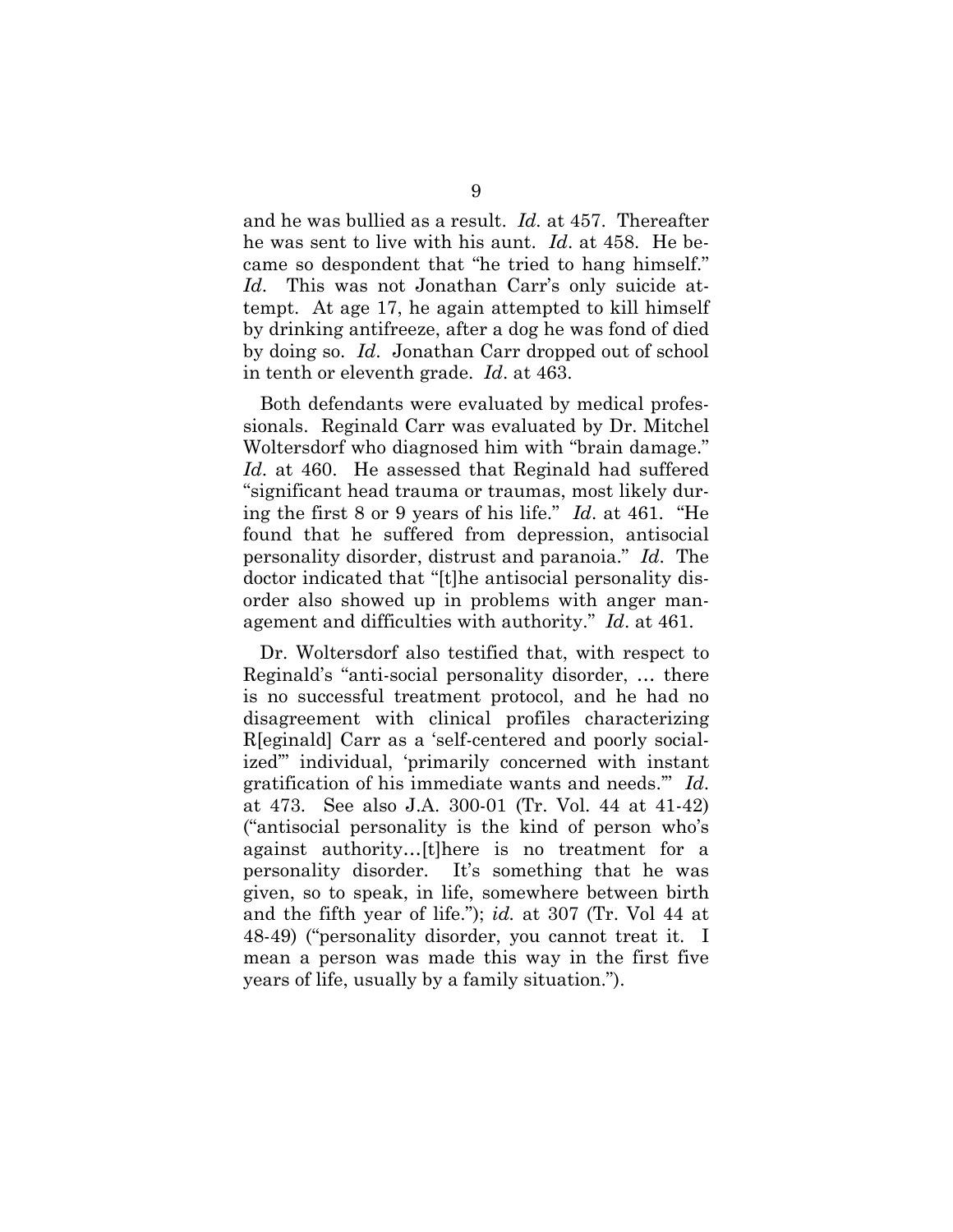Reginald was also evaluated by Dr. Reidy, a forensic psychologist. He "echoed Woltersdorf's statement that family circumstances are usually the cause of the development of an antisocial personality disorder, noting that families are the strongest socializing force in life, and 'deviance begins at home.'" Pet. App. at 462. Dr. Reidy cited the parental abandonment and neglect, the family history of mental illness, the inappropriate early sexual exposure, the early violent behavior, and the emotional and physical abuse, concluding that Reginald Carr's "developmental trauma was severe and that protective factors were minimal to nonexistent." *Id*. at 463.

Mark Cunningham, a clinical and forensic psychologist, evaluated Jonathan Carr. *Id.* He testified that Jonathan was "emotionally disturbed from early childhood" and he "identified the family situation—involving physical and sexual abuse, parental neglect, and emotional detachment—and a genetic predisposition to mental illness and substance abuse" as the source of Jonathan's "emotional instability." *Id.* at 464. Moreover, he described "[w]hat we call sequential damage that's going from generation to generation to generation. In this family system, there is generational family disorganization, abandonment and negectful parenting." Tr. Vol. 45A at 115.

In all, Dr. Cunningham testified that, "[u]sing a . . . Department of Justice study of risk factors that increase the likelihood of involvement in criminal violence . . . Jonathan Carr exhibited 18 or 19 out of approximately 22 factors." Pet. App. 466. As he summarized: Jonathan Carr's violent crimes were the result of "some very problematic genetic predispositions' in addition to 'neurological abnormalities,' 'a catastrophic family setting' leading to 'substance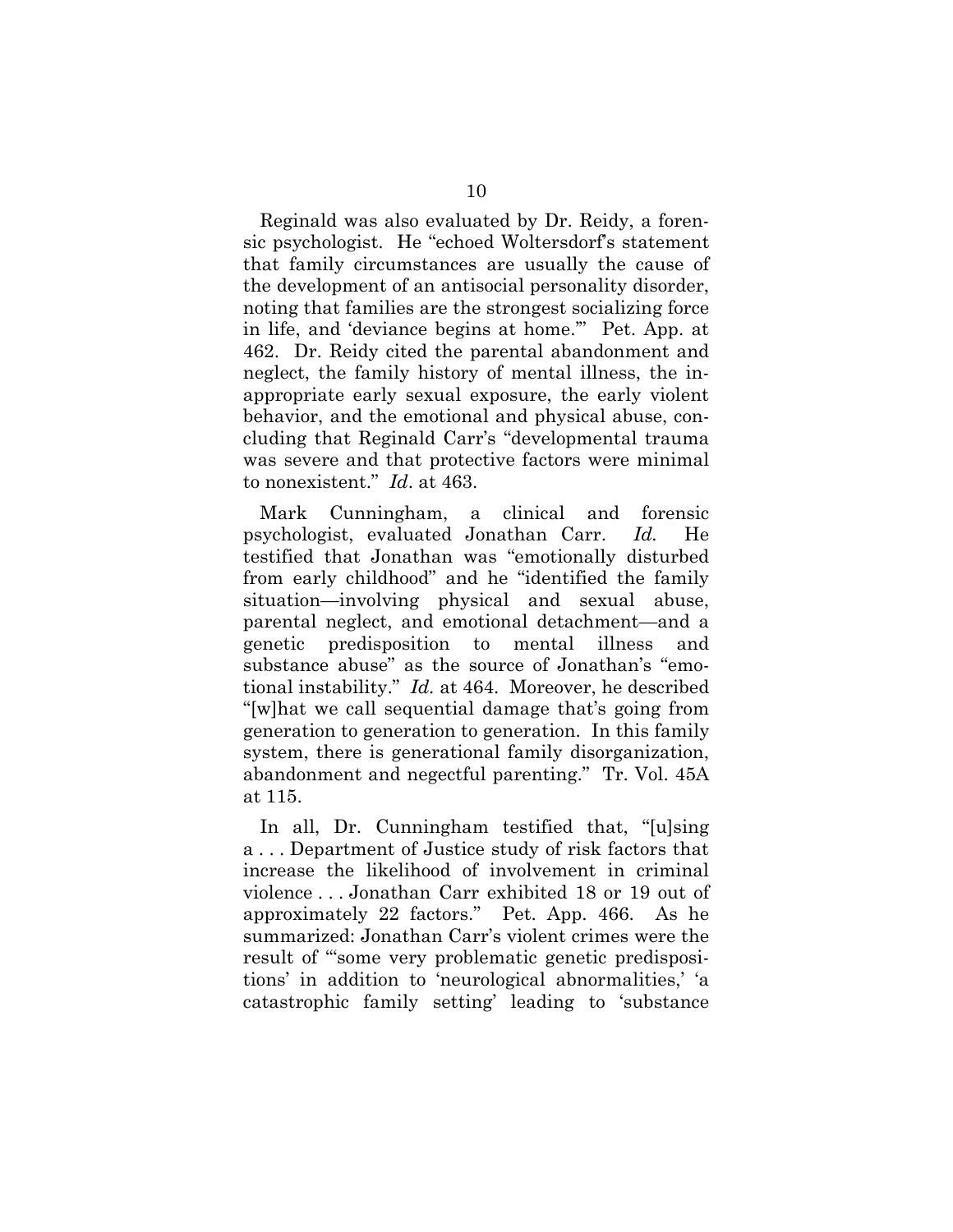abuse and disturbed adjustment that are aggravating each other during adolescence.'" *Id*. "Out of that, you have the influence of his older brother and intoxication at the time. And from that, you have the capital offense." *Id*.

Jonathan Carr's counsel sought to distinguish Jonathan from his older brother in several ways, to wit, his "lack of a serious criminal record prior to these offenses," J.A. 430 (Tr. Vol. 46 at 178), his relative youth, *id.* at 430-31 (Tr. Vol. 46 at 178), and his attendance and his demeanor at trial, *id.* at 431 (Tr. Vol. 46 at 178-79).

*Instructions.* At the end of the penalty phase but *before* closing arguments, the jury was instructed. The court gave identical instructions on aggravating and mitigating circumstances for both defendants. *Id.* at 380-83 (Tr. Vol. 46 at 115-19) (Reginald), *id.* at 383-86 (Tr. Vol. 46 at 119-122) (Jonathan).1

During the penalty phase, the court did *not* periodically instruct the jury that it was required to give individualized consideration to each defendant. The jury did, however, receive a single instruction about the requirement that it consider each defendant's death sentence individually:

You must give separate consideration to each defendant. Each is entitled to have his sentence decided on the evidence and law which is applicable to him. Any evidence in this phase that was limited to only one defendant should not be considered by you as to the other defendant.

<sup>&</sup>lt;sup>1</sup> The jury instructions here are unconstitutional for the reasons explained in the respondent's briefs in *Kansas* v. *Gleason*, No. 14-452 (filed Aug. 3, 2015), and in *Kansas* v. *Reginald Carr*, No. 14-450 (filed Aug. 3, 2015), discussed and incorporated by reference here, *see infra* at 44-46.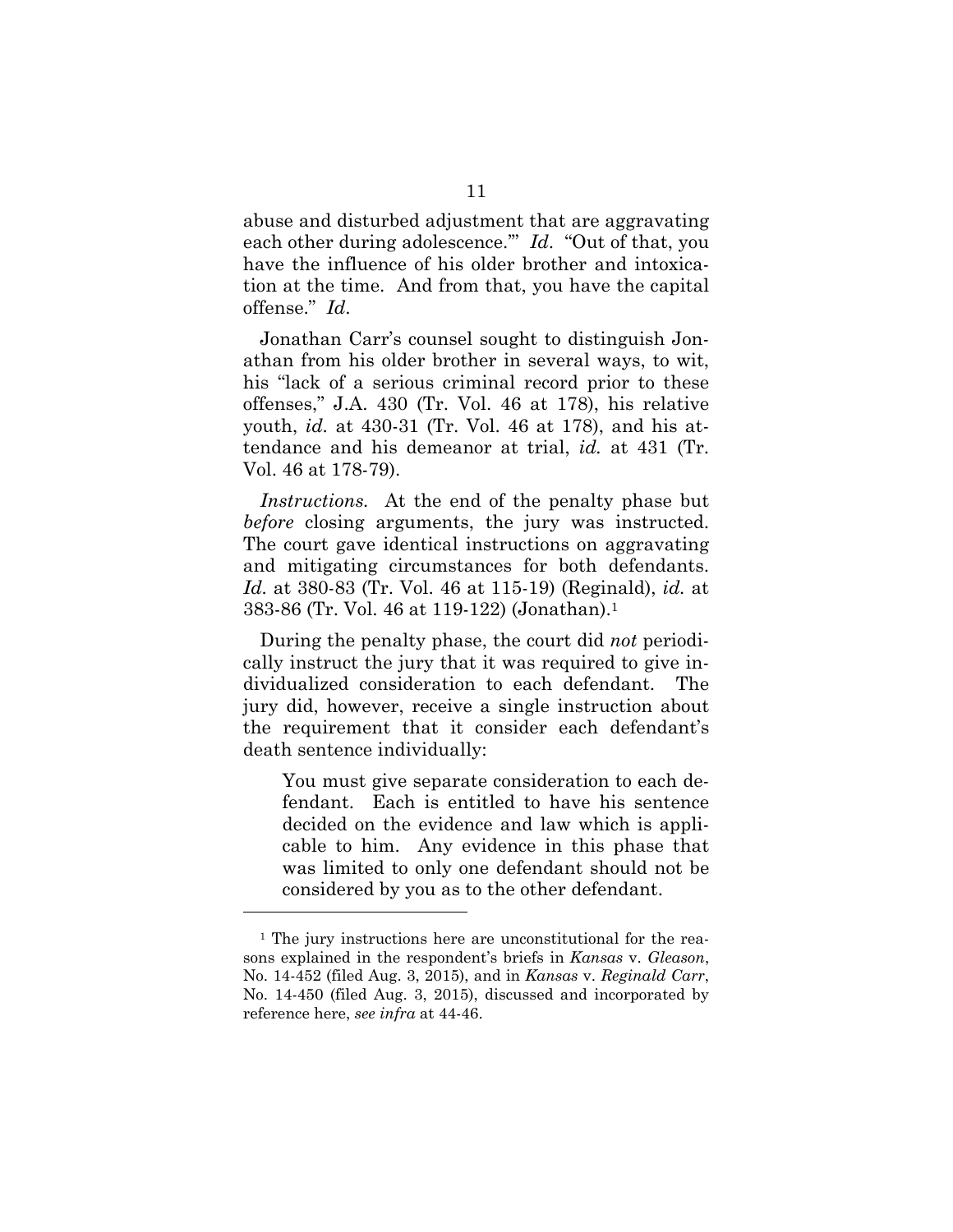#### J.A. 379-80 (Tr. Vol. 46 at 114-15).

As noted, the jury was never instructed to disregard Reginald Carr's shackling in its consideration of Jonathan Carr's sentence. The State's and defendants' closing arguments followed the instructions to the jury.

*Capital Verdict.* The jury unanimously found all aggravating circumstances with respect to both defendants. It also unanimously concluded that the aggravating factors outweighed any mitigating factors and returned death sentences for both defendants. The trial court imposed those sentences. Pet. App. 93.

#### 3. *The Decision of the Kansas Supreme Court.*

The Supreme Court of Kansas affirmed one capital conviction for each defendant, but ordered that the death sentences be vacated and a new penalty trial be held. The court recognized that there is no "categorical[] mandate" that the penalty phase of capital proceedings be severed, Pet. App. 472, but concluded that, in the specific circumstances presented here, the defendants' Eighth Amendment rights to an individualized determination of their death sentences were violated by the trial court's refusal to sever the penalty phase proceedings. *Id.* at 45, 50, 530.

In Jonathan Carr's case, the court relied on the "reasons explained in" the opinion addressing Reginald Carr's penalty phase severance claim and "the family circumstances argument raised by J. Carr." Pet. App. 45. The court also cited Jonathan Carr's argument that "the joint trial inhibited the jury's individualized consideration of him because of family characteristics tending to demonstrate future dangerousness that he shared with his brother." *Id.* at 471. The court further "relie[d] on the prejudice to J.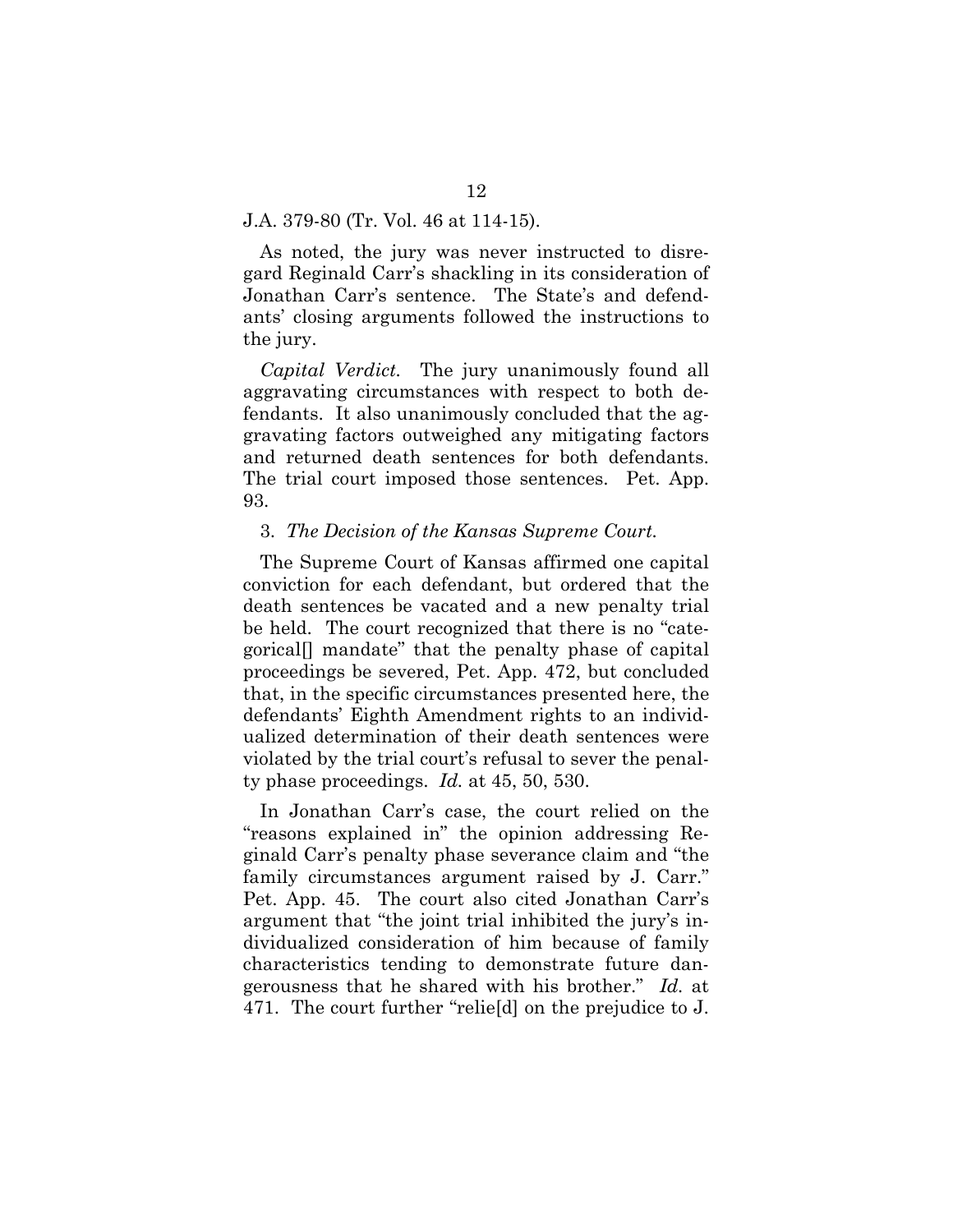Carr flowing from R. Carr's visible handcuffs during the penalty phase." *Id.* at 45 (relying, *inter alia*, on *Deck* v. *Missouri*, 544 U.S. 622, 624 (2005)).

The court found that Jonathan Carr's mitigation case—which sought to differentiate his moral culpability from that of his brother—was antagonistic to Reginald Carr. Pet. App. 473-75. The court pointed to the fact that Jonathan Carr's counsel elicited testimony from the brothers' sister (Temica) that Reginald had informed her, in a conversation from jail, that he fired all of the fatal shots in the executionstyle Birchwood Drive murders. *Id.* at 475-76. Finally, the court noted that Jonathan Carr's mitigation evidence "was prone to being used as improper, nonstatutory aggravating evidence against [Reginald Carr]." *Id.* at 477.

The court acknowledged that the jury was instructed that the "evidence in this phase that was limited to only one defendant should not be considered by you as to the other defendant." Pet. App. 477. The court found, however, that "this is a rare instance in which our usual presumption that jurors follow the judge's instructions is defeated by logic." *Id.* In particular, the court relied on "the defendants' joint upbringing in the maelstrom that was their family and their influence on and interactions with one another," and concluded that "the penalty phase evidence simply was not amenable to orderly separation and analysis." *Id.*

Finally, the Kansas Supreme Court found that the error was not harmless. Pet. App. 478-79. The court held that "[t]he test is not whether a death penalty sentence would have been imposed but for the error; instead the inquiry is whether the death verdict actually rendered in this trial was surely unattributable to the error." *Id.* at 479 (citation omit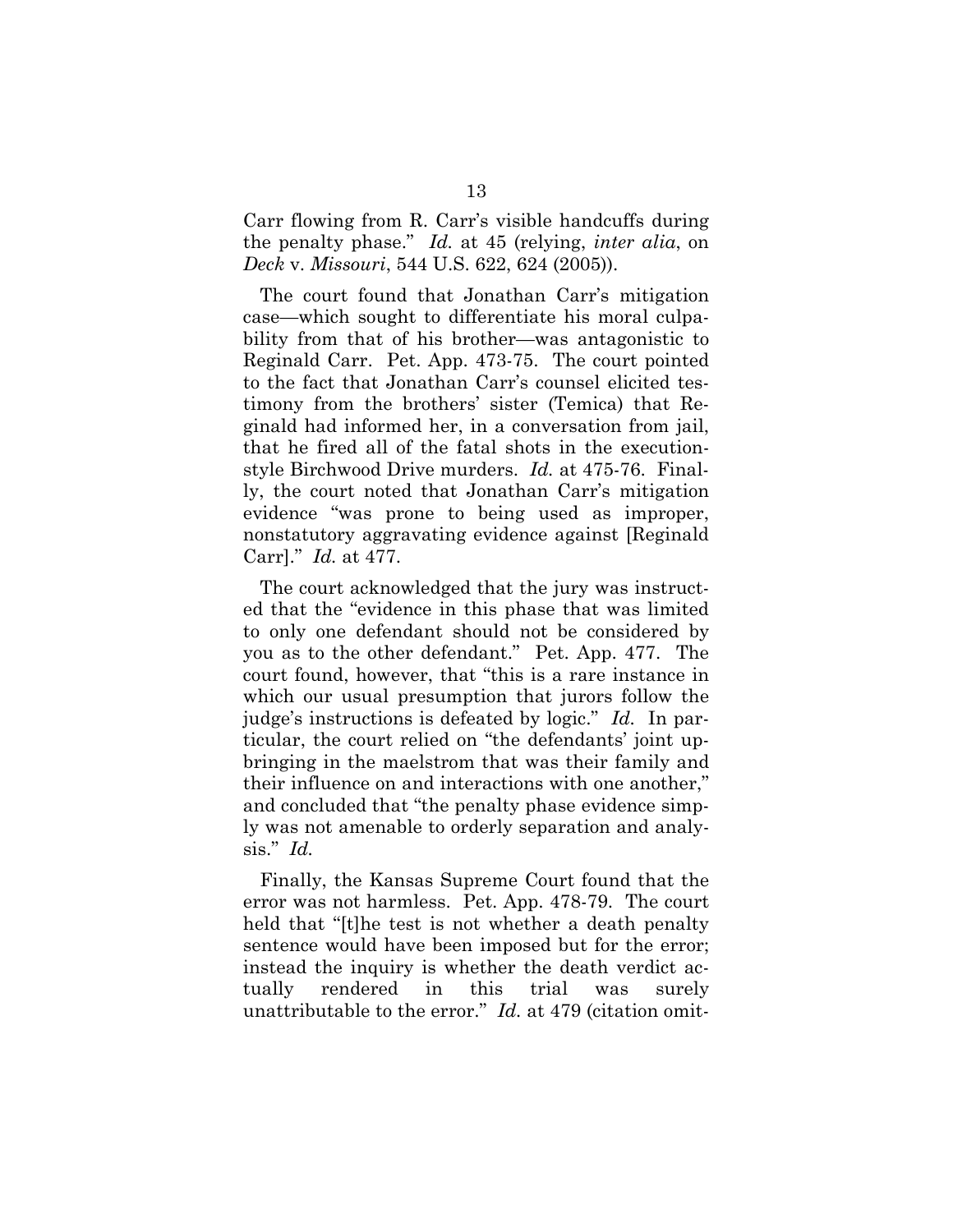ted). The court found that "[t]he evidence that was admitted, the especially damning subset of it that may not have been admitted in a severed proceeding, and the hopelessly tangled interrelationship of the mitigation cases presented by the defendants persuades us that the jury could not have discharged its duty to consider only the evidence limited to one defendant as it arrived at their death sentences." *Id.* The death sentences were, accordingly, vacated and remanded for penalty phase proceedings to be held before different juries. *Id.* at 478-80.

Justice Moritz dissented. She focused her disagreement on the majority's holding that Reginald Carr was deprived of an individualized sentencing determination because Jonathan Carr's mitigation case was adverse to him. Pet. App. 555. She also believed that the court had erred by failing to adhere to the presumption that jurors can follow the judge's instructions. *Id.* at 556. And, she disagreed with the court's conclusion that the erroneous failure to sever the penalty phase proceedings was not harmless error. *Id.* at 557-58.

#### **SUMMARY OF ARGUMENT**

While joint trials in non-capital cases can serve important interests, including efficiency and saving resources, see *Zafiro* v. *United States,* 506 U.S. 534, 537 (1993); *Richardson* v. *Marsh*, 481 U.S. 200, 210 (1987), this Court has explained that joint proceedings are not permitted—even in lower-stakes, noncapital cases—where "there is a serious risk that a joint trial would compromise a specific trial right of one of the defendants, or prevent the jury from making a reliable judgment about guilt or innocence." *Zafiro,* 506 U.S. at 539. See also *Kansas* v. *Marsh*, 548 U.S. 163, 174 (2006) (the constitution requires,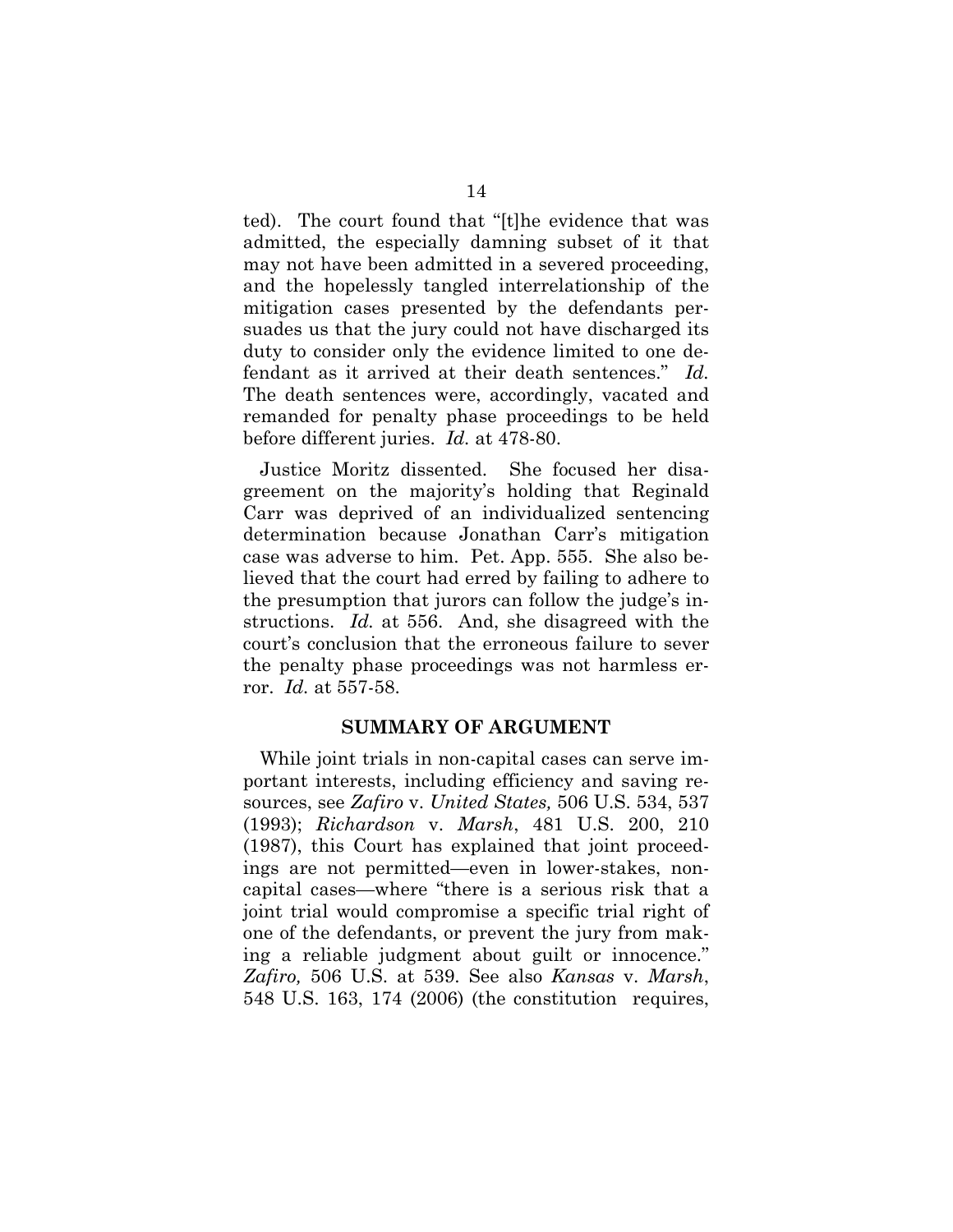particularly in capital cases, that all defendants receive a "reasoned, individualized sentencing determination based on a death-eligible defendant's record, personal characteristics, and the circumstances of his crime.")

The Court has not addressed the standard for assessing when severance is required at the penalty phase of a capital case. However, given accuracy and reliability concerns surrounding the life and death decisions of penalty phase juries, an appropriate standard would call for severance when there exists *any reasonable risk* that the jury may impute material prejudicial evidence against one defendant, where that evidence would be inadmissible or otherwise absent in a separate penalty phase proceeding against the disadvantaged defendant. At the very least, penalty phase proceedings in a capital case must be severed if joint proceedings would violate the standard set in *Zafiro,* a non-capital standard which calls for a "serious risk" of prejudice from evidence that would be inadmissible in a separate trial.

Here, the joint penalty phase proceedings satisfied even the *Zafiro* "serious risk" standard. That is because, first, Reginald Carr chose not to conceal his shackles from the jury during the penalty phase of this case. "[T]he offender's appearance in shackles almost inevitably implies to a jury that court authorities consider him a danger to the community," and "almost inevitably affects adversely the jury's perception of the defendant's character," and thus undermines the jury's ability to weigh all relevant considerations in determining whether he deserves death. *Deck*, 544 U.S. at 622-23. Reginald Carr's choice thus undermined the jury's ability to weigh all relevant considerations in determining whether Jonathan Carr deserved death. The judge warned Reginald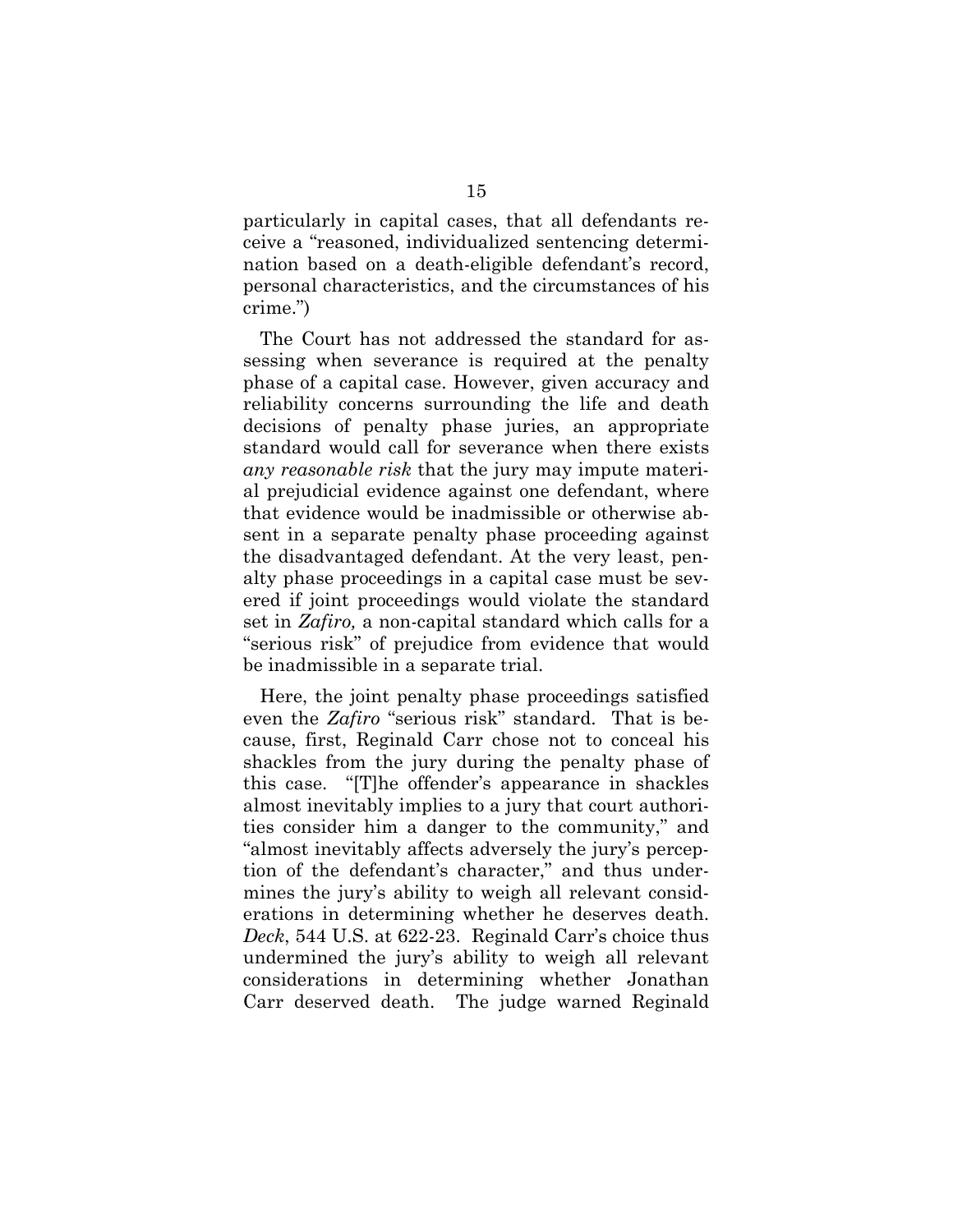Carr that he was waiving any claim based on resulting prejudice. But the judge ignored the spillover prejudice and dangerousness by association that Reginald Carr's visible shackles created for Jonathan Carr in the context of this case, and he did not give any instruction that might have mitigated that harm.

Moreover, the prejudice flowing to Jonathan Carr from Reginald Carr's shackling was compounded by (i) the testimony of Reginald Carr's own expert to the jury that he was a dangerous, incurable sociopath as a result of his genetics and upbringing, and (ii) the prosecutor's focus on the fact that Reginald and Jonathan Carr are brothers who share the same DNA and the same upbringing, and thus deserve the same fate. It is unreasonable to conclude that none of the jurors imputed to Jonathan Carr the evident dangerousness and sociopathy of his brother.

Not only were Jonathan Carr's constitutional rights violated by the admission of evidence and acts solely attributable to Reginald Carr, but the jury also could not adequately and fairly consider Jonathan Carr's mitigating evidence—*e.g.*, the evidence of a family history of mental illness and childhood sexual abuse and neglect. Jonathan Carr's mitigating evidence was irrevocably tainted by the prosecutor's repeated tethering of him to his dangerous, sociopathic brother.

The single jury instruction observing that the Carr brothers should receive individual consideration could not cure this prejudice. Among other reasons, the jury was *never* instructed to avoid drawing inferences about Jonathan Carr's future dangerousness from Reginald Carr's shackling. Under the particular circumstances here, there was a strong "likelihood that the [given] instruction [would] be disregarded," with devastating effect, as was foreseeable based on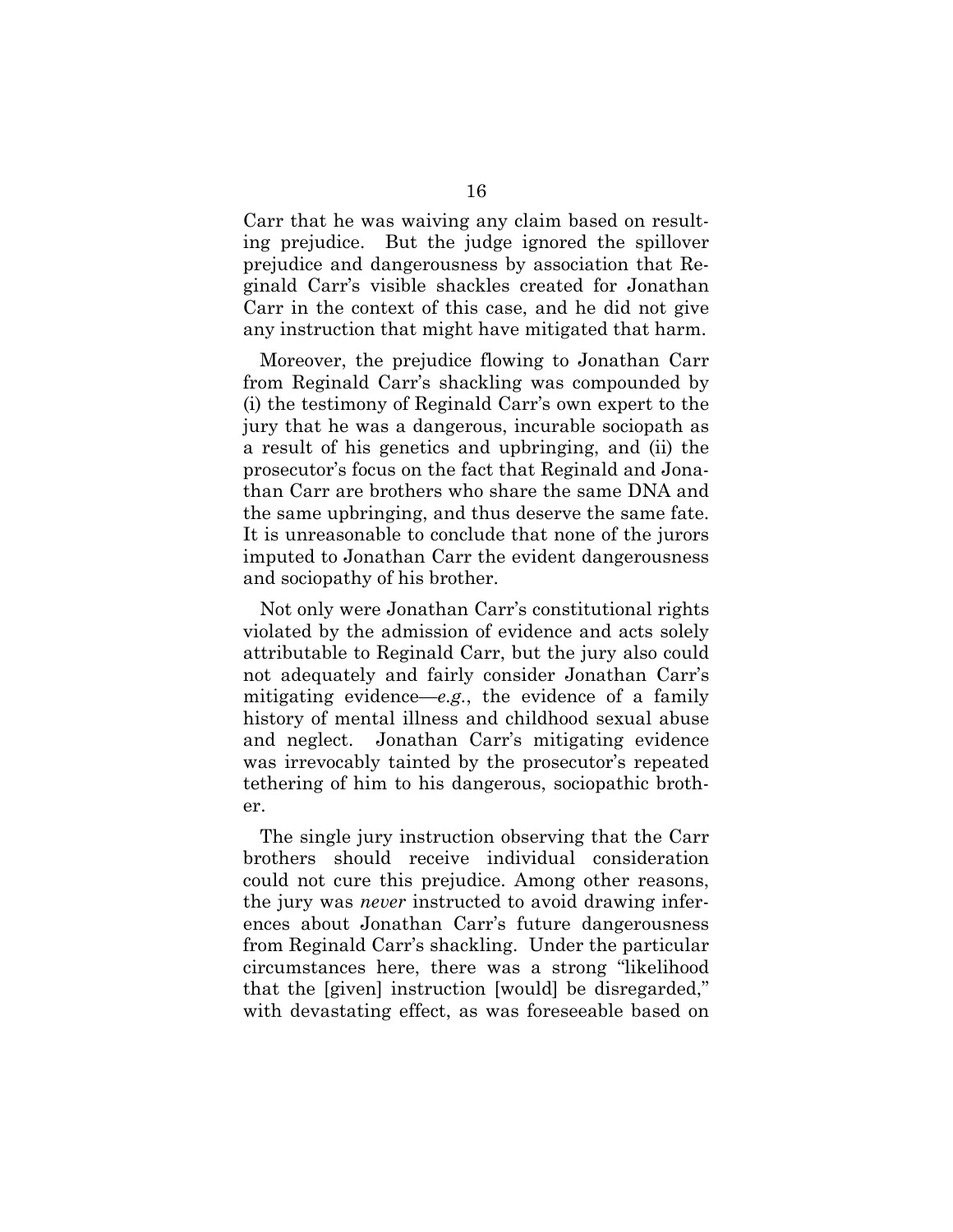events during the trial and before the sentencing proceeding began. *Cruz* v. *New York*, 481 U.S. 186, 193 (1987). In any event, the State relies on an instruction that came *before* the prosecution's closing argument, which urged the jury to treat the defendants as equally culpable and used Reginald Carr's sociopathy in arguing that *both defendants* should be sentenced to death.

Finally, this error cannot be deemed harmless. In evaluating errors such as the ones at issue here, the question is not "whether the legally admitted evidence was sufficient to support the death sentence . . . but rather, whether the State has proved 'beyond a reasonable doubt that the error complained of did not contribute to the verdict obtained.'" *Satterwhite* v. *Texas*, 486 U.S. 249, 258-59 (1988) (citation omitted). The specific question here, then, is whether evidence of Reginald Carr's dangerous, incurable sociopathy and/or the jury's inability to consider Jonathan Carr's mitigation evidence contributed to the jury's decision not to grant mercy. The Kansas Supreme Court's decision that Jonathan Carr's sentence should be vacated and that his case should be remanded for resentencing should be affirmed.

#### **ARGUMENT**

# **I. FAILURE TO SEVER AT THE PENALTY PHASE DEPRIVED JONATHAN CARR OF A REASONED, INDIVIDUALIZED DETER-MINATION OF HIS DEATH SENTENCE.**

Jonathan Carr's sentencing abridged his right to an individualized determination in two important ways: first, the jury considered extraneous, prejudicial evidence, *e.g., Romano* v. *Oklahoma*, 512 U.S. 1, 12 (1994) ("[t]he relevant question . . . is whether the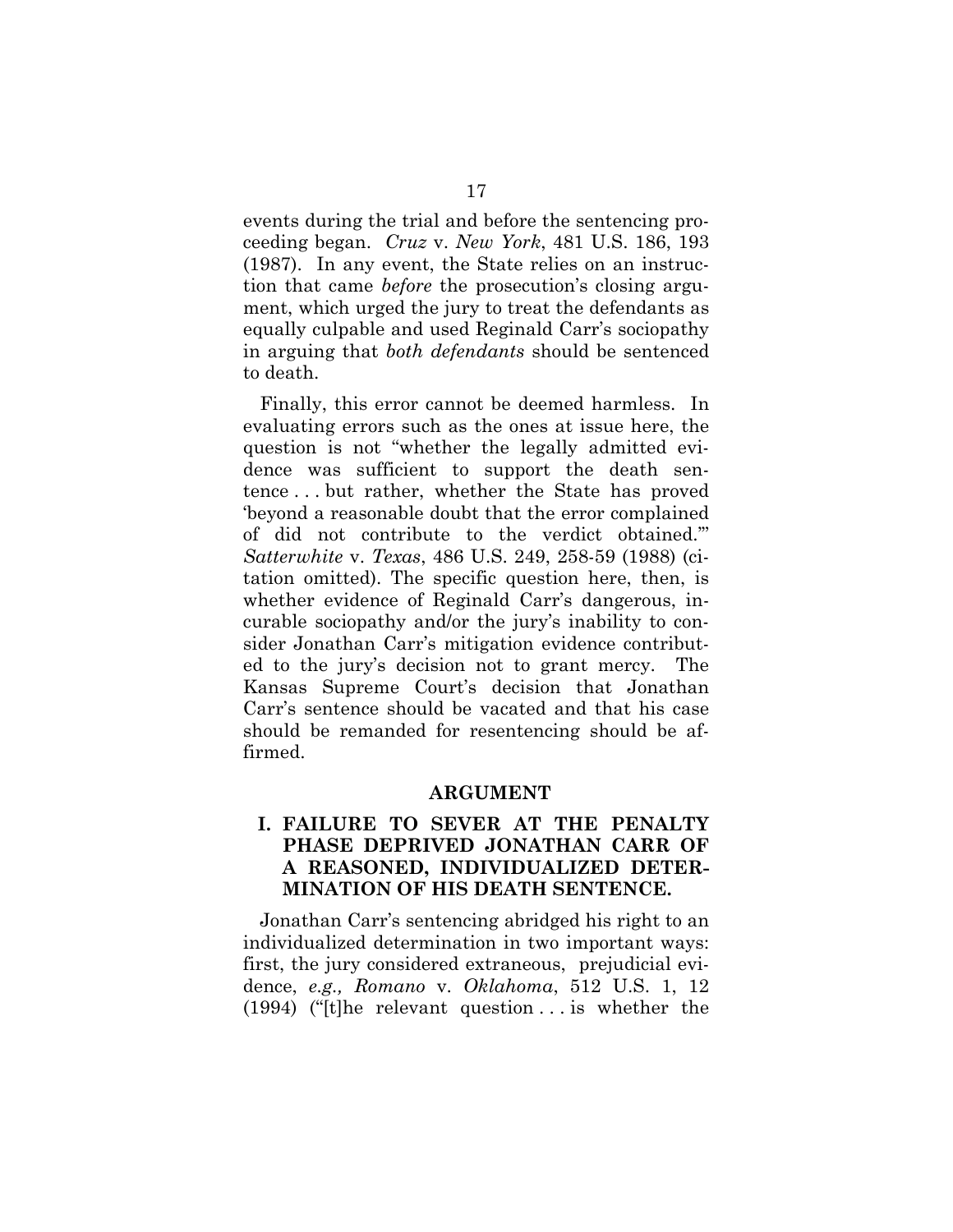admission of [irrelevant] evidence . . . so infected the sentencing proceeding with unfairness as to render the jury's imposition of the death penalty a denial of due process."); second, the sentencing proceedings abrogated Jonathan Carr's ability to submit, and to have the jury consider, mitigation evidence, *e.g., Marsh*, 548 U.S. at 174 ("the sentencer must have full access to . . . highly relevant' information" surrounding mitigating circumstances.) (citations omitted).

First, a jury cannot consider evidence about one defendant in deciding either the guilt or the sentence of a second defendant. *Zafiro*, 506 U.S. at 539. See *id.*  (prejudice "might occur when evidence that the jury should not consider against a defendant and that would not be admissible if a defendant were tried alone is admitted against a codefendant."); *id.* (noting approvingly that a trial court would likely sever a case "[w]hen the risk of [such] prejudice is high").

In analogous circumstances, this Court has made clear that "the death sentence must be set aside" where, as a result of legal error, the jury has been allowed to hear and consider evidence "that would not otherwise have been before it." *Brown* v. *Saunders*, 546 U.S. 212, 219 (2006) (describing *Zant* v. *Stephens*, 462 U.S. 862, 886 (1983)). See also *Zant*, 462 U.S. at 885 (explaining that the jury may not consider evidence that is "constitutionally impermissible or totally irrelevant to the sentencing process" in capital cases). Cf. *Donnelly* v. *DeChristoforo*, 416 U.S. 637, 643 (1974) (the issue is whether the prosecutors' comments "so infected the trial with unfairness as to make the resulting conviction a denial of due process.").2 That is because "when the sentencing body

 <sup>2</sup> The United States suggests that "the individualizedconsideration requirement [is] an *inclusionary* principle, not an *exclusionary* one," U.S. Br. 24 n.8, but this Court has not sliced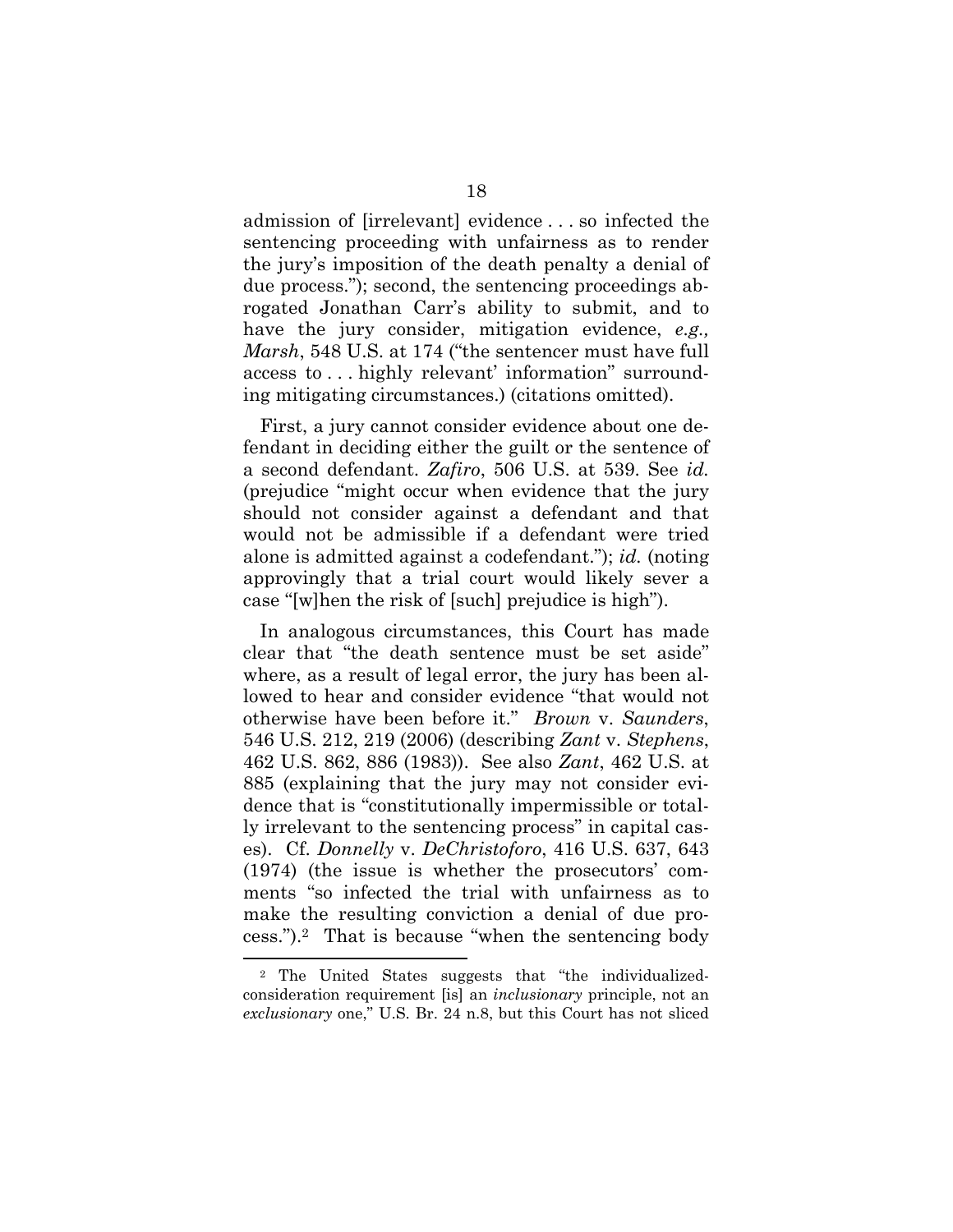is told to weigh an invalid factor in its decision, a reviewing court may not assume it would have made no difference if the thumb had been removed from death's side of the scale." *Stringer* v. *Black*, 503 U.S. 222, 232 (1992).

Here, the jury both saw and heard at least two critical pieces of evidence in the penalty phase that were unique to Reginald Carr, but were urged upon the jury as evidence against Jonathan Carr; namely (1) Reginald Carr's insolent display of his shackles to the jury; and (2) expert testimony, unique to Reginald Carr, of his incurable sociopathy.

Second, "sentencing juries must be able to give meaningful consideration and effect to all mitigating evidence that might provide a basis for refusing to impose the death penalty on a particular individual." *Abdul-Kabir* v. *Quarterman*, 550 U.S. 233, 246 (2007). See also *McCleskey* v. *Kemp*, 481 U.S. 279, 306 (1987) ("[s]tates cannot limit the sentencer's consideration of any relevant circumstance that could cause it to decline to impose the penalty."). The Eighth Amendment "require[s] that the sentencer . . . not be precluded from considering, as a *mitigating factor*, any aspect of the defendant's character or record and any of the circumstances of the offense that the defendant proffers as a basis for a sentence less than death." *Marsh*, 548 U.S. at 174 (quoting *Lockett*, 438 U.S. 586, 603 (1978)) (alteration in original).

the requirement so finely. A jury's consideration of prejudicial evidence in sentencing one defendant that is relevant only to his co-defendant violates the former's right to individualized consideration just as thoroughly as a jury's failure to consider relevant mitigating evidence. That error generally will also be a due process violation as the United States explains. *Id.*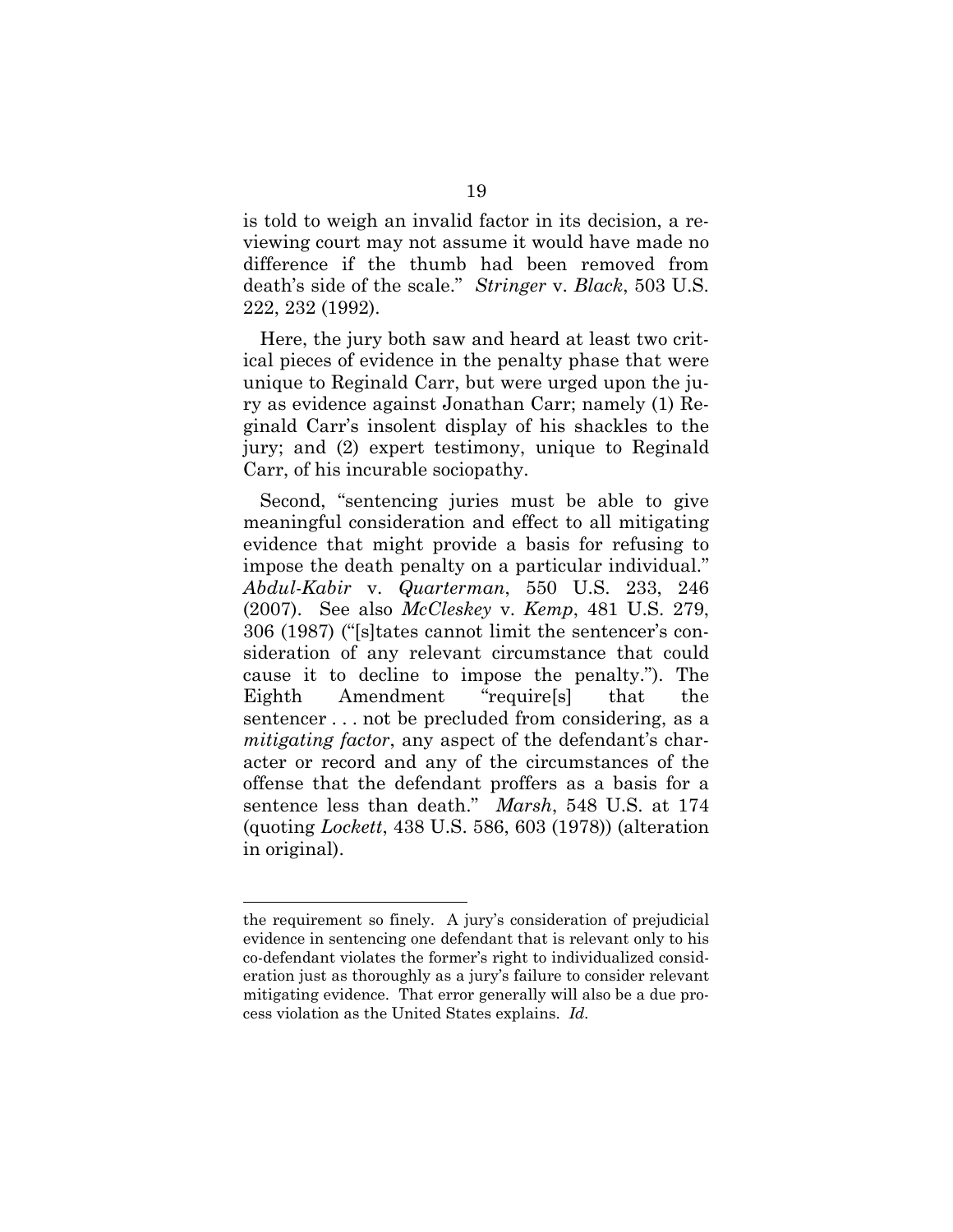The State's penalty phase presentation, in combination with Reginald Carr's penalty phase decisions and strategy, effectively precluded the jury from giving "meaningful consideration and effect" to Jonathan Carr's mitigation case, and violated his right to an individualized determination that he deserved death. See *Lockett*, 438 U.S. at 604 ("the Eighth and Fourteenth Amendments require that the sentencer, in all but the rarest kind of capital case, not be precluded from considering, *as a mitigating factor*, any aspect of a defendant's character or record and any of the circumstances of the offense that the defendant proffers as a basis for a sentence less than death.") (footnote omitted); *Eddings* v. *Oklahoma*, 455 U.S. 104, 113 (1982) (holding that "limitations placed by [the Oklahoma] courts upon the mitigating evidence they would consider violated" the rule established in *Lockett*).See also *Abdul-Kabir*, 550 U.S. at 246 ("sentencing juries must be able to give meaningful consideration and effect to all mitigating evidence that might provide a basis for refusing to impose the death penalty on a particular individual."); *McCleskey*, 481 U.S. at 306 ("[s]tates cannot limit the sentencer's consideration of any relevant circumstance that could cause it to decline to impose the penalty."). The Eighth Amendment "require[s] that the sentencer . . . not be precluded from considering, as a *mitigating factor*, any aspect of the defendant's character or record and any of the circumstances of the offense that the defendant proffers as a basis for a sentence less than death." *Marsh*, 548 U.S. at 174 (quoting *Lockett*, 438 U.S. at 603).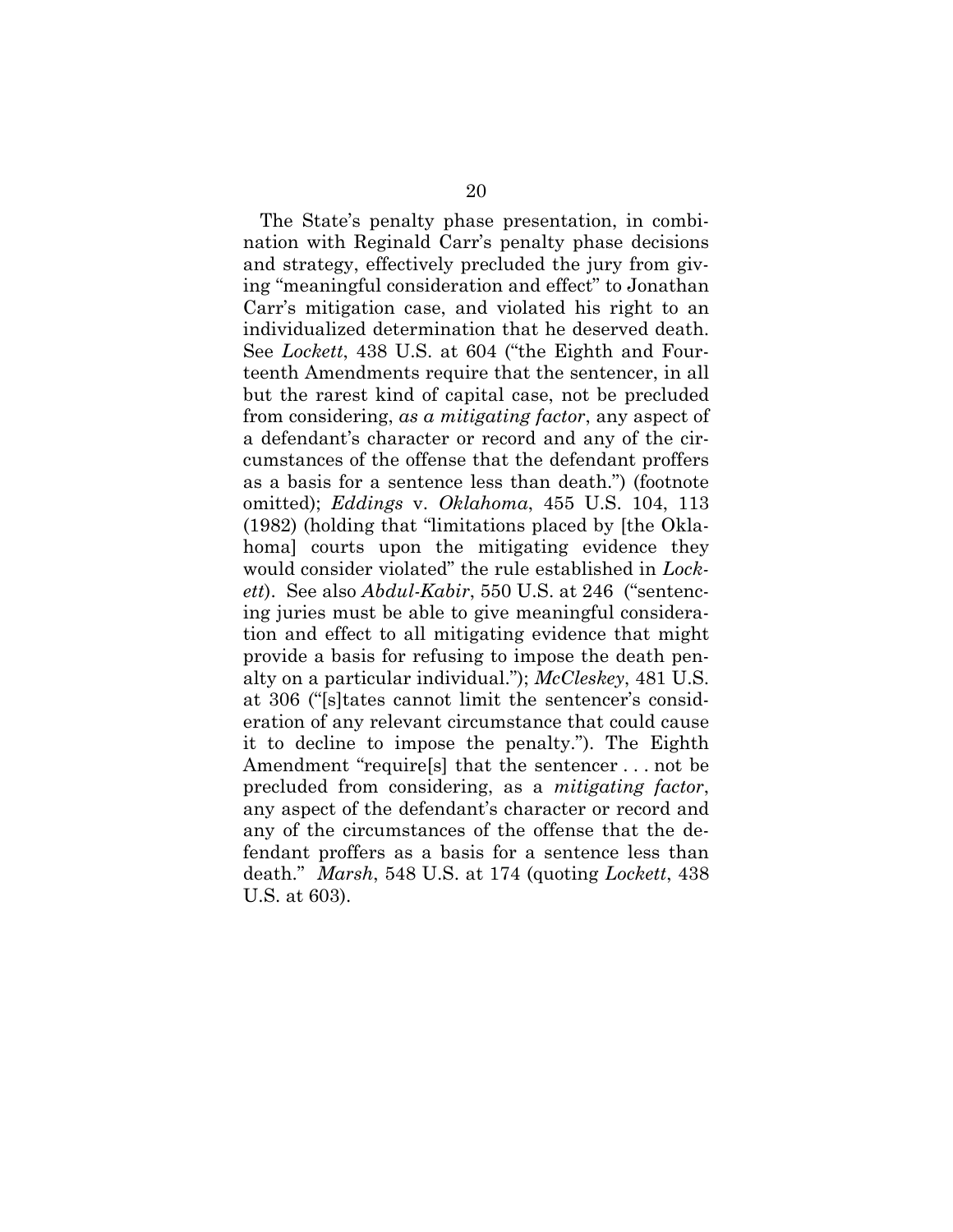# **A. The Jury Improperly Considered Evidence Relating To Reginald Carr In Deciding Whether Jonathan Carr Deserved Death.**

#### **1. Reginald Carr's Decision To Display His Shackles.**

This Court has expressly held that shackling a defendant in the courtroom "almost inevitably implies to a jury, as a matter of common sense, that court authorities consider the offender a danger to the community—often a statutory aggravator and nearly always a relevant factor in jury decisionmaking, even where the State does not specifically argue the point." *Deck*, 544 U.S. at 633. And, at joint proceedings, the co-defendants of that shackled defendant may suffer "guilt by association" when tried simultaneously with that shackled defendant. See, *e.g.*, *United States* v. *Jarvis*, 792 F.2d 767, 768 (9th Cir. 1986). The jury is particularly likely to impute the shackled defendant's dangerousness to a co-defendant where, as here, the defendants are brothers, and the prosecution's theme that they are linked by genetics, their upbringing, their joint choices and their joint crimes recurs throughout trial. Moreover, the trial court gave no instruction to the jury that the jurors should *not* consider Reginald Carr's shackles in assessing whether Jonathan Carr presents a danger to the community. In light of the close association between the brothers and co-defendants, Reginald Carr's brazen display of his shackles to the jury after his conviction—and his willingness to have the jury perceive him as so dangerous to the community that he had to be chained prejudiced Jonathan Carr, who thus failed to receive an individualized consideration of his death sentence.

Shackles are a physical manifestation and persistent reminder of the state's conclusion that it "need[s]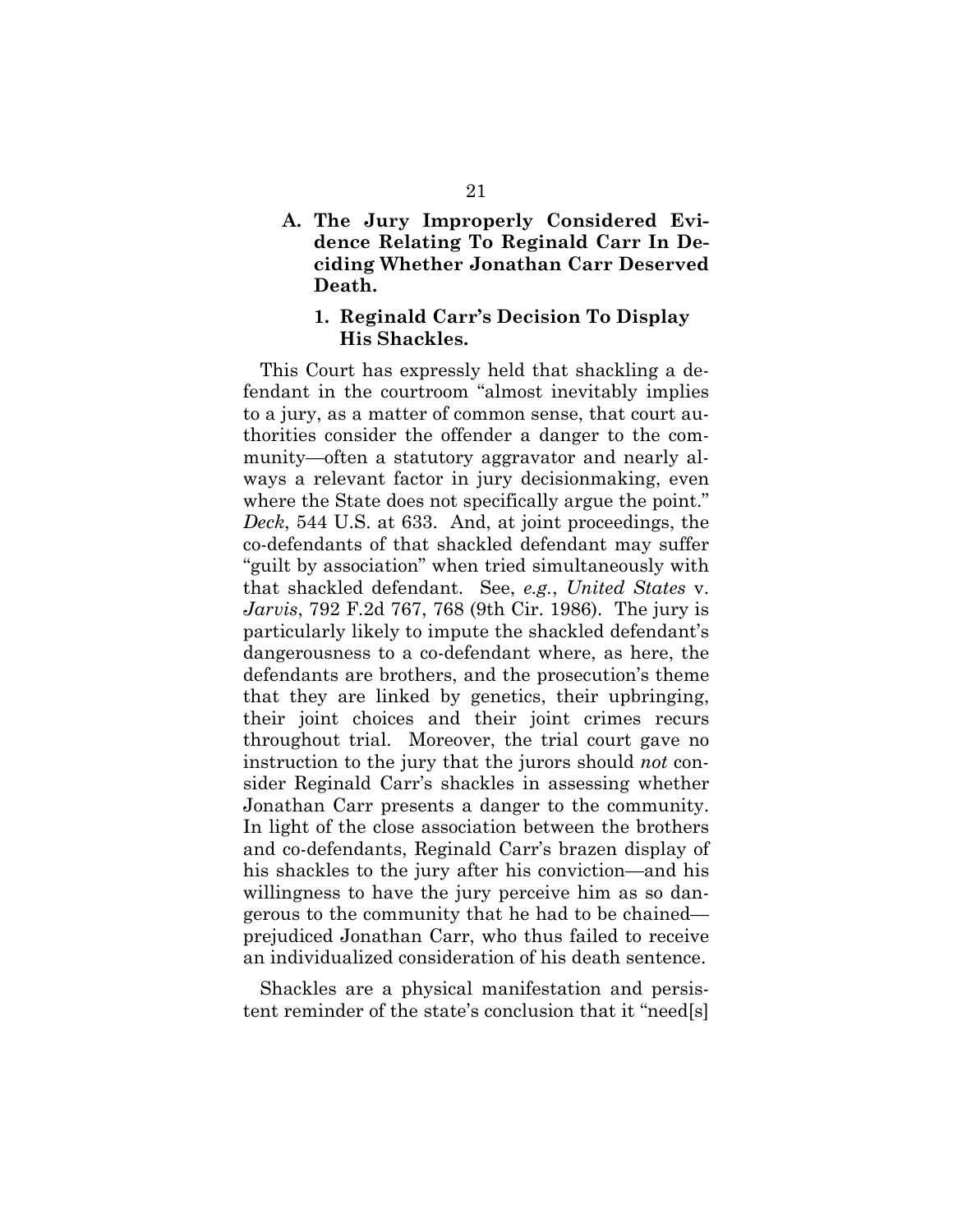to separate a defendant" who is uniquely dangerous from the rest of the community. *Deck*, 544 U.S. at 630 (internal quotation marks omitted) (citation omitted). Visible shackles also compromise the "dignified" judicial process which requires "respectful treatment of defendants [and] reflects the importance of the matter at issue." *Id.* at 631.See also *id.* (citing "the gravity with which Americans consider any deprivation of an individual's liberty through criminal punishment"). See also *Estelle* v. *Williams*, 425 U.S. 501, 505 (1976) (trying a defendant in prison clothes creates a "continuing influence throughout the trial," and an "unacceptable risk" that the jury will consider "impermissible factors," and thus is unconstitutional.); *Illinois* v. *Allen*, 397 U.S. 337, 344 (1970) ("the sight of shackles and gags might have a significant effect on the jury's feelings about the defendant . . . . ").

The prejudicial effect of shackling is so evident that this Court has concluded that shackles are the "least acceptable" method to deal with a disruptive defendant. *Id* at 350. Prevention of such prejudice is particularly critical in a capital case, where there is an "acute need' for reliable decisionmaking." *Deck*, 544 U.S. at 632 (citation omitted). Thus, visibly shackling a defendant before a jury is unconstitutional unless it is "justified by a state interest *specific* to a *particular* trial." *Id.* at 629 (emphasis added).

In certain joint trials and proceedings, the unconstitutional prejudice that follows from the shackling of one defendant flows by association to his codefendant. The question whether a co-defendant has suffered that guilt by association—here, dangerousness by association—is a "case specific" inquiry into "particular concerns . . . related to the defendant on trial." *Id.* at 633. In many cases, juries are likely to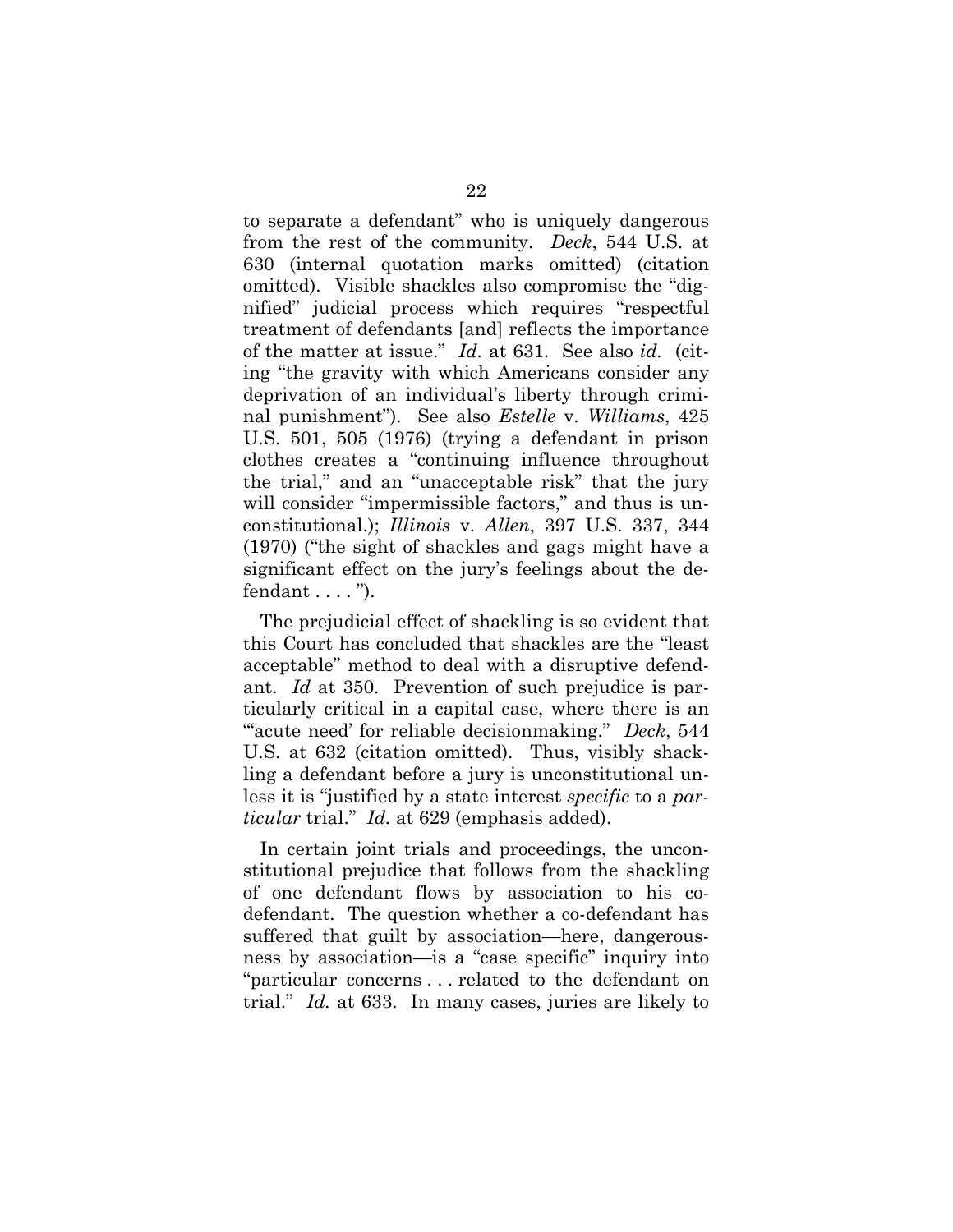assume a defendant's guilt or dangerousness by association when jointly tried with a shackled codefendant. See, *e.g.*, *Jarvis*, 792 F.2d at 768 (jury's sighting of shackled co-defendants jeopardized the absent defendant's right to a fair trial because "jurors would infer his 'guilt by association' with the other shackled defendants"); *id.* ("what the jurors saw would have a detrimental effect on the rights of all of the defendants to be presumed innocent of all charges."); *Reynolds* v. *Gomez*, No. 97-16126, 1998 WL 869908 (9th Cir. Dec. 14, 1998) (unpublished) (following *Jarvis*); *United States* v. *Mannie*, 509 F.3d 851, 857 (7th Cir. 2007) (co-defendant's prison garb creates "an impermissible risk that some jurors voted to convict based on the perception that [the codefendant in civilian clothes] was a violent gangster who needed to be incarcerated for the safety of the community").

Here, the State packaged the brothers as a single unit throughout the trial and penalty phase in this capital case, arguing that they were equally responsible for all aspects of the violent crimes committed and thereby deserved to share a single fate. This merging of the brothers' guilt and responsibility is exemplified by the prosecution's closing argument in the penalty phase: "[t]hese defendants share a lot of things in common . . . a common family history . . . some DNA . . . intelligence . . . choices." J.A. 402 (Tr. Vol. 46 at 142). This was followed by the State's observation that Reginald Carr is a "sociopath" as a result of his genetics and upbringing, and then an express linkage of Reginald Carr's sociopathic nature to Jonathan Carr who, of course, shares the same genetics and upbringing:

[Reginald Carr is] an antisocial personality, otherwise known commonly as a sociopath, oppor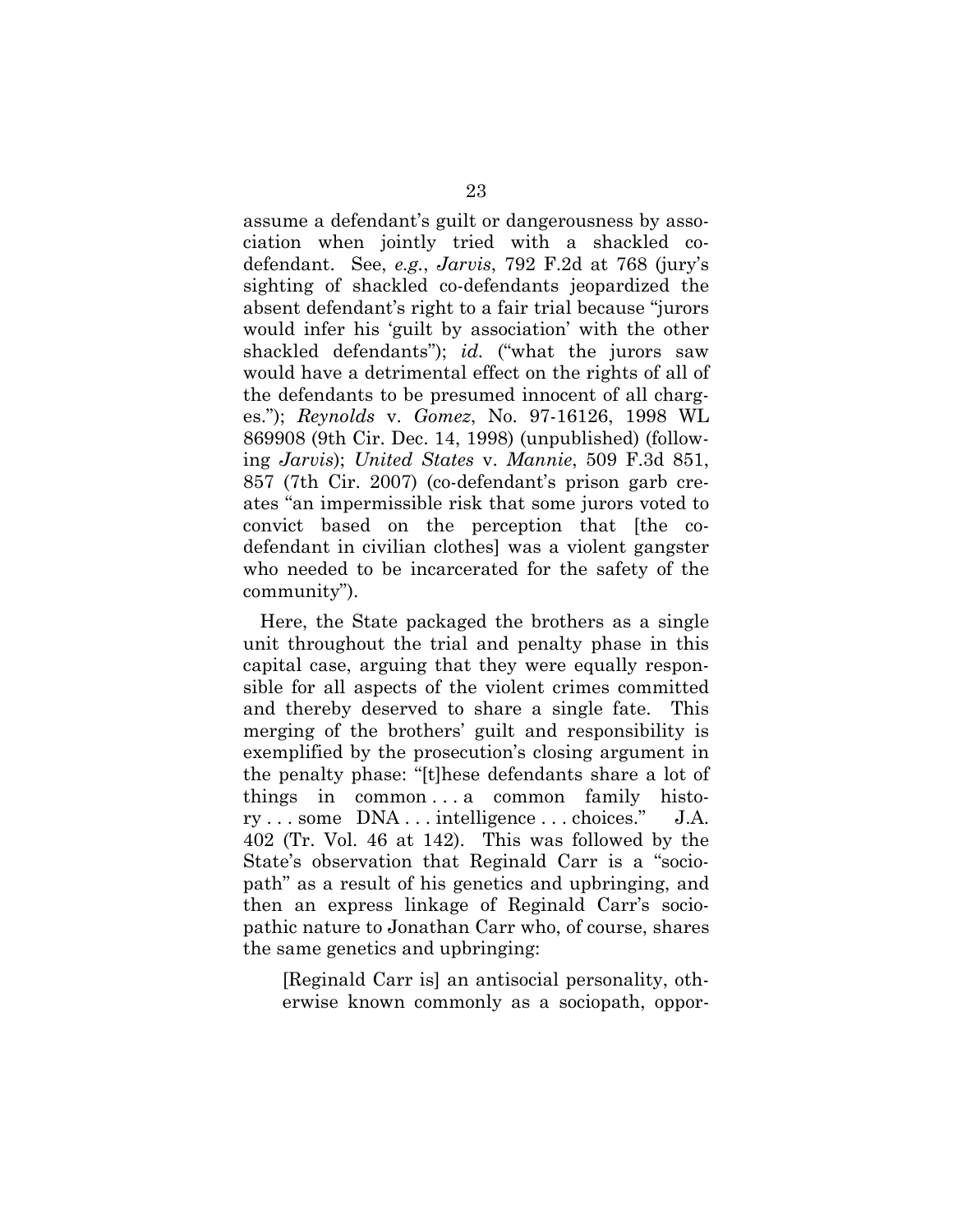tunistic, self-indulgent. That is who you are sitting in judgment of, uncaring *individuals*. *They* beg you today for sympathy. *They* do. *They* are begging one of you, just one, because that's all *they* need."

#### *Id*. at 437 (Tr. Vol. 46 at 186-87) (emphasis added).

In these circumstances, Reginald Carr's decision to display his shackles and invite the jury to see him as dangerous would result ineluctably in the jury viewing Jonathan Carr as dangerous by association. See*, e.g., Mannie*, 509 F.3d at 857 (prejudice by association was likely because "the government's theory of the case was that [both co-defendants] were dangerous members of a street gang.") (footnote omitted); *Reynolds*, 1998 WL 869908, at \*1 (where the unshackled defendant drove the robbery getaway car for the shackled defendant, the evidence was "inexorably intertwined" such that the shackles created a "substantial and injurious effect or influence in determining the jury's verdict" against the unshackled defendant) (citation omitted).

The Court has held that when a defendant appears before a jury in shackles, the prejudice is so great that "the defendant need not demonstrate actual prejudice to make out a due process violation." *Deck*, 544 U.S. at 635. The trial judge here acknowledged the prejudicial effect the visible shackles would have on Reginald Carr in the penalty phase, saying "if the jury sees [the restraints], then the defendant has invited it." J.A. 59 (Tr. Vol. 41A at 7). But that same judge simply ignored or neglected the effects that Reginald Carr's visible shackling would have on the jury's perception that Jonathan Carr is dangerous to the community, putting a "thumb on the scale" for a sentence of death. See *Deck*, 544 U.S. at 633. And no instruction informed the jury that it should disregard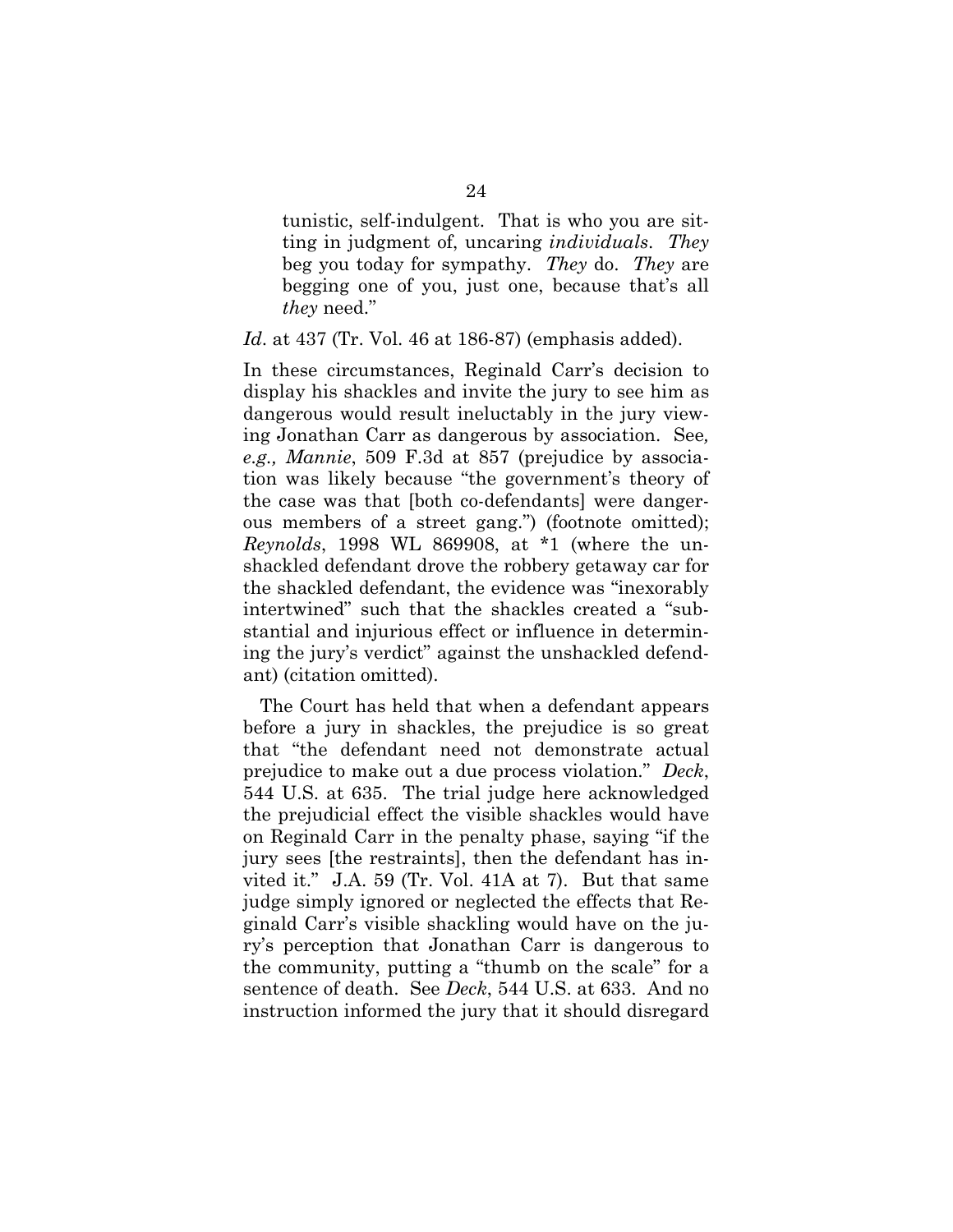Reginald Carr's decision to display his shackles when considering whether to impose a death sentence on Jonathan Carr. See *Commonwealth* v. *Cruz*, 311 A.2d 691, 692 (Pa. Super. Ct. 1973) ("it is of the essence that [the judge] instruct the jury in the clearest and most emphatic terms . . . that it give such restraint no consideration whatever in assessing the proofs and determining guilt."); *Broadus* v. *State*, 487 N.E.2d 1298, 1305 (Ind. 1986) (admonishing the jury to disregard the shackles in determining the defendant's circumstances where the defendant displayed his shackles to the jury).

Neither the State nor the United States makes any serious attempt to address the prejudice to Jonathan Carr arising from his brother's visible shackles. Ignoring the wall of authority highlighting the patent prejudice from this practice, see *supra* at 21-24, the United States relegates its discussion of this prejudice to a footnote, speculating that Reginald Carr's shackles may have "suggest[ed] that authorities did not regard the unshackled defendant as a danger." U.S. Br. 31 n.10. The State, too, suggests that Reginald Carr's shackles should have indicated that Jonathan Carr was better behaved than his brother. Pet'r Br. 49. But if that were true, then there would be no need for the many courts that have discussed spillover associational prejudice to have done so. Regardless, these speculative conclusions are particularly inapt here, where the State's presentations at both the guilt and penalty phases characterized the brothers as a unit whose birth, family, and crimes should result in the same verdict and the same punishment.

The State (but not the United States) asserts that this Court's analysis in *Deck* applies only to the guilt phase of criminal trials. Pet'r Br. 48. In fact, *Deck* explicitly considers shackling during the punishment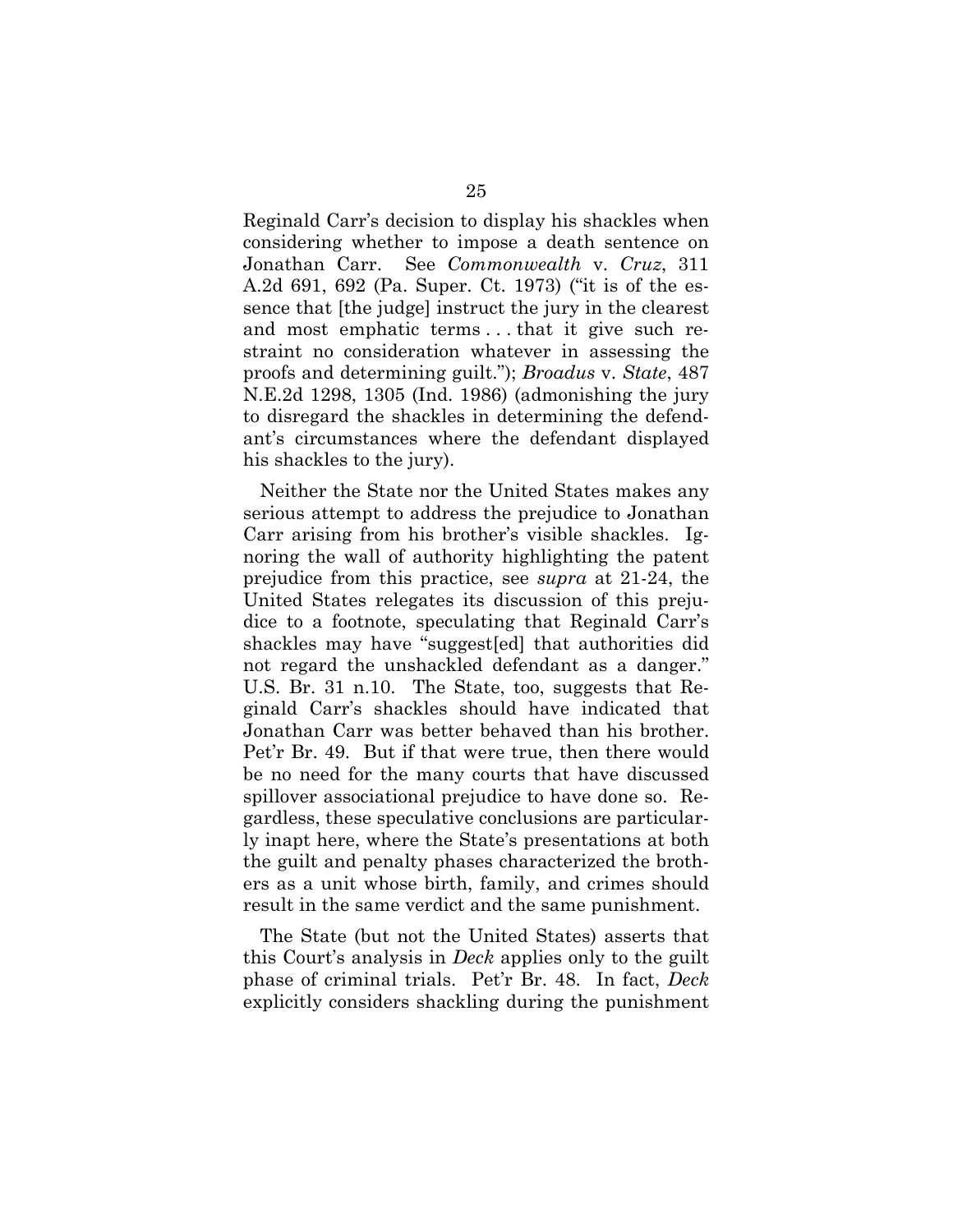phase of a capital case. See 544 U.S. at 630. This Court reasoned that the decision between life and death in the sentencing phase "is no less important than the decision about guilt," and so the "considerations that militate against the routine use of visible shackles during the guilt phase of a criminal trial apply with like force to penalty proceedings in capital cases." *Id.* at 632.

# **2. Reginald Carr's Sociopathy And Dangerousness Were Attributed To His Genetics And Upbringing, And Thus Both Were Unconstitutionally Imputed To Jonathan.**

Not only did Reginald Carr's visible shackling render Jonathan Carr's penalty phase trial unconstitutional, but the State wrongly argued that that Reginald and Jonathan Carr are a unit, identically culpable for the events that occurred. And, based on the brothers' shared genetics, family background and upbringing, the State leveraged evidence about Reginald Carr's dangerousness and incurable sociopathy to ensure that Jonathan Carr, too, would receive the death sentence.

Specifically, the State submitted the same aggravating circumstances in support of the death penalty for both Reginald and Jonathan Carr. It also submitted the full record of the guilt phase as evidence of aggravating circumstances against both, and chose to present nothing further. Accordingly, the State's penalty phase presentation was limited to its opening, its cross-examination of Reginald and Jonathan Carr's witnesses, and its closing argument. Throughout the penalty phase, the State's theme was that the Carr brothers should be considered as one.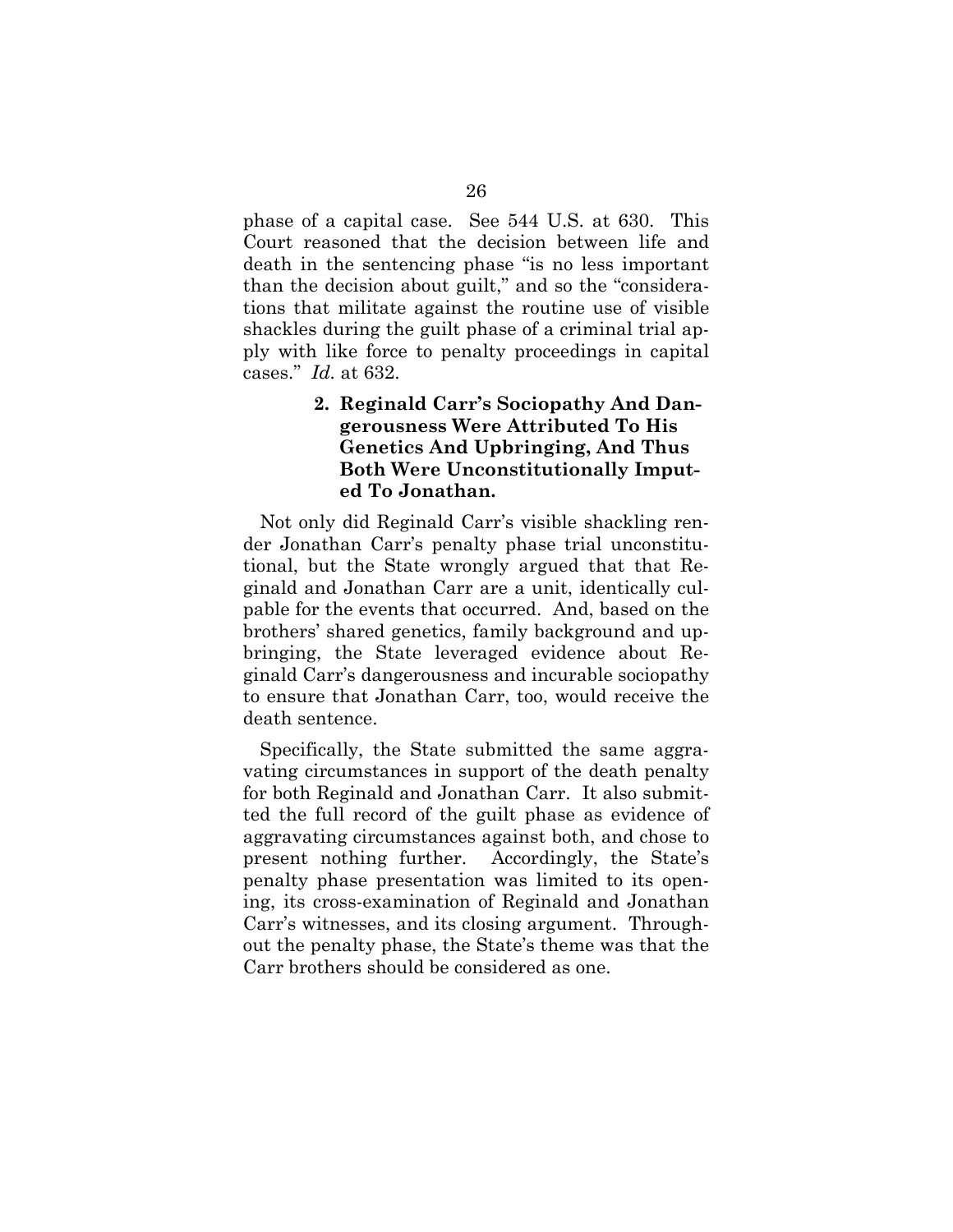The State's opening argument in the penalty phase focused on the "heinous ideas and depraved conduct of Jonathan and Reginald Carr together. Together." J.A. 66 (Tr. Vol. 41A at 16). The State expressly stated that "Their participation was equal." *Id.* at 436 (Tr. Vol. 46 at 185). See also *id.* at 395 (Tr. Vol. 46 at 133) ("it was not in Jonathan and Reginald Carr's best interest to leave individuals alive to tell the story that might cause them to have responsibility for the already heinous and atrocious acts that they had committed before the killings.").

The State several times noted that the brothers share genetic material, "shar[e] DNA." *Id*. at 399 (Tr. Vol. 46 at 137). See *id.* at 402 (Tr. Vol. 46 at 142) ("[t]hey share some DNA."). And, as described above, the State's closing argument highlighted Reginald Carr's sociopathy and incurable future dangerousness and sought to link him and these qualities—through genetics and family circumstances—to Jonathan Carr:

Dr. Woltersdorf indicated that after giving psychological testing to Reginald Carr, that he was an *antisocial personality, otherwise known commonly as a sociopath, opportunistic, selfindulgent*. That is who you are sitting in judgment of, *uncaring individuals*. They beg you today for sympathy. They do. They are begging one of you, just one, because that's all they need. . . . They want to get that sympathy by suggesting that their excuse is to deflect the responsibility. They want to beg you for sympathy because of that rough childhood.

#### *Id.* at 437 (Tr. Vol. 46 at 186-87) (emphasis added).

The State came back to the brothers' genetic and family circumstances and other similarities and their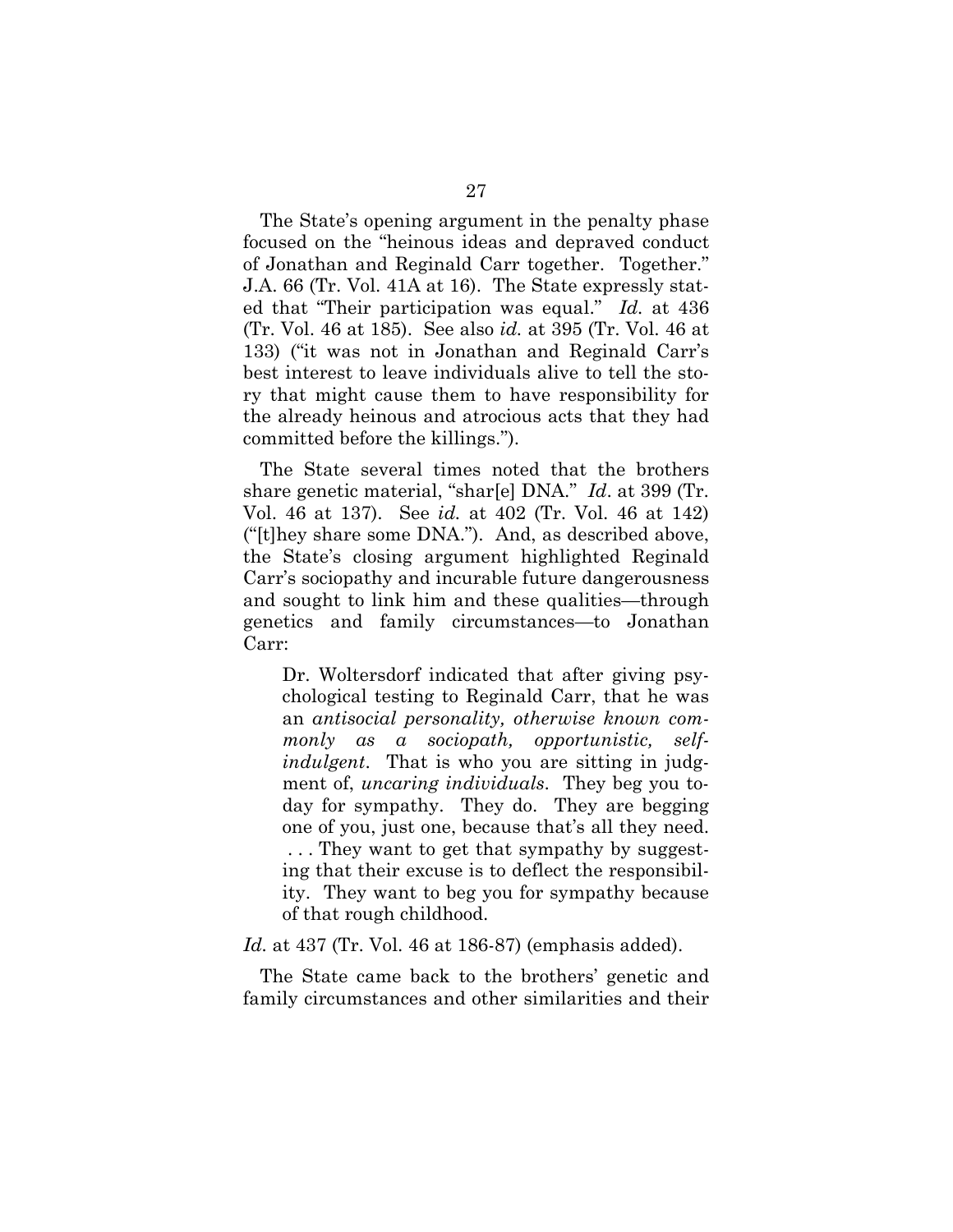resulting equal blameworthiness over and over again. The prosecutor stated, "we point to each defendant, two defendants, two brothers, two culprits, two criminals, two individuals all found to be culpable of capital murders of four people." *Id.* at 394 (Tr. Vol. 46 at 131). And the prosecutor referred to a picture of Reginald and Jonathan Carr as children and argued:

These kids are gone. They don't exist anymore. These children have grown up to adults that didn't just lose their moral compass, ladies and gentlemen, they threw it away. . . . These are individuals who lead and led their lives with the reckless disregard for the rights of others. Who committed crimes that were heinous and atrocious and cruel and vi[le] . . . .

#### *Id.* at 398 (Tr. Vol. 46 at 136-37).

As the prosecutor concluded:

These defendants share a lot of things in common. They have somewhat of a common family history, although they were separated at times. Separated for a good period of time when Reginald Carr was in prison. They have the same eye color. . . . They share some DNA. They share intelligence. They also share immediate self gratification. That they want something and they want it now. And they also share choices.

#### *Id.* at 402 (Tr. Vol. 46 at 142).

It was Reginald Carr's mitigation case that provided the State with ammunition to taint Jonathan Carr's mitigation case with Reginald Carr's sociopathy and dangerousness. As noted, Dr. Woltersdorf, the neuropsychologist who had tested Reginald Carr, testified that "Reginald has antisocial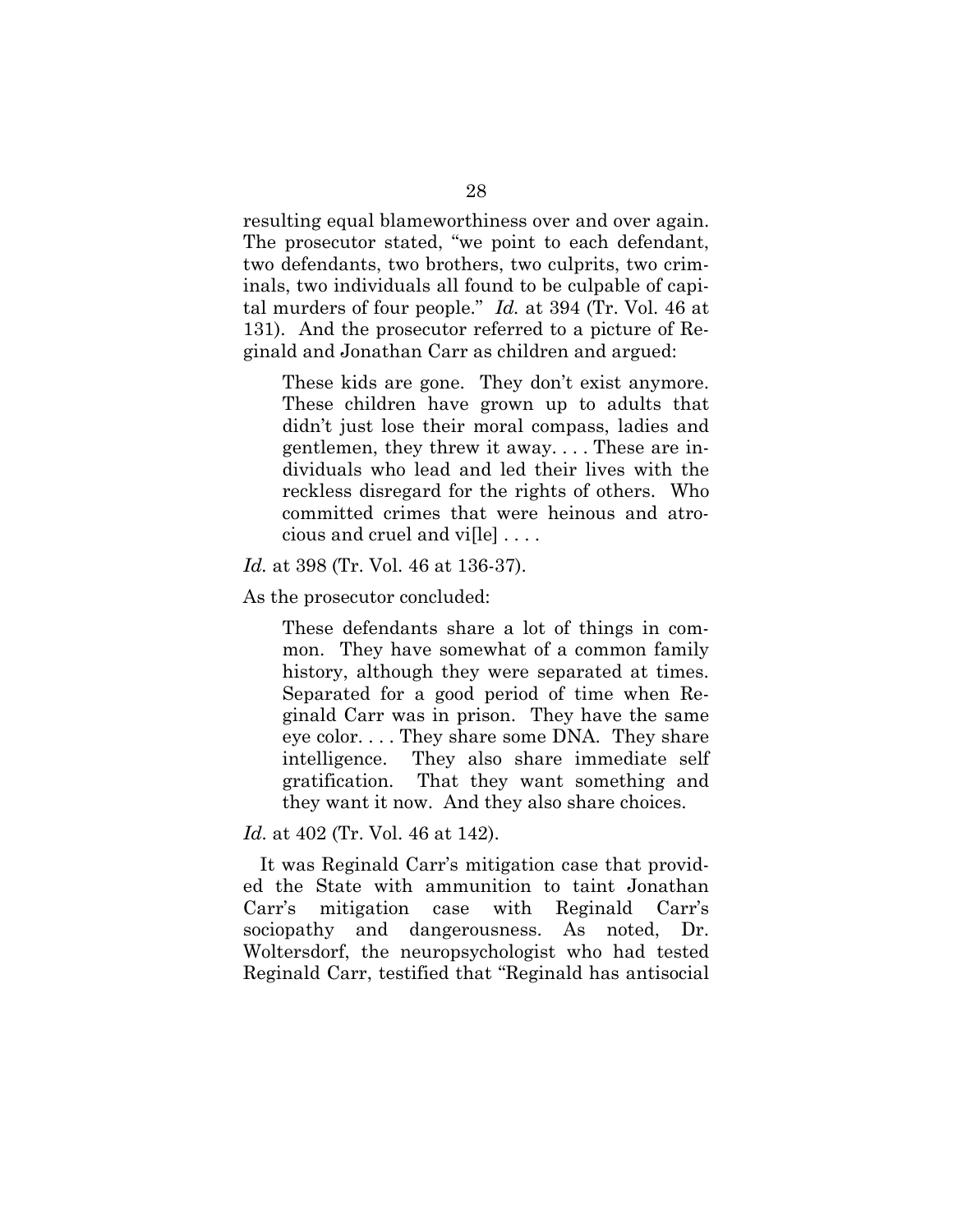personality disorder." *Id.* at 300 (Tr. Vol. 44 at 41) . He explained that:

[I]n Reginald's case, the antisocial personality will show itself in difficulties with anger management and difficulties with authority which [are] the two hallmarks of antisocial personality disorder. *There is no treatment for a personality disorder.* It's something that he was given, so to speak, in life, somewhere between birth and the fifth year of life.

*Id.* at 301 (Tr. Vol. 44 at 42) (emphasis added).

See *id.* at 307 (Tr. Vol. 44 at 48-49) (this kind of "personality disorder, you cannot treat it. I mean a person was made this way in the first five years of life, usually by a family situation.").

 In addition, Dr. Reidy, a forensic psychologist also testifying on behalf of Reginald Carr, noted that he had looked at family criminality and a family history of mental illness, saying "there's some evidence that there may be some genetic link there." *Id.* at 219 (Tr. Vol. 43A at 32). See *id.* at 220 (Tr. Vol. 43A 34)("I'm talking about family criminality. We're talking about family mental illness."). Thus, Reginald Carr's chosen mitigation case—that he had an untreatable disorder arising from his DNA and his family history and circumstances—necessarily affected the jury's perception of Jonathan Carr, who shared that DNA, history, and context.

 It is no answer to say that the jury was obligated, and should be presumed to follow the single instruction on individualized consideration, because such testimony about "family criminality" necessarily implicated Jonathan as well as Reginald Carr. And, further, had there in fact been a severance, the State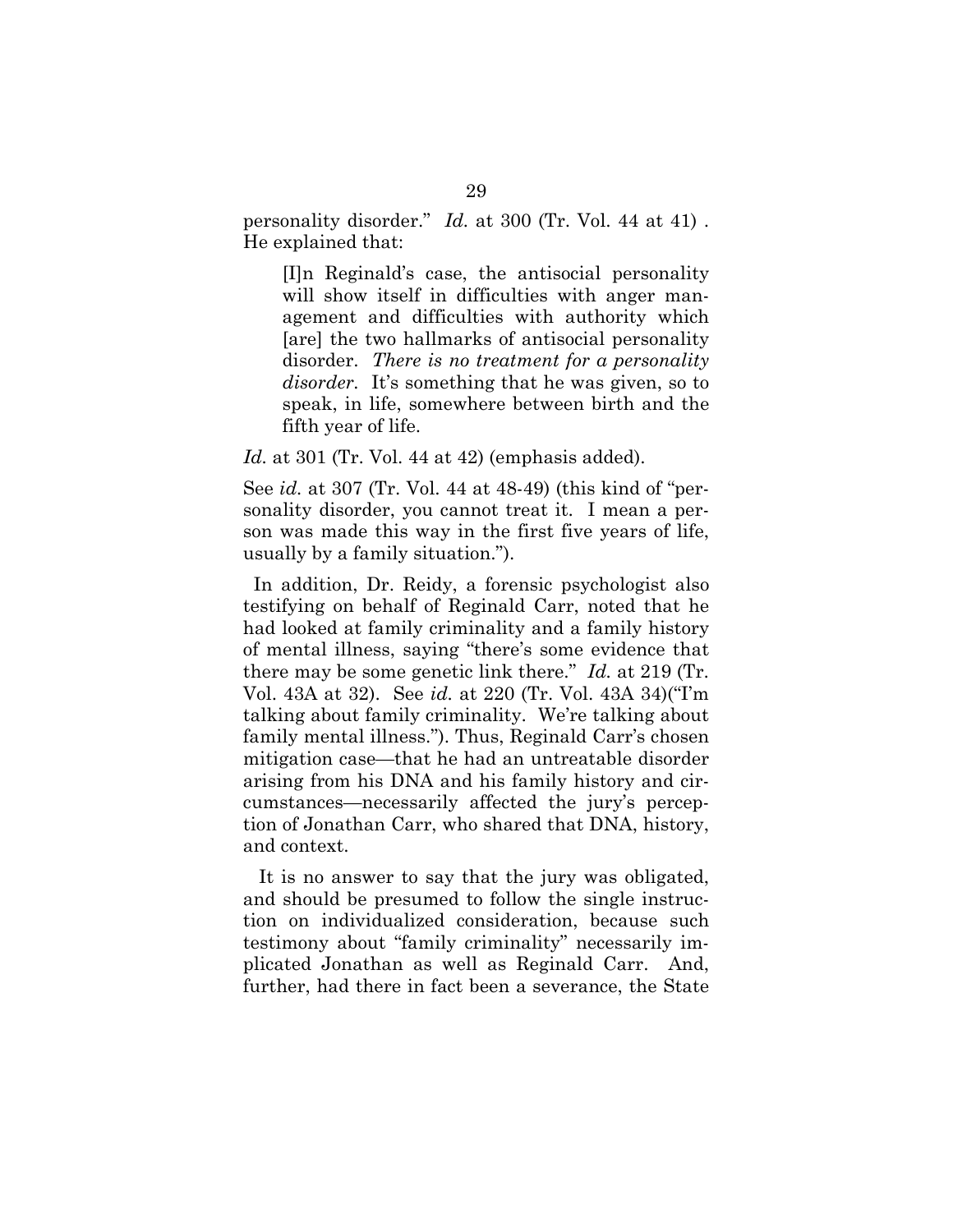could not have used that evidence against Jonathan Carr in a separate trial.3

 But in the joint penalty phase, Reginald Carr's mitigation case was used by the State to encourage the jury to attribute Reginald Carr's future dangerousness (inferred from both the visible shackling and the diagnosis of incurable sociopathy) to Jonathan Carr, and to impose the death penalty on both brothers. Cf. *Foster* v. *Commonwealth*, 827 S.W.2d 670, 682 (Ky. 1991) (admission of prior acts of misconduct and evidence regarding "battered wife syndrome" of codefendant were prejudicial to defendant Foster and made the two defendants' mitigation evidence antagonistic).

## **B. Jonathan Carr's Efforts To Present An Independent Mitigation Case Were Prejudicially Compromised.**

In his mitigation case, Jonathan Carr sought to make two points. First, he attempted to differentiate himself from Reginald Carr in several respects: his "lack of a serious criminal record prior to these offenses," J.A. 430 (Tr. Vol. 46 at 178); his relative youth, *id.* at 430-31 (Tr. Vol. 46 at 178) (both statuto-

<sup>3</sup> The foregoing also makes clear that Jonathan Carr is not arguing that the Eighth Amendment creates a *per se* rule against joinder in capital sentencing proceedings. The erroneous admission of evidence in a capital sentencing proceeding does not always prevent a jury from individualized consideration of defendants; nor does a contrast between co-defendants always prevent the jury from exercising mercy. But here, the State's strategy was to emphasize that the defendants are brothers, united in culpability and in moral responsibility, and Reginald Carr's mitigation case presented him as an incurable, dangerous sociopath in part due to his DNA. In these unusual circumstances, Jonathan Carr was unable to make his individualized case for mitigation.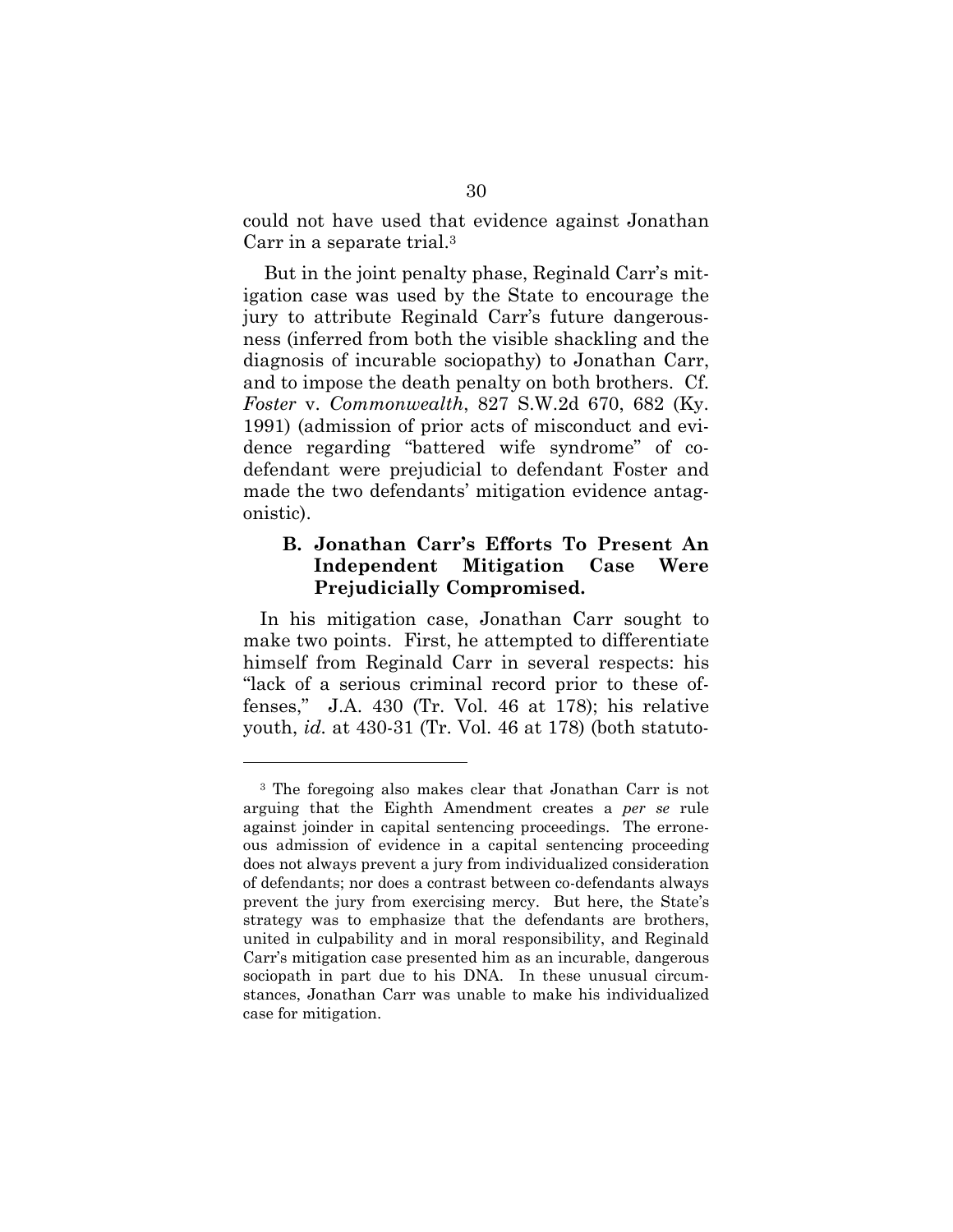ry mitigating circumstances, see Pet. App. 573-74); and his good behavior during trial, J.A*.* 431 (Tr. Vol. 46 at 178-79). Second, he sought to explain his behavior through the testimony of Dr. Mark Cunningham, a clinical and forensic psychologist, who testified about Jonathan Carr's genetic predispositions, cognitive deficiencies, his family circumstances and traumatic incidents in his youth (including a wrongful accusation of rape and its fallout). Tr. Vol. 45A at 4-145; Tr. Vol. 45B at 4-140. The drumbeat of the State's presentation prevented individualized consideration of Jonathan Carr's significant points of difference, including the absence of a prior record. Critically, moreover, the State's linkage between Reginald and Jonathan Carr, most notably the common wellsprings of dangerousness and sociopathy in their DNA and upbringing, prevented the jury from considering Jonathan Carr's evidence about his genetic predispositions and his upbringing in mitigation. Indeed, evidence that should have been mitigating became damning, as it tied Jonathan Carr to Reginald Carr's incurable pathology and dangerousness, and prevented the jury from "giv[ing] meaningful consideration and effect to all mitigating evidence that might provide a basis for refusing to impose the death penalty on" Jonathan Carr. *Abdul-Kabir*, 550 U.S. at 246.

The prosecution's seizure of the DNA cudgel and Reginald Carr's behavior also put at substantial risk Jonathan Carr's ability to appeal to the jurors' individual and collective sense of mercy. Under Kansas law, trial courts instruct penalty phase juries that "[m]itigating circumstances are those which in fairness may be considered as extenuating or reducing the degree of moral culpability or blame or which justify a sentence of less than death, even though they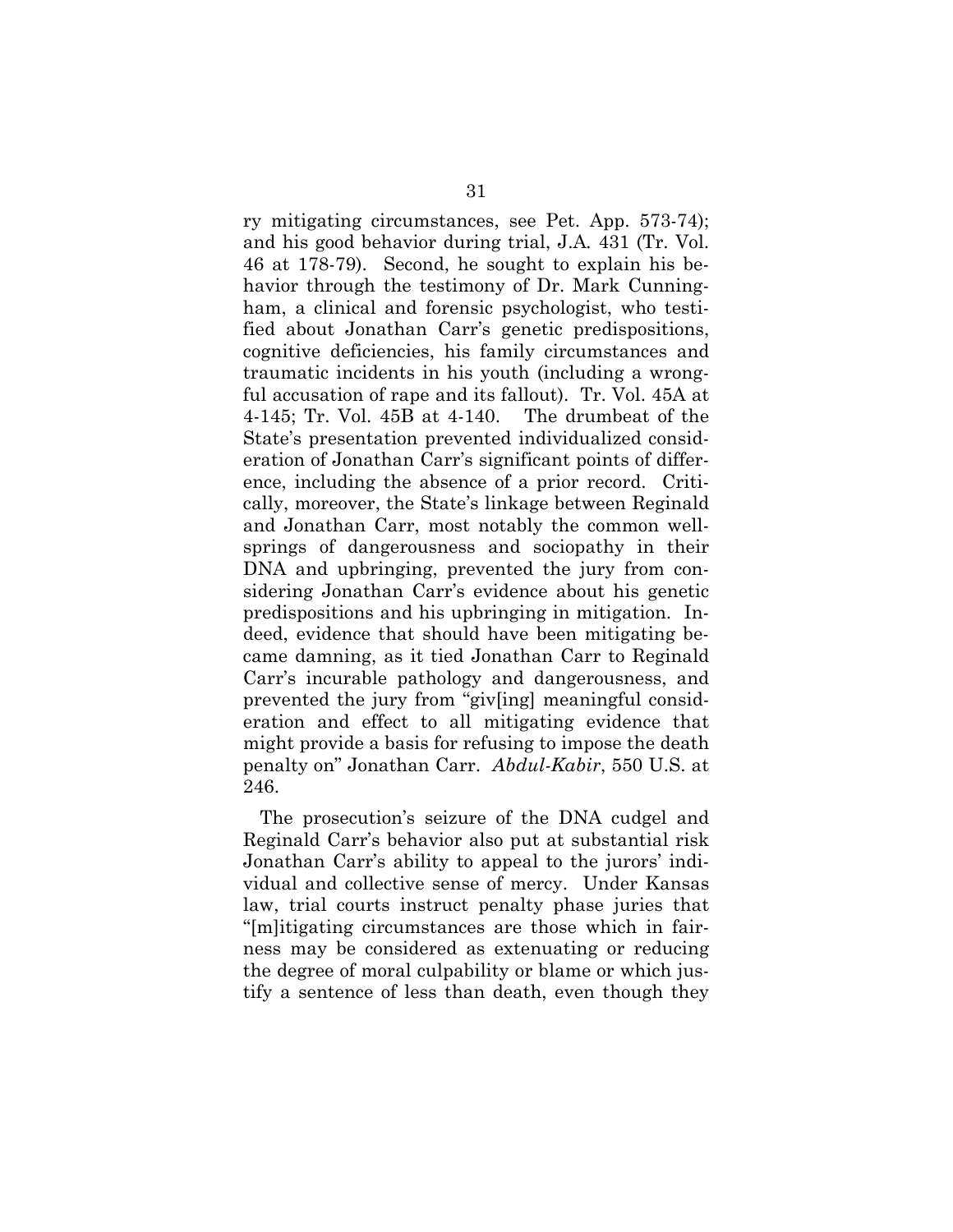do not justify or excuse the offense" and that "you may consider sympathy for a defendant." Pet. App. 573. That appeal, however, meant much less here in light of Reginald Carr's mitigation evidence and the prosecutor's urging that the brothers should be considered a team.

# **C. Heightened Reliability Concerns Require A Lower Threshold For Severance In Penalty Phase Proceedings.**

With respect to the question presented here, the appropriate severance standard for penalty phase capital proceedings would call for severance where there exists any reasonable risk that the jury may impute material prejudicial evidence against one defendant, where that evidence would be inadmissible or otherwise absent in a separate penalty phase proceeding against the disadvantaged defendant. Essentially, "because there is a qualitative difference between death and any other permissible form of punishment, 'there is a corresponding difference in the need for reliability in the determination that death is the appropriate punishment in a specific case.'" *Zant*, 462 U.S. at 884-85 (quoting *Woodson*, 428 U.S. at 305). As *Zafiro* recognizes, joint trials result in increased efficiencies, but those efficiencies may give rise to "serious risk that a joint trial would compromise a specific trial right of one of the defendants, or prevent the jury from making a reliable judgment . . . ." 506 U.S. at 539. Thus, *Zafiro* makes clear that efficiency does not trump constitutional concerns, *id.*, a point with particular salience in capital cases.

The Eighth Amendment's requirement for individualized sentencing also requires heightened vigilance with respect to the risks of prejudice arising from a joint trial in a capital sentencing. See *Lockett*, 438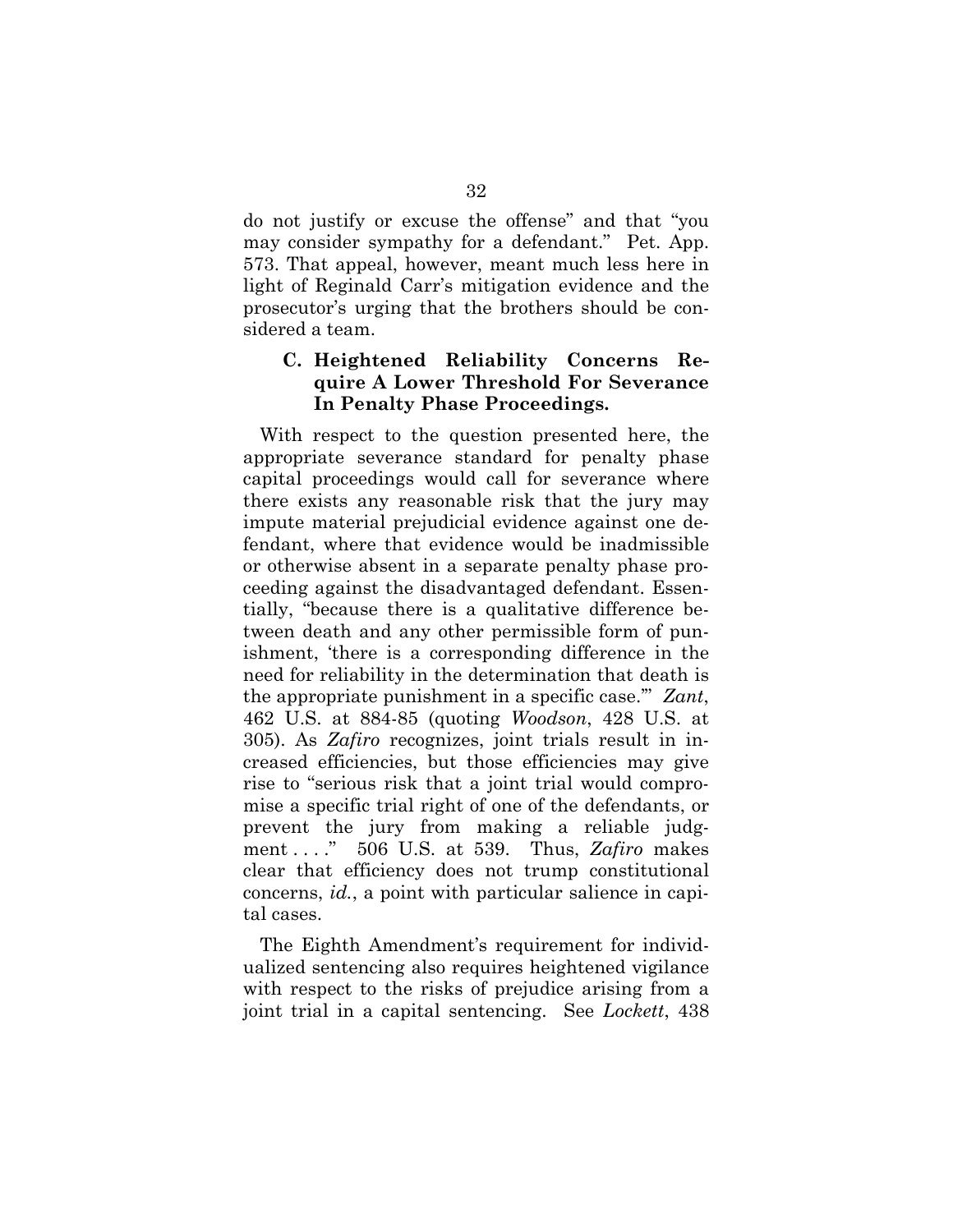U.S. at 605 ("an individualized decision is essential in capital cases [and] [t]he need for treating each defendant in a capital case with that degree of respect due the uniqueness of the individual is far more important than in noncapital cases."). The requirement for vigilance fell on all parties in the courtroom in this case, including the trial court, the prosecutor and defense counsel. Kansas law in capital cases exempts defense counsel's ineffective assistance in such an obvious instance, but not the trial court's oversight.

Here, as the Kansas Supreme Court held, the trial court erred by refusing to sever the guilt phase of Reginald and Jonathan Carr's capital trial where their defenses were antagonistic. Pet. App. 191-92. The trial court compounded that error by its refusal to sever the penalty phase of the proceedings, and the joint penalty phase proceedings allowed and encouraged the jury to consider evidence that pertained to Reginald Carr against Jonathan Carr and prevented the jury from an individualized and full consideration of Jonathan's mitigation evidence. These errors denied Jonathan Carr his right to an individualized determination of death and rendered the jury's verdict unreliable. *Zafiro*, 506 U.S. at 539. That reliability concern, in turn, necessitates vacatur of Jonathan Carr's death sentence.4 See also *United States* v. *Tipton*, 90 F.3d 861, 892 (4th Cir. 1996) ("trial court dis-

<sup>4</sup> Because the failure to sever the penalty phase proceedings here rendered the verdict unreliable and thus unconstitutional, this Court need not decide whether the Constitution permits *Zafiro*'s presumption favoring joinder in the penalty-phase of capital cases. There is a serious question whether a presumption favoring joint trials is appropriate in capital cases in light of the heightened reliability concerns in those cases, at least where one defendant has presented some evidence that he would be prejudiced by a joint trial or sentencing.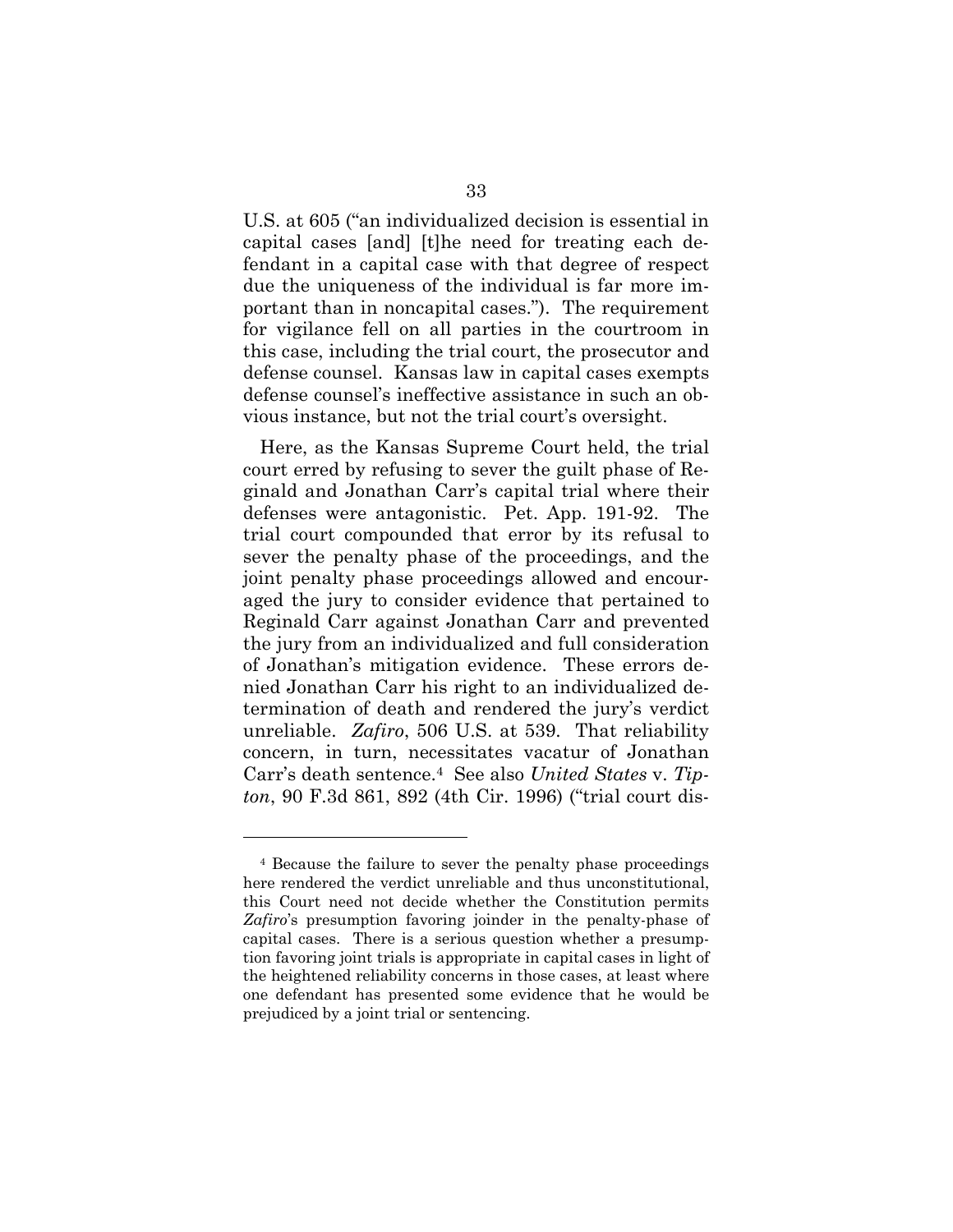cretion as to severance in the capital-penalty phase must be considered . . . constitutionally constrained at its outer limits and, as a corollary, . . . our standard of review is for abuse of a discretion" is constrained by "the Supreme Court's 'individualized consideration' jurisprudence . . . . ").

The outcome here is not surprising. The United States' brief identifies 35 capital trials involving multiple defendants since 2000. U.S. Br. 20-21 n.6-7. Joint penalty phase proceedings were held in 19 of those cases; but in 16 cases, the district court granted motions to sever at either the guilt or penalty phase of the case. *Id.* at 20-21 n.6-7 & App. A. Thus, in 47% of federal capital cases—roughly half—the trial court has deemed severance necessary. This record does not support a presumption favoring joinder in penalty phase proceedings in capital cases, and suggests that trial court judges often recognize that joint proceedings may prejudice one or both defendants.5

This conclusion need not result in separate trials for each defendant where the prejudice concerns arise only at sentencing. As trial judges have recognized, "if severance is not required for the liability trial, the individualized determination objective can be largely achieved by holding sequential, separate penalty trials for each defendant." *United States* v. *Aquart*, No. 3:06cr160, 2010 WL 3211074, at \*7 (D. Conn. Aug. 13, 2010). Moreover*,* 

[conducting] [s]equential penalty phases . . . has the advantage of preserving a joint guilt phase,

<sup>5</sup> And while most states with capital punishment regimes have liberal joinder rules, two states require that any request for severance in a capital case be granted and a third creates a presumption of severance. U.S. Br. 20-21 n.7 (surveying relevant states' laws).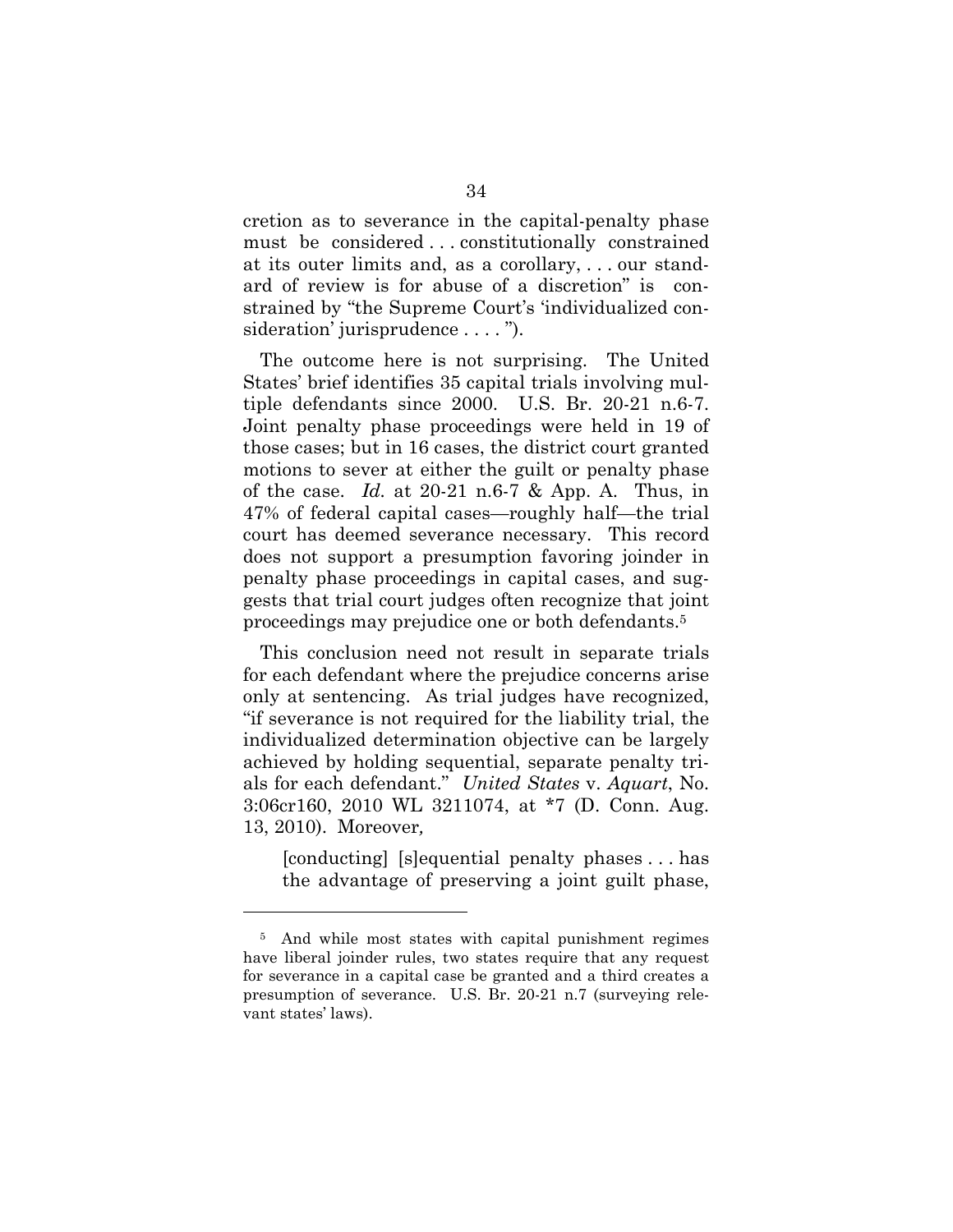which promotes judicial economy and avoids the potential inequity of conflicting verdicts by using one jury; minimizing the risk that co-defendants "prosecute" one another at a joint penalty phase; providing defendants with an individualized determination of sentence; and ensuring that the jury that determines guilt also determines sentence.

*United States* v. *Henderson*, 442 F. Supp. 2d 159, 162 (S.D.N.Y. 2006). See also *United States* v. *Taylor*, 293 F. Supp. 2d 884, 900 (N.D. Ind. 2003) ("consecutive sentencing hearings at which the cases for and against one defendant are presented and after which the jury deliberates only on the sentence to be imposed on that one defendant will facilitate the jury's individualized consideration of each defendant.").

 Conducting sequential penalty phase proceedings here would have forestalled the prejudice described above. The jury would not have seen Reginald Carr's shackles while deciding Jonathan Carr's sentence, and the State would have been required to address whether each brother deserved death individually. Further, the jury would not have heard that Reginald Carr was an incurable sociopath as a result of DNA and family circumstances that Jonathan Carr shared. Cf. *Henderson*, 442 F. Supp. 2d at 162 ("[s]equential penalty phases in a multi-defendant capital trial, though not favored, have occurred, especially where one defendant has mitigating [here aggravating] evidence of such force that it places his co-defendant at a unique disadvantage.") (citation omitted).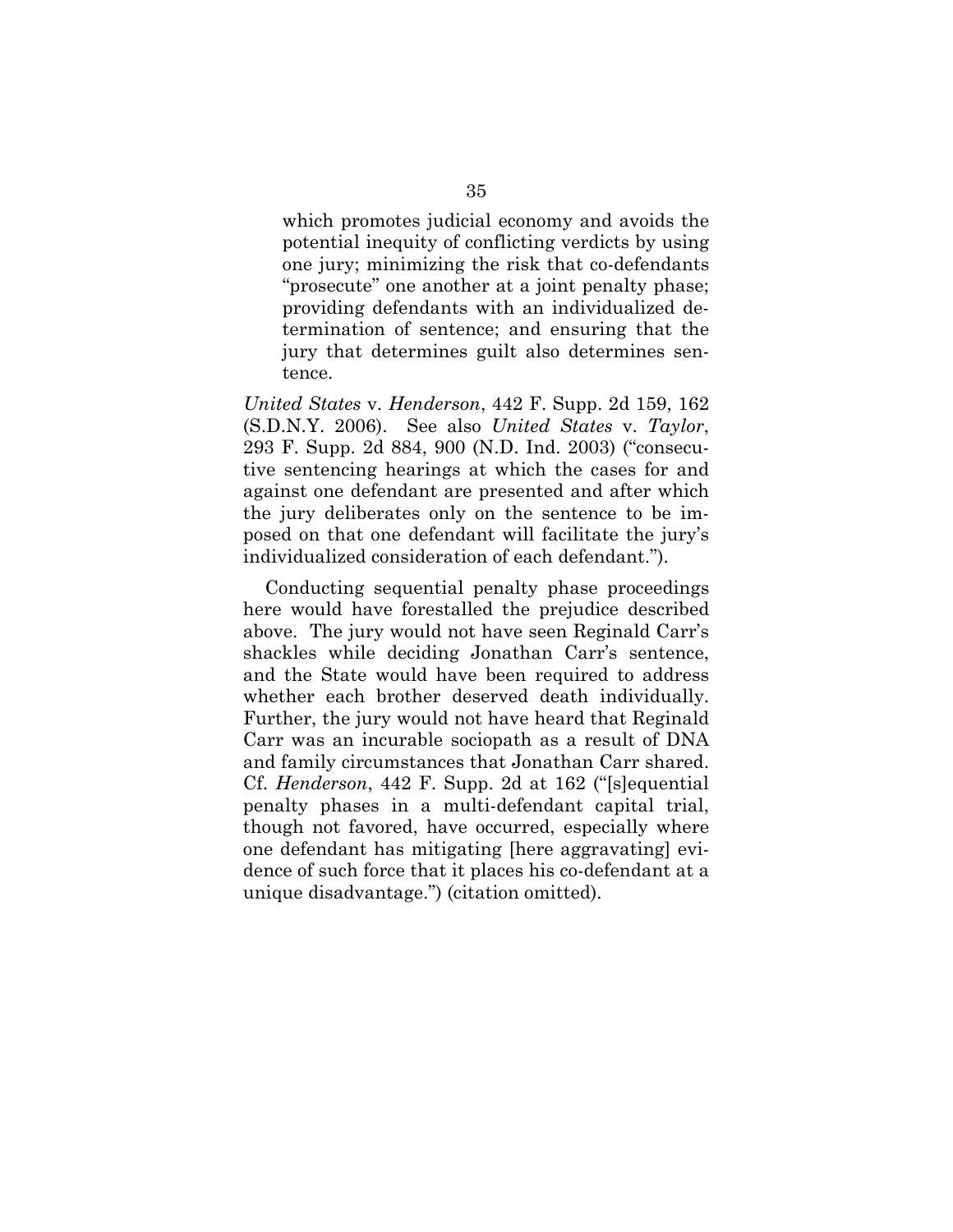# **II. THE JURY INSTRUCTION DID NOT CURE THE PREJUDICE TO JONATHAN CARR ARISING FROM THE FAILURE TO SEVER.**

The State argues that prejudicial errors described above were cured by a single instruction given to the capital jury before it heard the State's closing arguments. In so arguing, the State leans heavily on the generalization that jurors are presumed to obey the instructions they receive. See Pet'r Br. 36-39. But that presumption is subject to a long-established exception: "where such a strong impression has been made upon the minds of the jury by illegal and improper testimony, that its subsequent withdrawal will not remove the effect caused by its admission." *Throckmorton* v. *Holt*, 180 U.S. 552, 567 (1901). See *Hopt* v. *People*, 120 U.S. 430, 438 (1887) (same); *Waldron* v. *Waldron*, 156 U.S. 361, 383 (1895) ("the curative effect of the correcti[ve instruction] . . . depends upon whether or not, considering the whole case and its particular circumstances, the error committed appears to have been of so serious a nature that it must have affected the minds of the jury despite the correction by the court."). More recent opinions have recognized this exception as well. *E.g.*, *Bruton* v. *United States*, 391 U.S. 123, 135-36 (1968) ("there are some contexts in which the risk that the jury will not, or cannot, follow instructions is so great, and the consequences of failure so vital to the defendant, that the practical and human limitations of the jury system cannot be ignored.") (citations omitted).6

<sup>6</sup> *See also, e.g.*, *United States* v. *Hale,* 422 U.S. 171, 172-73 (1975) (jury instructions do not cure the prejudice arising from the prosecutor's inquiry into a defendant's silence when arrested, even though he had invoked Miranda rights); *Grunewald* v. *United States,* 353 U.S. 391, 423-24 (1957) (jury instructions do not cure the harm caused by the prosecutor's questioning of a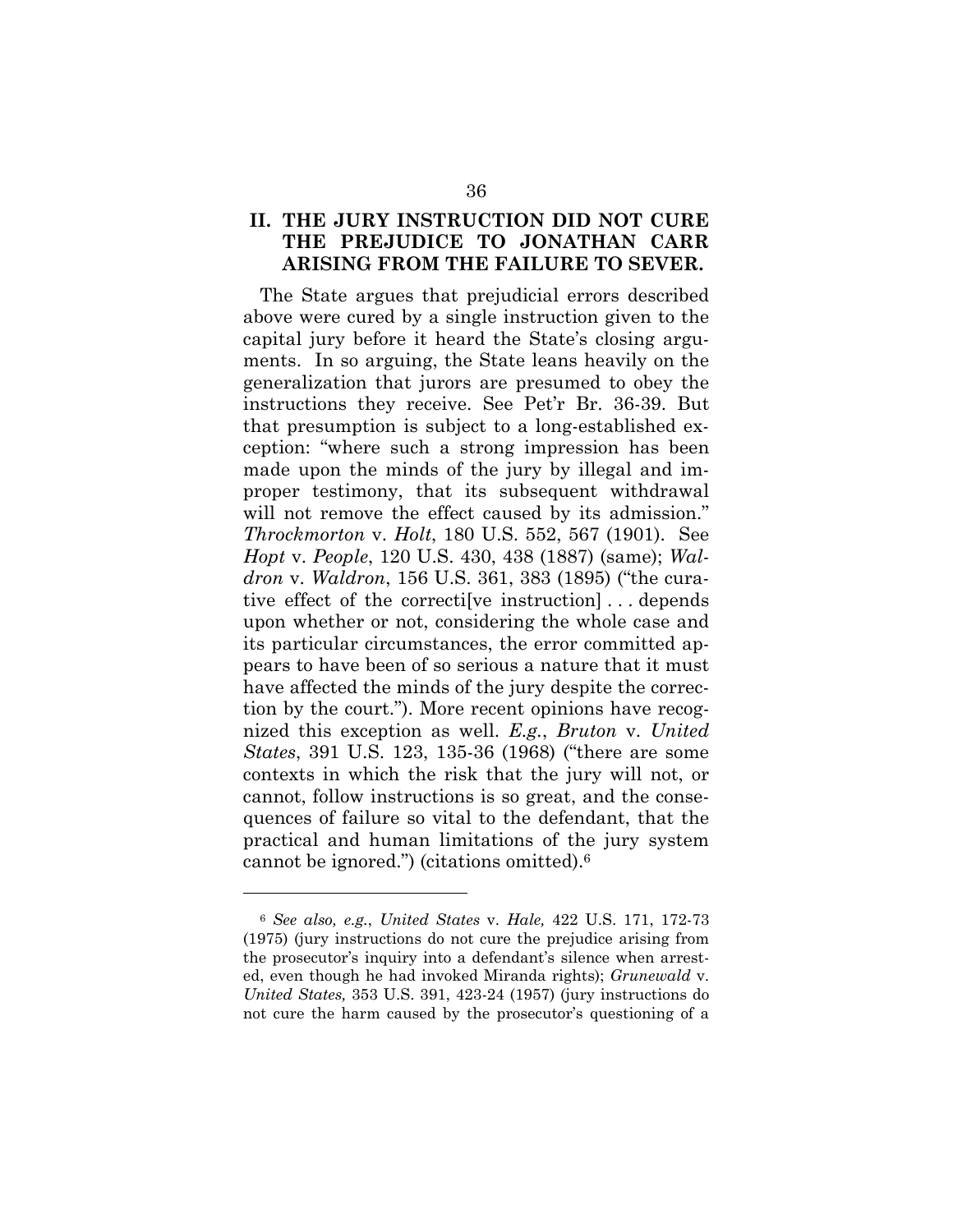This Court has distilled from its precedents three factors most likely to determine whether the usual presumption that juries follow instructions holds true: first, "the likelihood that the instruction will be disregarded"; second, "the probability that such disregard will have a devastating effect"; and third, the "determinability of these facts in advance of trial." *Cruz*, 481 U.S. at 193 (citing *Bruton*, 391 U.S. at 136; *Marsh*, 481 U.S. at 210). All three factors here point to the exception, not the rule, and the jury should not be deemed to have followed the lone instruction provided to them about individualized treatment of the two Carr brothers.

Turning to the first factor, as explained above, the jury was likely to neglect the trial court's instruction on individualized consideration in light of the prejudicial effect of Reginald Carr's shackling on Jonathan, the State's direct linking of the brothers through their DNA and family circumstances, and the State's leveraging of Reginald Carr's incurable sociopathy and dangerousness against Jonathan. See *supra* at 26-30. Even assuming *arguendo* that some instructions might have forestalled this significant

defendant who had invoked his Fifth Amendment privilege); *United States* v. *Parks*, 411 F.2d 1171, 1172-73 (1st Cir. 1969) (jury instruction did not cure prejudice arising from presentation of inadmissible documentary evidence throughout trial); *Davidson* v. *Smith*, 9 F.3d 4, 8 (2d Cir. 1993) (same, where irrelevant testimony on the plaintiff's psychiatric history was elicited); *Mora* v. *United States*, 190 F.2d 749 (5th Cir. 1951) (same, where co-defendant's confession was admitted); *Maytag* v. *Cummins*, 260 F. 74, 83 (8th Cir. 1919) (same, where the jury issued an unusually large verdict in an action for slander after hearing substantial immaterial and irrelevant evidence); *Holt* v. *United States*, 94 F.2d 90 (10th Cir. 1937) (same, where the statement of a co-conspirator had probably made such a deep and lasting impression on the minds of the jurors that the curative instruction was insufficient).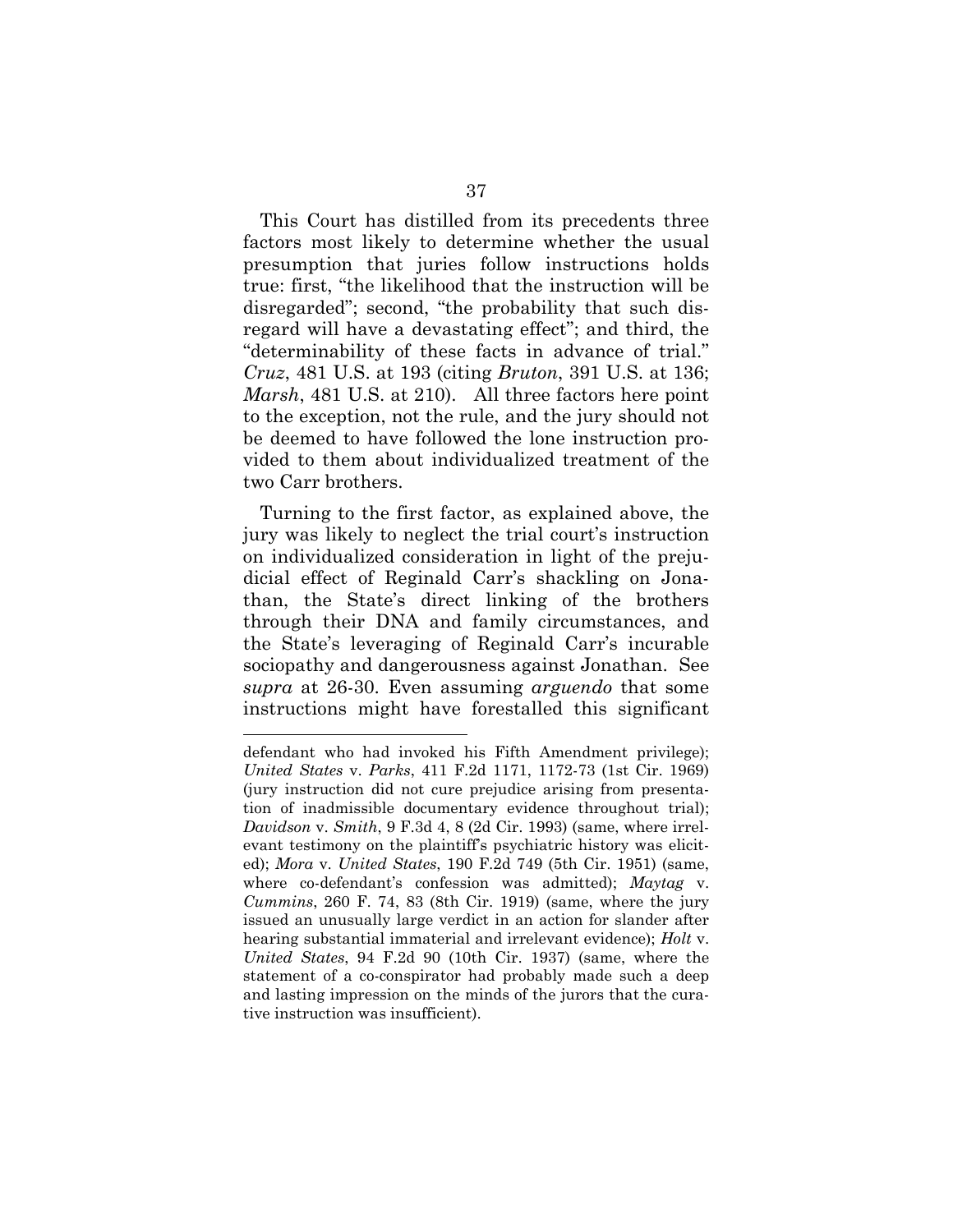prejudice to Jonathan Carr, the lone instruction here did not. As noted, the judge did not instruct the jury to avoid drawing the inference that Jonathan Carr is a continuing danger to the community from Reginald Carr's shackles. And, the instruction requiring individualized consideration of the evidence, see J.A. 379- 80 (Tr. Vol. 46 at 114-15), came only once and was "ineffective to repair or even to mitigate the damage." *Parks*, 411 F.2d at 1172-73 (jury instruction did not cure prejudice where the jury was exposed to numerous irrelevant exhibits throughout the trial, but was instructed to disregard them only later because the jury "could not possibly have been able to erase the irrelevant evidence from its collective mind").

Indeed, in light of the substantial risk that the jurors could conflate the brothers, exacerbated by the State's arguments, the trial court should have instructed the jurors to give each defendant individualized consideration throughout the penalty phase (or on at least some of the many occasions when the State argued that the brothers were a single unit). Cf. *Tipton*, 90 F.3d. at 892 ("we are satisfied that the court's *frequent* instructions on the need to give each defendant's case individualized consideration sufficed to reduce the risk to acceptable levels.") (emphasis added).7

<sup>7</sup> *Tipton*, 90 F.3d at 892-93, illustrates a trial judge's protective use of instructions to ensure individualized consideration of defendants tried together.

At the outset of the penalty phase, the court—obviously aware of the special risk—admonished the jurors that they "must consider each defendant individually." In its concluding instructions on the jury's duty "to decide whether each individual defendant shall live or die," the court reiterated that the duty was "to make a decision regarding each defendant and each capital case." Fur-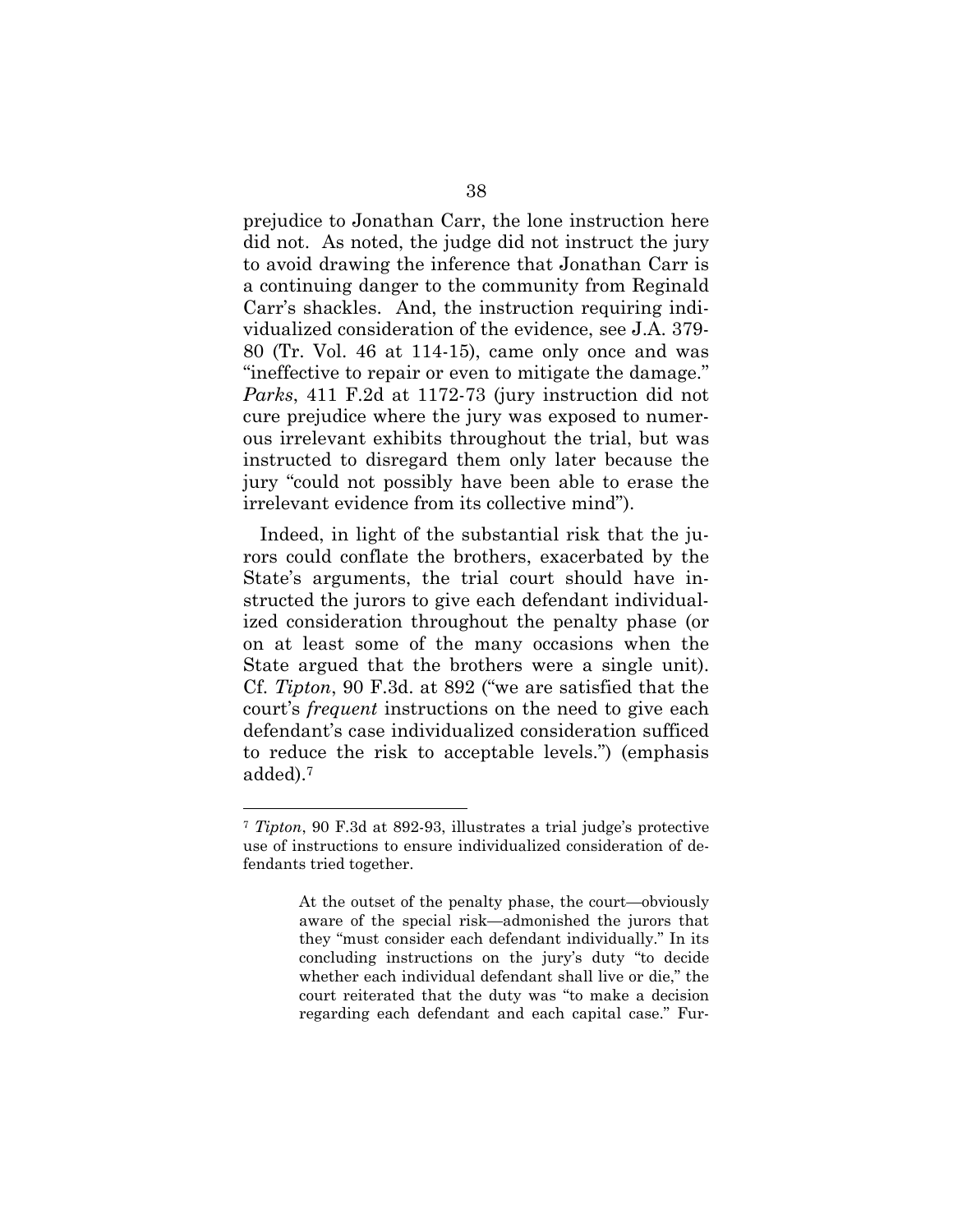Here, the judge's instruction preceded some of the State's most prejudicial arguments. Contrary to the instruction, those arguments essentially urged the jury to treat the brothers as a unit, which likely undid any compartmentalizing benefit that the instruction might have achieved. J.A. 391 (Tr. Vol. 46 at 128). Cf. *Boyde* v. *California*, 494 U.S. 370, 384-85 (1990) (noting that prosecutorial misrepresentations may have a decisive effect on juries, though they can be corrected by courts). That argument was the State's final word before the jury deliberated, and its content made it substantially less likely that the jury instruction the State relies on prevented the prejudice described *supra* at 26-30.

In response, the State claims that "this jury had already demonstrated its ability to differentiate" between the Carr brothers by convicting them of different counts at the guilt phase, see Pet'r Br. 17. But, the jury's tasks in the guilt and penalty phases are fundamentally different. Determining whether the State has proven each of a specific set of elements of a specific crime is much more concrete than determining whether a defendant, on balance and in light of

*Tipton*, 90 F.3d at 892-93 (citations omitted).

ther, in its instructions on the critical weighing process, the court especially emphasized the need for individualized consideration by pointing out that . . . each defendant relied on mitigating factors specific to his case. This critical point was further emphasized by the court's submission of separate packets of penalty verdict forms for each defendant. Still further emphasis occurred in the court's remonstrances to Government counsel to "be specific" and to "do it individually," whenever objections were made to Government counsels' references to the defendants collectively.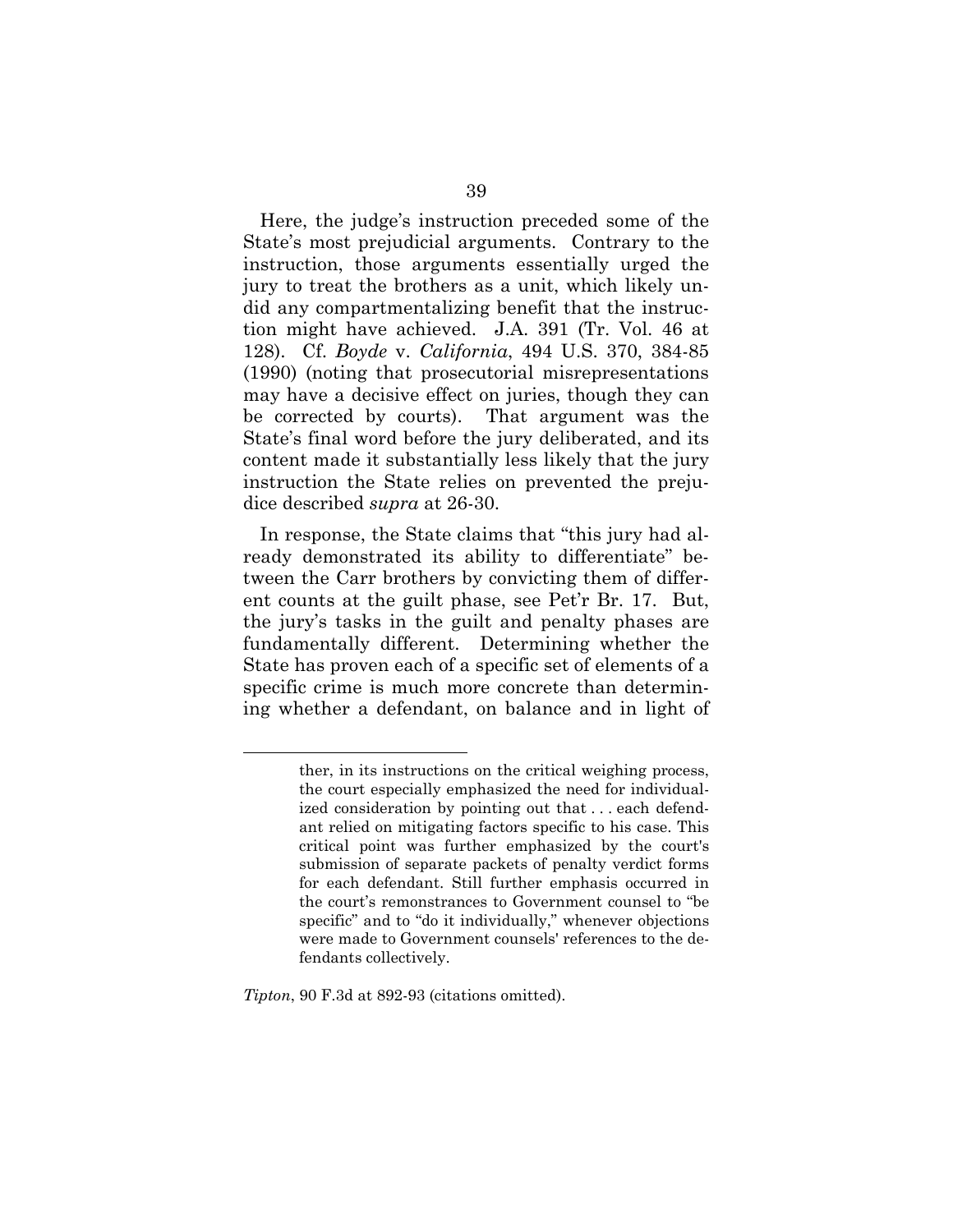all possible aggravating and mitigating evidence, "deserves" to die or should receive mercy.

As for the second factor, the pressure upon the jury to consider Jonathan Carr "together" with his brother is likely to have had a devastating effect. It allowed the jury to consider substantial evidence of Reginald Carr's dangerousness and incurable sociopathy in deciding to sentence Jonathan Carr to death.

Finally, for the third factor, the prejudice that arose from this joint penalty phase proceeding was foreseeable. Throughout the guilt phase, Jonathan Carr had repeatedly requested that his case be severed from his brother's. He again made that request at the outset of the penalty phase. And before the penalty phase began, Reginald Carr decided to display to the jury his shackles and, by implication, his future dangerousness. Indeed, the trial court was well aware that the State was treating the brothers as a single entity. The State's strategy in the penalty phase was simply a continuation of its strategy at trial.

#### **III. THE ERROR WAS NOT HARMLESS.**

This Court has generally held that the prosecution must prove beyond a reasonable doubt that a constitutional error did not contribute to a verdict in order to demonstrate that an error was harmless and a verdict may stand. See *Chapman* v. *California*, 386 U.S. 18, 24 (1967). This Court employs harmless error analysis in those cases where the scope of an error is "readily identifiable" and "the reviewing court can undertake with some confidence its relatively narrow task of assessing the likelihood that the error materially affected the deliberations of the jury." *Holloway*  v. *Arkansas*, 435 U.S. 475, 490 (1978).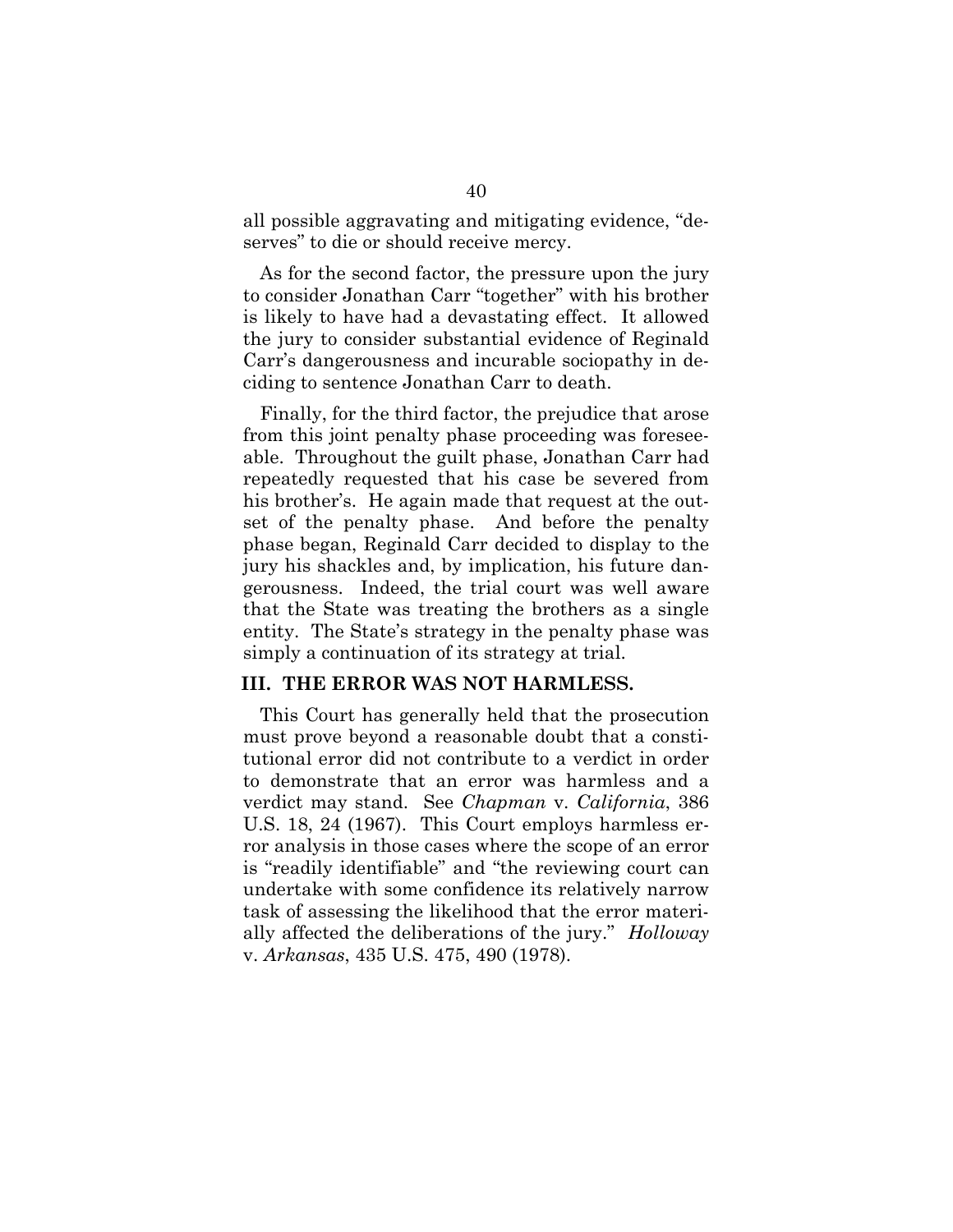With respect to the evaluation of harmless-error analysis in capital sentencing proceedings, this Court has observed:

[T]he evaluation of the consequences of an error in the sentencing phase of a capital case may be more difficult because of the discretion that is given to the sentencer.

*Satterwhite*, 486 U.S. at 258. Accordingly, while this Court does apply the harmless-error rule to the wrongful admission of evidence in capital sentencing proceedings, it has cautioned that this evaluation must be done with full recognition that determining the effect of error in the capital sentencing process presents both heightened importance and greater difficulty than in run-of-the-mill cases. See also *Mills* v. *Maryland*, 486 U.S. 367, 376 ("[i]n reviewing death sentences, the Court has demanded even greater certainty that the jury's conclusions rested on proper grounds.").

 The question is not "whether the legally admitted evidence was sufficient to support the death sentence . . . but rather, whether the State has proved 'beyond a reasonable doubt that the error complained of did not contribute to the verdict obtained.'" *Satterwhite*, 486 U.S. at 258-59 (quoting *Chapman*, 386 U.S. at 24). The State cannot satisfy that standard here.

A reviewing court cannot be secure that Reginald Carr's shackling and the prosecutor's blurring of the lines between the brothers, including Reginald Carr's dangerousness and sociopathy, did not taint the jury's determination of Jonathan Carr's sentence. Moreover, it is unclear whether Jonathan Carr's lack of a prior criminal record, suicide attempts, family circumstances and other mitigating evidence might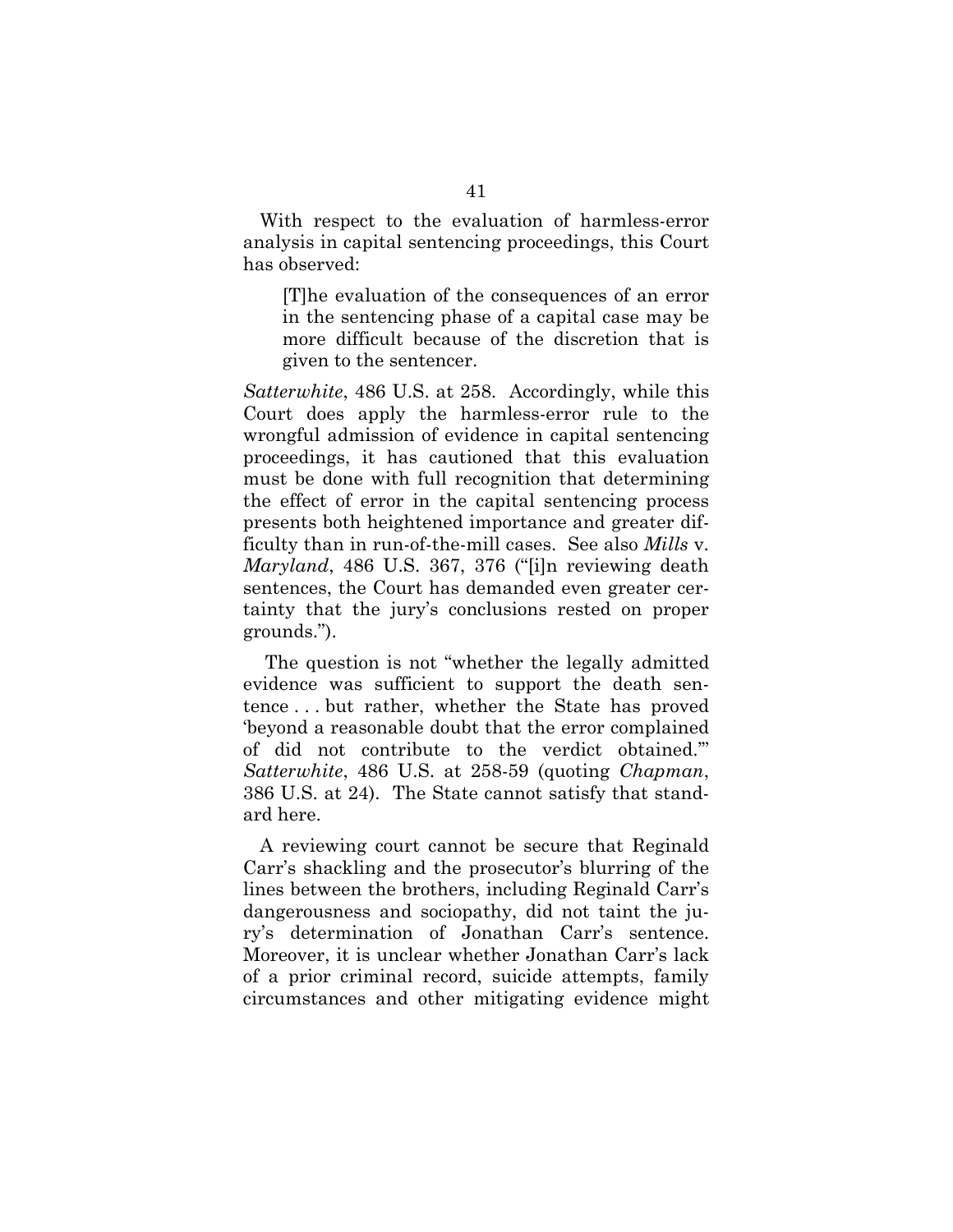have moved the jury to mercy were it not for the aggravating perception of future, incurable dangerousness resulting from joint proceedings with his brother. Significantly, the State repeatedly emphasized the numerous connections between the brothers (genetics, family circumstances, equal culpability), driving home the message that if Reginald Carr deserved death, so too did Jonathan Carr. Cf. *Clemons* v. *Mississippi*, 494 U.S. 738, 753 (1990) (error was not harmless because "the State repeatedly emphasized and argued the [invalid] 'especially heinous' factor during the sentencing hearing" while giving "little emphasis" to other aggravating factors).

Both aspects of this unconstitutional failure to provide Jonathan Carr with an individualized death sentence were exacerbated by the trial court's prior erroneous failure to sever the guilt phase proceedings. Reginald and Jonathan Carr had already served at trial as "second prosecutors," each seeking to place greater blame for these capital crimes on the other in the hope of obtaining some kind of forbearance for himself. See *supra* at 3-4. Although the Kansas Supreme Court found the erroneous failure to sever the guilt phase harmless by itself, Reginald Carr's antagonistic portrayal of Jonathan Carr's culpability must be considered when assessing the effect of the further erroneous failure to sever the penalty phase.

In addition, "an appellate court is ill equipped to evaluate the effect of a constitutional error on a sentencing determination. Such sentencing judgments, even when guided and channeled, are inherently subjective." *Satterwhite*, 486 U.S. at 262. See *id.* ("[b]ecause of the moral character of a capital sentencing determination and the substantial discretion placed in the hands of the sentencer, predicting the reaction of a sentencer to a proceeding untainted by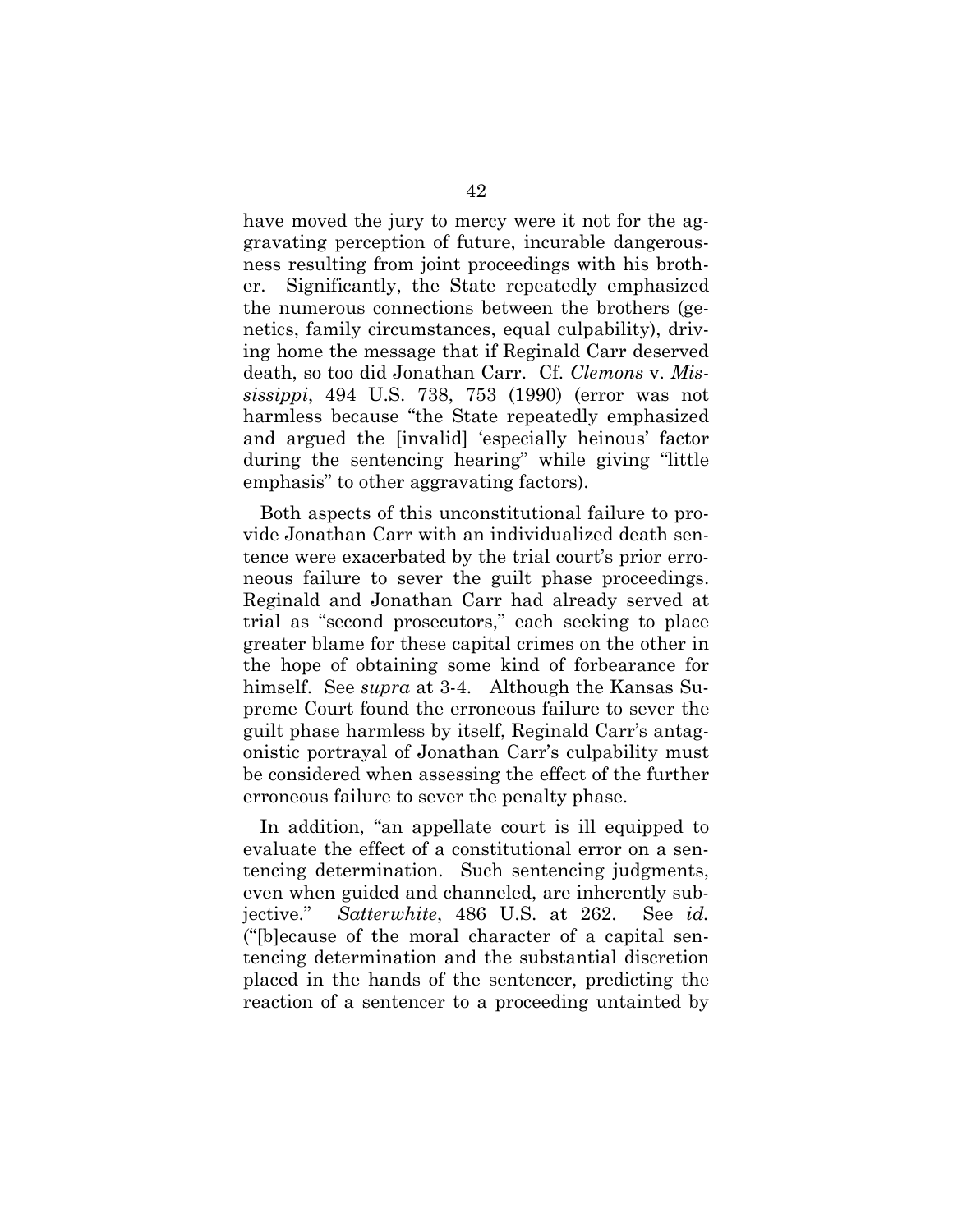constitutional error on the basis of a cold record is a dangerously speculative enterprise."); *Zant*, 462 U.S. at 885 (although not every imperfection in the deliberative process is sufficient, even in a capital case, to set aside a state court judgment, the severity of the sentence mandates careful scrutiny in the review of any colorable claim of error.").

# **IV. THE JURY INSTRUCTIONS CREATED A REASONABLE LIKELIHOOD THAT JU-RORS WOULD FAIL TO CONSIDER MITI-GATING CIRCUMSTANCES.**

The jury instructions in this case failed to inform the jury that Jonathan Carr was not required to meet any particular burden of proof in order for the jury to weigh his mitigation evidence against the State's aggravating factors. Instead, the instructions repeatedly emphasized the "beyond a reasonable doubt" standard, even though that standard applies only to the State's evidence of aggravating circumstances, not to defendant's mitigation evidence. As a result, they created "a reasonable likelihood that the jury has applied the challenged instruction in a way that prevents the consideration of constitutionally relevant [mitigation] evidence." See *Boyde*, 494 U.S. at 380; *Mills*, 486 U.S. at 383-84.

This argument is presented in full in the briefs of Sidney Gleason and Reginald Carr. Rather than burdening the Court with duplicative briefing on this issue, we incorporate those arguments by reference here. Below, we briefly address certain distinctions between the instructions and arguments in this case and those in Mr. Gleason's case, which only serve to support the arguments made there.

The specific instruction on mitigating circumstances in Jonathan Carr's case (Instruction No. 8) includ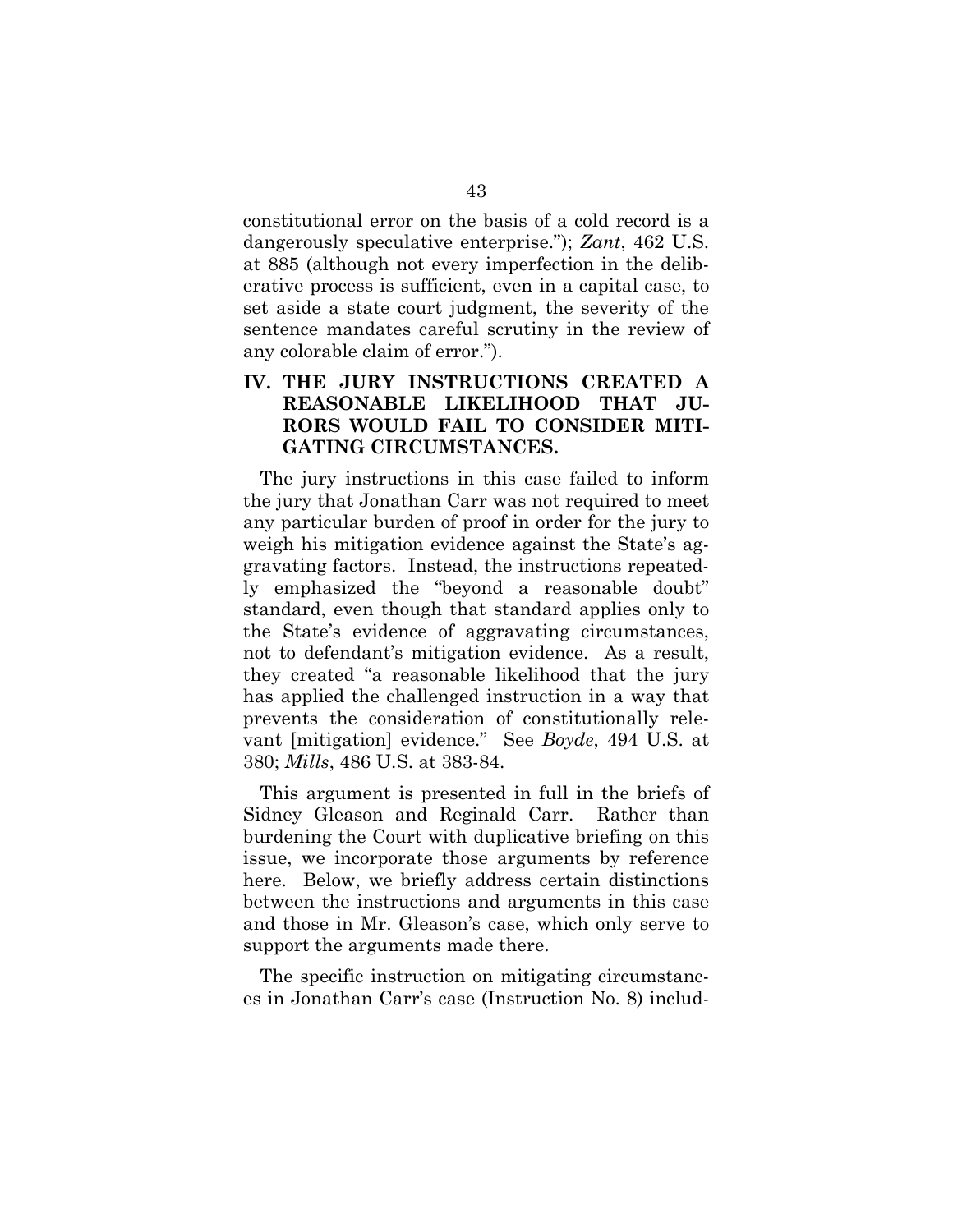ed the following vague language: "[i]n this proceeding, you may consider sympathy for a defendant." Pet. App. 573. This sentence says nothing about the burden of proof, and adds nothing to the instruction (present in both cases) that the "appropriateness of exercising mercy" can itself be a mitigating factor. See *id.* The State emphasizes that this instruction also told the jurors they could "consider as a mitigating circumstance" both the listed factors and "any other factor which you find may serve as a basis for imposing a sentence of less than death." Pet'r Br. 57 (emphasis removed). But (as in Mr. Gleason's case) this merely informs the jury that "any … factor" can *qualify as* a mitigating circumstance; it does not address how the jury can determine *which* ostensible mitigating factors can be "found to exist" and thus weighed against the aggravating circumstances, as the other instructions require. See Pet. App. 571.

The other noteworthy difference in the instructions was the addition of the following sentence in Instruction No. 2: "[i]f any statements are made regarding the law of the case that are not set out in these instructions of law, such statements should be disregarded." Pet. App. 567. Again, this tells the jury nothing about the burden of proof. Insofar as it is relevant, this sentence serves only to contravene the State's claim that the parties' arguments would have helped clarify the standard of proof applicable to mitigation evidence, see Pet'r Br. 58, since the jury was told to "disregard" arguments inconsistent with the instructions themselves.

In any event, the prosecutor's arguments did not clarify the applicable standard of proof. The State emphasizes that the prosecutor told the jury that mitigating circumstances can include anything the jury deems to extenuate or reduce culpability. See Pet'r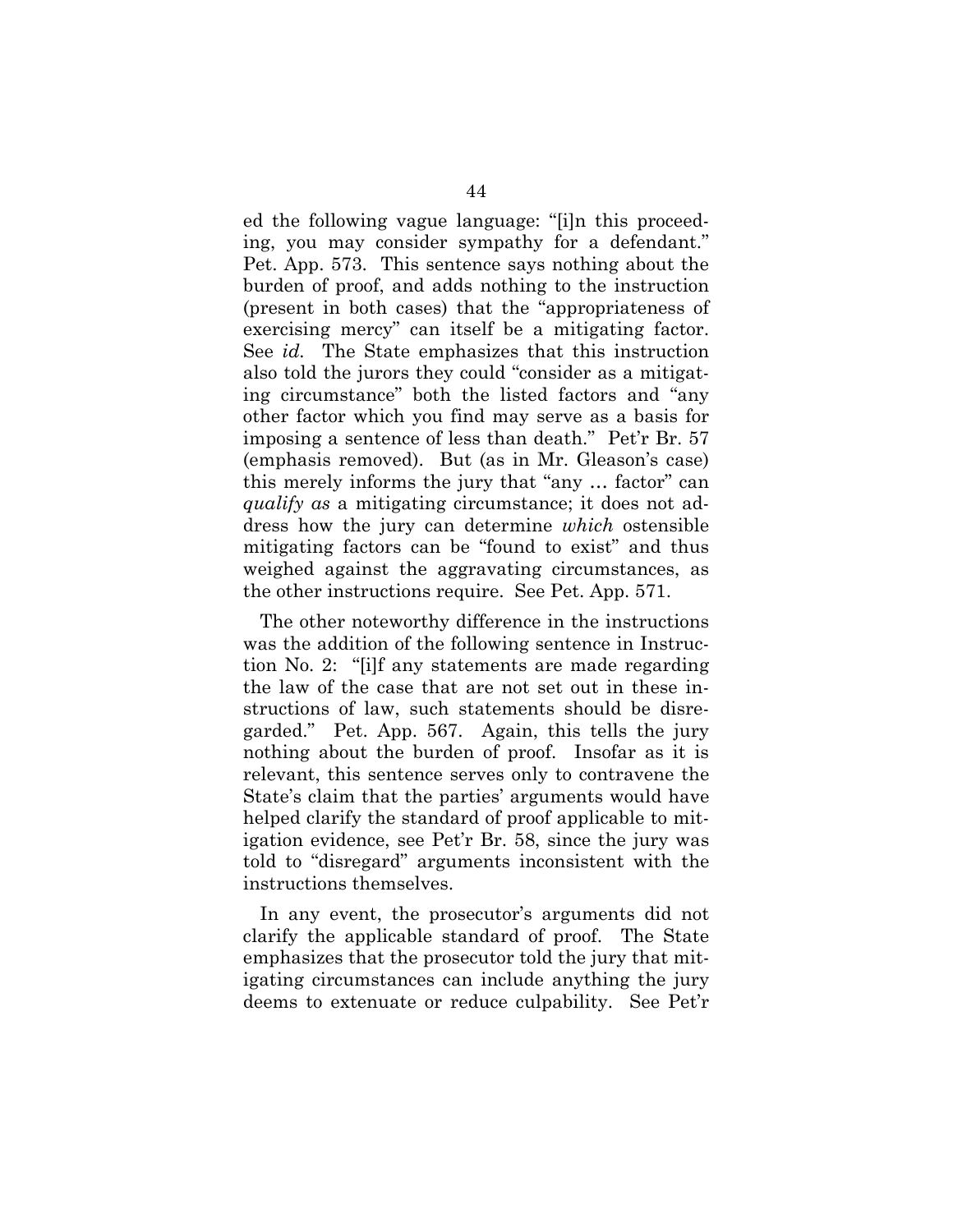Br. 58. But again, informing the jury that any fact can serve as a mitigating circumstance does not make clear the standard the jury should apply in deciding that a specific mitigating factor can—or cannot—be "found to exist." In this respect, the prosecutor's argument adds nothing to the instructions.

Elsewhere, the prosecutor's arguments were affirmatively damaging to the jury's proper understanding. The prosecutor told the jury that the defendants had "to prove" mitigating circumstances, which naturally suggests to the jury that mitigating evidence must meet a standard *of proof*. See*, e.g.*, J.A. 62 (Tr. Vol. 41A at 10-11) ("mitigators" are "whatever [the defendants] choose to prove to show or lessen or to change [their] culpability  $\dots$  "). The prosecutor then referred explicitly to a "threshold" that mitigating evidence must meet: "jurors as officers of the court are sworn to follow that law [and impose death] if they find that the evidence that's presented by the State has shown that any mitigating circumstances don't rise to the threshold of mitigating that which has occurred." *Id.* at 62-63 (Tr. Vol. 41A at 11). This argument manages to link the State's evidentiary burden—beyond a reasonable doubt, as the jury has been told repeatedly—to some otherwise-unspecified "threshold" that mitigation evidence must clear. It thus compounds the instructions' misleading effect.

Finally, as in Mr. Gleason's case, the unchallenged introduction of mitigation evidence, by itself, establishes nothing, because the question here is not whether the jury thought it could *consider* the mitigating evidence that was introduced (as was true in *Boyde*, 494 U.S. at 383–84), but rather what burden of proof that evidence was to be measured against. Further, as the State concedes, the parties here did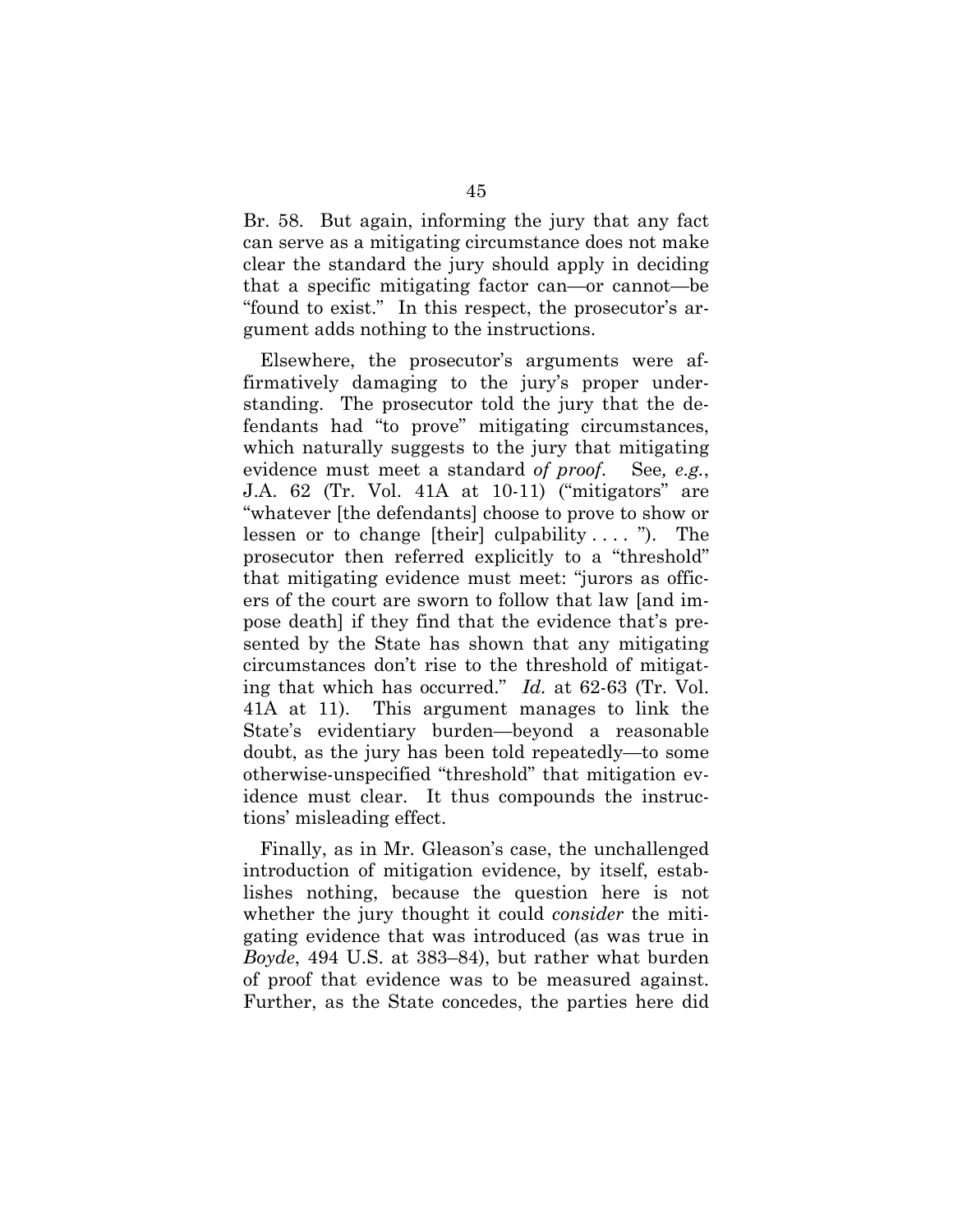genuinely dispute the existence of at least one mitigating circumstance: whether both Carr brothers suffered from brain abnormalities. See Pet'r Br. 60. The Carrs presented expert testimony that PET scans of each brother's brain revealed abnormal brain function. Tr. Vol. 42, at 69-99. The State's rebuttal witness took the position that the PET scans revealed normal brains. Tr. Vol. 46, at 58-90. In light of what the State admits was "a battle of experts" as to the *existence* of a particular mitigating circumstance, Pet'r Br. 58, there can be no question that the State directly challenged the Carrs' ability to—in the prosecutor's words—"prove [something]" that "lessen[s] . . . [their] culpability," J.A. 62 (Tr. Vol. 41A at 10-11); see *id.* at 400-01 (Tr. Vol. 46 at 140)(prosecutor arguing that the evidentiary "foundation of this sympathy and abuse [mitigator] . . . had . . . disappeared."). That challenge directly implicates the applicable standard of proof for mitigation evidence.